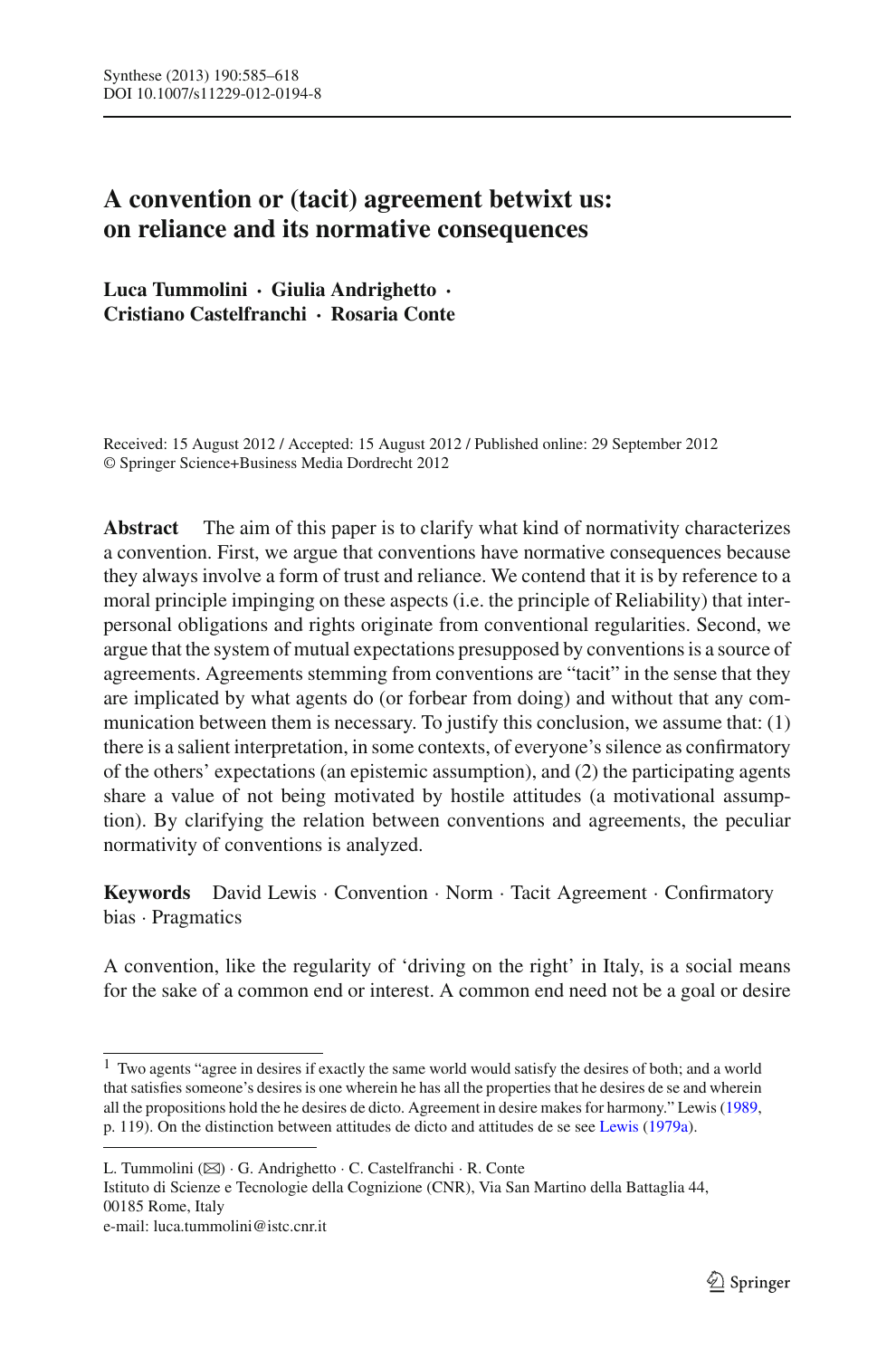that we pursue together intentionally (e.g. a shared intention to drive on the right). A set of goals that are co-realizable may suffice (e.g. our self-regarding goals to avoid collisions in traffic): a common end is, at least, an *agreement in desires*. <sup>1</sup> Describing a convention is describing a way in which we regularly behave in a certain class of situations, which is sufficient to obtain something we all want. Thus, a convention is a form of joint action but without a shared intention to act in that way. However, conventions are not necessary means. They are arbitrary regularities since some other way of behaving might serve the same common interest, e.g. we might as well jointly drive on the left to avoid colliding. That is, our common interest (our ends in agreement) can be fulfilled if our choices of the means are also in agreement, when at least another possible arrangement of choices is foreseeable. To be useful, conventions should be stable: once established, conventions perpetuate themselves. And they do so because it is in the best interests of all of us to keep acting as we do, if others do the same. Moreover this, along with everything else described here, is common knowledge between us, so much so that if one bothered to engage in explicit reasoning from the perspective of another fellow, one would discover that conformity to the convention is in the best interests of everyone else as well as of oneself, and so be assured that the regularity will persist.

The idea that conventions along these lines are a peculiar kind of regularity in the behaviour of a population of agents has been forcefully defended by Lewis [\(1969](#page-32-2); see Sect. [1](#page-3-0) below), who considers his theory analogous to the one sketched by Hume [\(1740\)](#page-32-3) in the *Treatise of Human Nature* while discussing the origin of justice and property.

According to this view, conventions *describe* a self-enforcing behavioural pattern; do they *prescribe* it too?

Many critics of Lewis's theory of conventions have pointed out that Lewis seems to miss the *normative component* that is a part of conventions. One way to express the critique is to say that *conventions are not mere regularities but rules*, not only regularities de facto but also regularities de jure [\(Postema 1982;](#page-33-0) [Gilbert 1989;](#page-32-4) [Marmor 1996](#page-32-5)). That is, once a conventional regularity to drive on the right is established, driving on the right is not only what we *usually* do, it is something we *ought* to do. And the same is true for all the conventions we are parties to. Conformity to our conventions is not just what we happen to do, it is something that is *required* of us.

One natural way to explain this normativity of conventions is to view conventional regularities as a form of *agreement* between the agents recurrently acting together [\(Gilbert 2008\)](#page-32-6). Besides, Hume himself has suggested that a convention is an "agree-ment betwixt us, though without the interposition of a promise" [\(1740](#page-32-3), Book 3, Part 2, Sect. 2). But if a convention is often just a collectively *unintended* kind of behaviour while agreements seem to be a joint *intentional* action *par excellence*, how can they be related? And, more importantly, why does an agreement have normative consequences in the first place?

However, though often unacknowledged, Lewis has indeed offered an account of the normative dimension of conventions, and in a way that is, at first sight, different from an appeal to agreements. Lewis argues that: "any convention is, by definition, a *norm* which there is some presumption that one *ought* to conform to (...) it is also by definition a *socially enforced* norm: one is expected to conform, and failure to con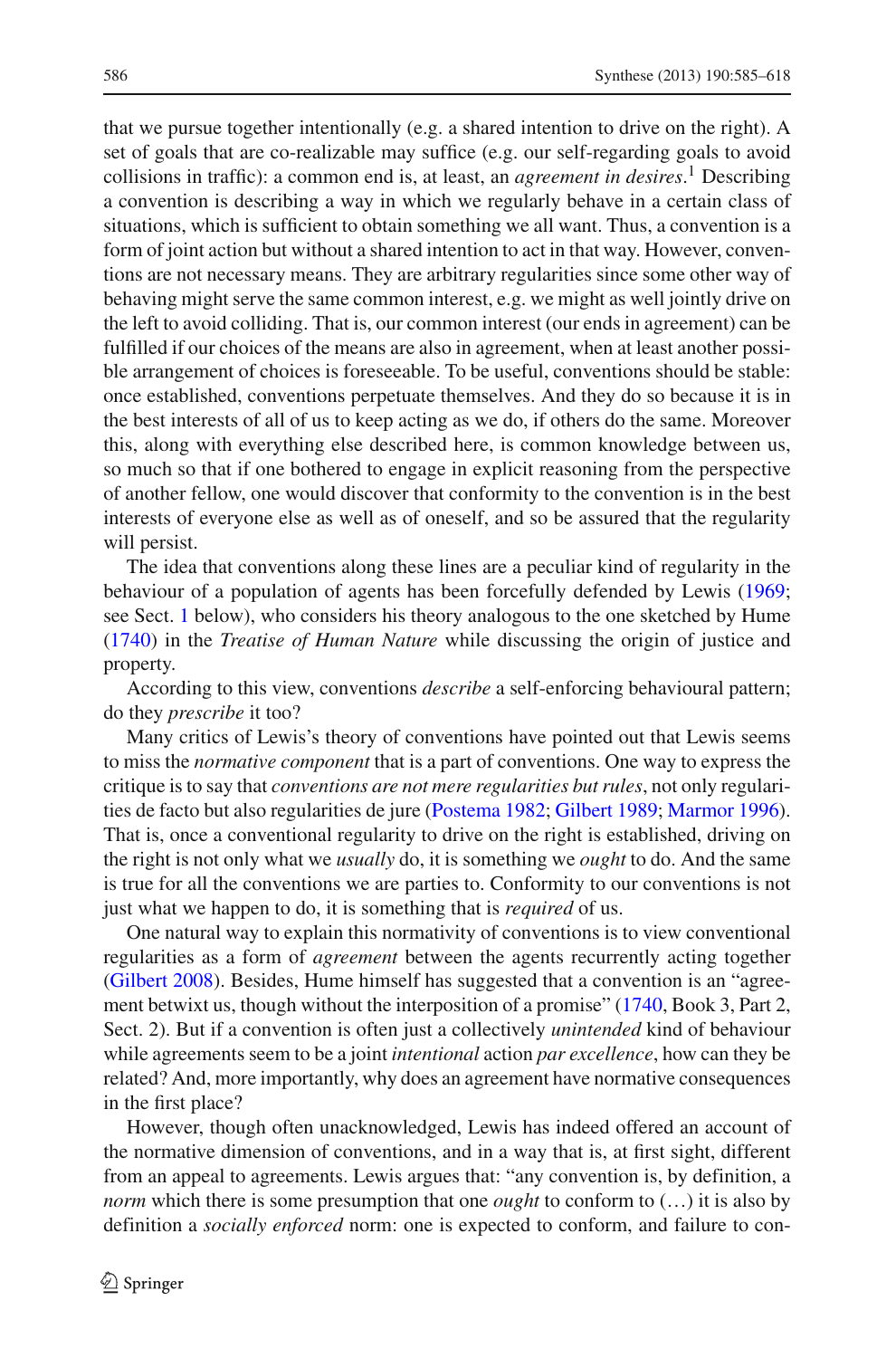form tends to evoke unfavourable responses from others" [\(Lewis 1969](#page-32-2), p. 99; emphasis added).

What kind of norm any convention is, however, is not immediately clear.

Lewis suggests that there may be all sorts of reasons why, for a *particular* convention, one 'ought' to conform to that particular regularity. If the convention originated in an exchange of promises, then one also 'ought' to act to keep the promise; if the convention is also a social contract, then one 'ought' to reciprocate the obtained benefit. But, Lewis contends, there are also *general reasons why one ought to conform which are valid for any regularity that qualifies as a convention*, for any population relative to which the convention exists, and for any situation the convention applies to.

Such general reasons derive from the fact that, by conforming to a convention, (1) one acts in one's own best interest, and, at the same time, (2) in a way that answers to others' preferences, *when they reasonably expect one to do so*. Both *acting in one's own best interests* and *in a way that is in the interest of others (when they reasonably expect one to do so)* are something that, according to Lewis, "we do presume, other things being equal, that one ought to do" [\(Lewis 1969](#page-32-2), p. 98). If the former is a requirement of instrumental rationality, the latter stems from a *moral principle* that we, somehow, accept.<sup>2</sup>

But is it so?

Alice expects Bob to carry out an action because Chris, who is honest and reliable, has told her that Bob intends to do it. She completely trusts Chris; hence Alice has good reason to believe what Chris says. Moreover, she really wants Bob to act in that way: Bob acting according to her reasonable expectation answers her preferences. Is this sufficient for Bob to be 'required' to carry out the action in question? If Bob has not in any way induced what Alice believes, why 'ought' he to carry out that action?

Similarly, one can be reasonable in expecting conformity to a certain convention given widespread conformity in the population. For instance, it is reasonable in Italy to expect the driver of the oncoming car to keep to the right, given one's experience with what Italian drivers usually do, even without any direct experience with the particular others one is now dealing with (i.e. one's expectation about what the next driver will do is not grounded in one's own experience with that driver). How is it, then, that such an anonymous agent is responsible for expectations he has not himself induced? Though it seems that, notwithstanding what an anonymous driver will in fact do, any driver 'ought' to conform to the convention that prevails in that population; it is not evident why any fellow is so bound, at least *when he bears no direct responsibility for what anyone reasonably expects from him*.

In order to clarify what kind of normativity characterizes any convention we aim to show in this paper that the moral principle strategy and the agreement strategy can be fruitfully combined. First, we argue that conventions have normative consequences in relation to the role that trust and reliance play in their maintenance. We contend that it is by reference to a moral principle impinging on these aspects (i.e. the principle of Reliability) that interpersonal obligations and rights originate from conventional regularities (see Sects. [3](#page-7-0) and [5\)](#page-16-0). Second, we argue that conventions are sources of

<span id="page-2-0"></span><sup>2</sup> See [Sugden](#page-33-1) [\(2000,](#page-33-1) [2004\)](#page-33-2) for a development of Lewis's approach to the normativity of conventions, and [Verbeek](#page-33-3) [\(2002](#page-33-3)) for a critique of Sugden's theory.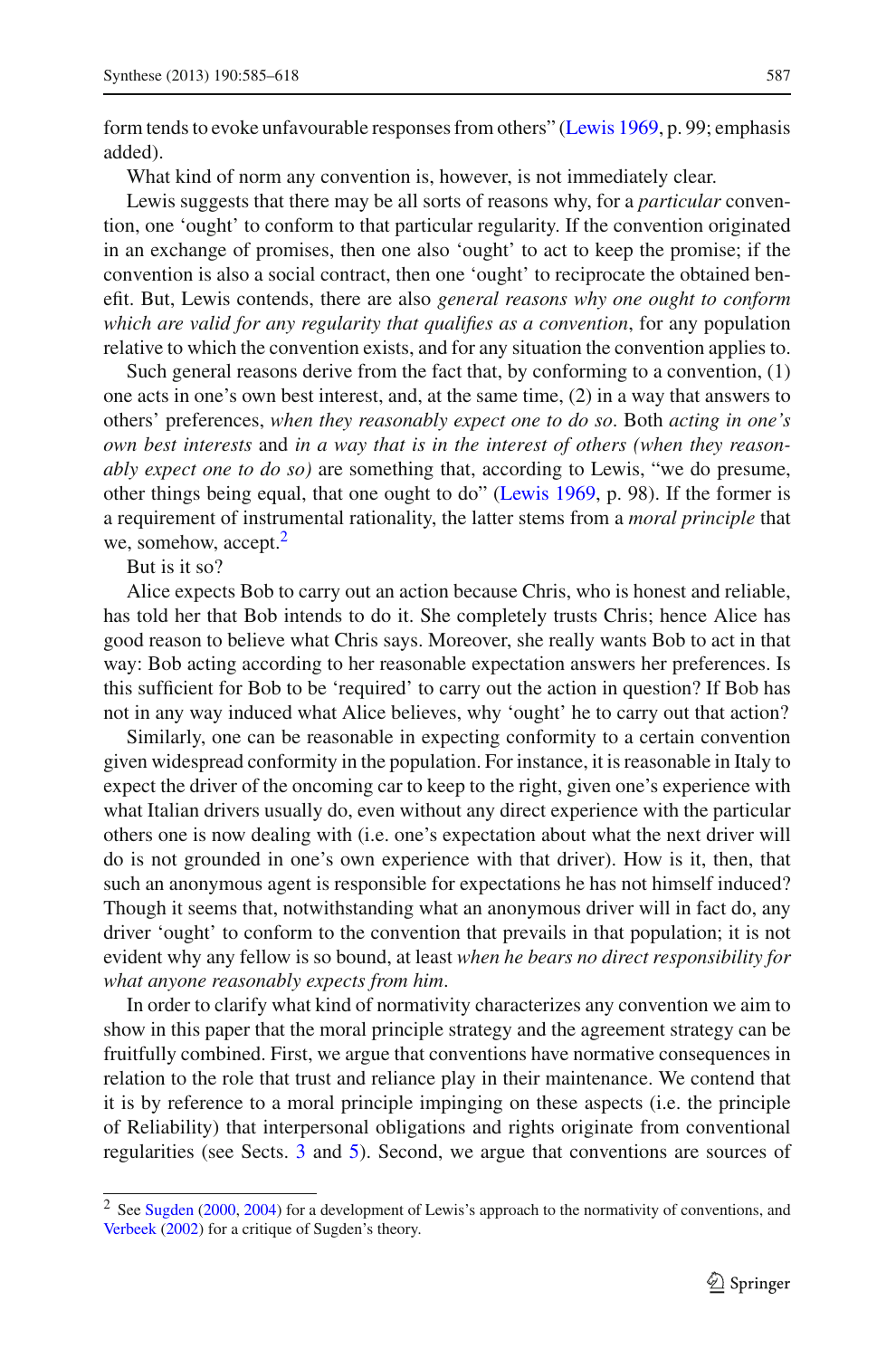agreements, even if it is not necessarily by agreement that a convention is established. It is usually argued that once the notion of convention is understood, it is thereby clarified in what sense a behavioural regularity is also an agreement. But agreements are not only agreements in desire that, as a consequence, produce regularities in behaviour. In fact, an agreement is also a specific type of social relation between agents that is intentionally created to produce such agreements in desires (see Sects. [6.2](#page-21-0) and [7\)](#page-23-0). Agreements are considered by Lewis to be one of the possible means of producing a system of mutual expectations [\(1969,](#page-32-2) p. 35), but the converse also holds, or so we argue: a system of mutual expectations of the kind presupposed by a convention is a source of agreements (Sect. [8\)](#page-28-0). This suggestion is at first, however, counter-intuitive given that conventions are typically maintained without the need for any communication between the parties. If this is true, how can agreements be established without communication? How can conventions be sources of real agreements and not a way of behaving as if we had agreed even though we hadn't?

By clarifying the relation between conventions and agreements, the peculiar normativity of conventions is also analyzed. We argue that the normativity of conventions is the same normativity of agreements, and that conventions are the sources of agreements, *tacit* agreements but agreements nonetheless.

# <span id="page-3-0"></span>**1 Convention: a definition**

In order to explore the normative dimension of conventions, it is useful to start by offering an explicit account of what a convention is.

A few years after his first contribution on the topic [\(Lewis 1969\)](#page-32-2), Lewis amended his original analysis by offering the following definition, which we adopt in what follows [\(Lewis 1975,](#page-32-7) pp. 164–165):

A regularity *R*, in *action*, or in *action* and *belief*, is a *convention* in a population *P* if and only if, within *P*, the following six conditions hold:

- 1. Everyone conforms to *R*.
- 2. Everyone believes that the others conform to *R*.
- 3. This belief that others conform to *R* gives everyone a good and decisive reason to conform to *R* themselves.
- 4. Everyone who believes that at least almost everyone conforms to *R* will want the others, as well as himself, to conform.
- 5. *R* is not the only possible regularity meeting the last two conditions. There is at least one alternative  $R^i$  such that the belief that others conformed to  $R^i$  would give everyone a good and decisive reason to conform to *R<sup>i</sup>* likewise.
- 6. Finally, the various facts listed in conditions  $(1)$ – $(5)$  are matters of common knowledge.

This definition is meant to capture the core of our common concept of convention whereby we are ready to acknowledge that *a practiced regularity* of action (or of action and belief) (condition 1), that *everybody expects widespread conformity* to (condition 2), that is *serving some common end of ours* (condition 4), that is *arbitrary* (condition 5) and *self-enforcing* because it is openly known (condition 6) that expected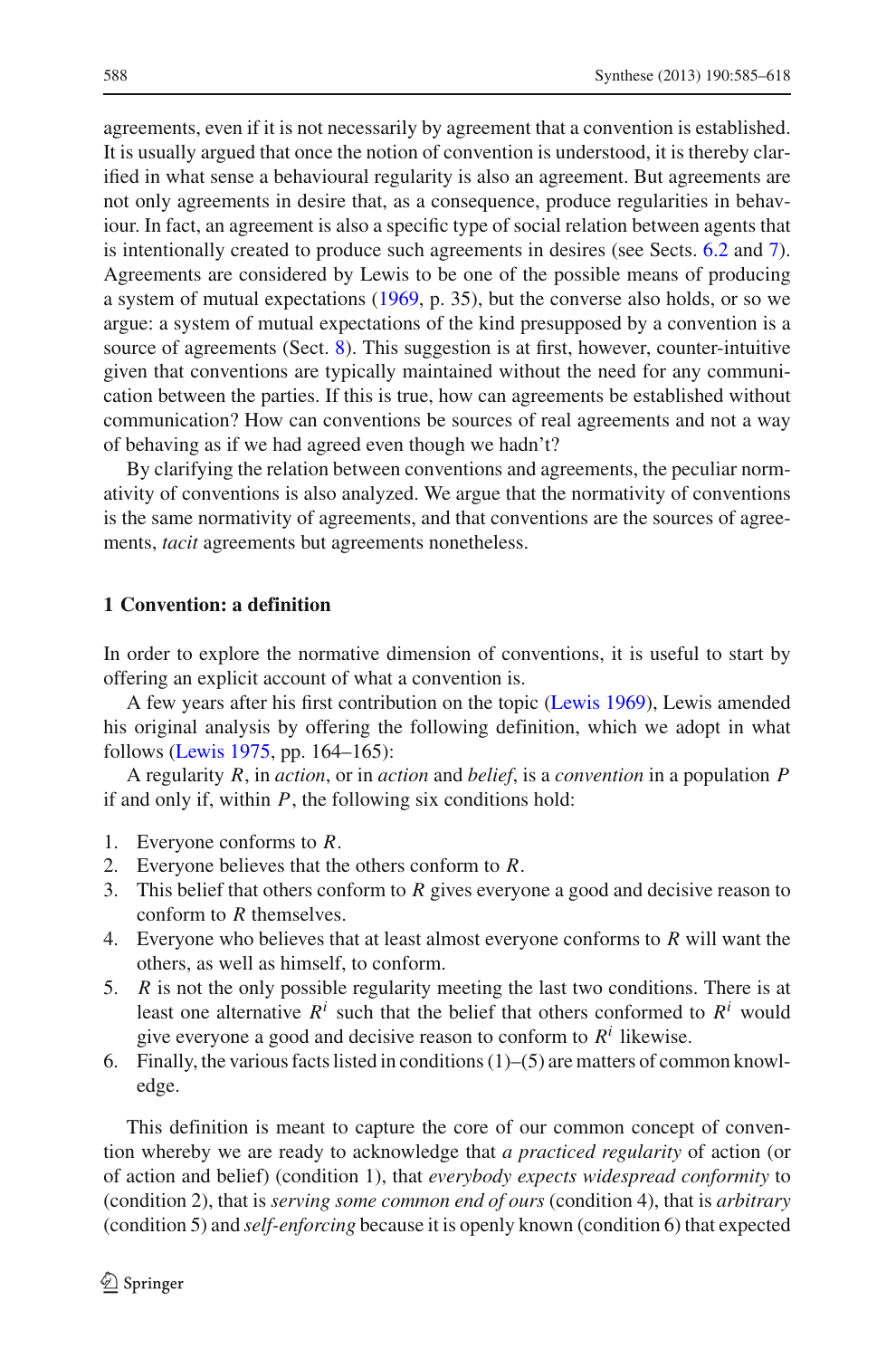conformity gives everyone a reason to go on conforming (condition 3), is what we would indeed consider one of our conventions.<sup>[3](#page-4-0)</sup>

Lewis amended his more famous game theoretical definition in several ways, but one change is particularly relevant to his original target: to understand in what sense language is a convention-governed human activity. Since clause (3) was originally formulated in terms of a 'conditional preference' for conformity, the only regularities that were considered conventions were regularities in action alone. In other words, given that one cannot *conditionally prefer to believe* something because one cannot *deliberatively choose* what to believe, regularities in action and belief were excluded. As a consequence the convention governing the use of a language was characterized as a convention of *truthfulness* in a given language, and the agents conforming to the convention of language are its speakers alone. In this way, present speakers are viewed as coordinating with speakers who truthfully used that language in the past [\(Lewis](#page-32-2) [1969,](#page-32-2) p. 194).

However, adopting the second definition, *regularities in action and belief* can also be considered conventions. From this perspective, others' expected conformity provides one with a *reason* either *to do* (a practical reason) or *to believe* something (an epistemic reason). Thanks to the formulation in terms of reasons for conformity (instead of preferences for conformity), the convention governing a language coordinates speakers with listeners, and not speakers alone. More specifically, according to Lewis, the convention, whereby a population uses a language, is a *convention of truthfulness and trust*, that is, a regularity in which conformity amounts to speakers *doing* something (i.e. speaking truthfully) and to listeners *believing* what speakers say (i.e. trusting). Given that both speakers and listeners share an interest in communicating, each other expected conformity is a practical or an epistemic reason for their own conformity.[4](#page-4-1)

# <span id="page-4-2"></span>**2 Trust by convention: when trust is based on trust**

Once, however, conventions are viewed as regularities characterized by these features, it is also clear that *trust*, properly understood, is not peculiar to conventions of language alone.

Trust, in fact, is not only the action of trusting another agent. It is also a complex state of mind in which an agent *expects* and *wants* another agent to do something, *relies on* this agent to behave in this way, and *delegates* the fulfilment of the agent's goal to another agent [\(Castelfranchi and Falcone 2010\)](#page-32-8).

<span id="page-4-0"></span><sup>3</sup> Over the years, many have challenged Lewis's analysis under several different aspects. Notwithstanding this, and especially adopting the 1975 formulation, we think it is still the most fruitful way conceptualizing social conventions. In this paper we focus on how, having fixed the concept of convention, to account for the normativity of convention and its relation to agreements. For an extended critical assessment of Lewis's theory see [Gilbert](#page-32-4) [\(1989\)](#page-32-4). For a recent critical re-appraisal of Lewis's theory see the contributions in [Tummolini](#page-33-4) [\(2008](#page-33-4)).

<span id="page-4-1"></span><sup>&</sup>lt;sup>4</sup> Lewis's specific analysis of conventions of language has been widely criticized often on the ground that truthfulness is not a convention in actual language use but a norm (see for instance [Jones 1983\)](#page-32-9).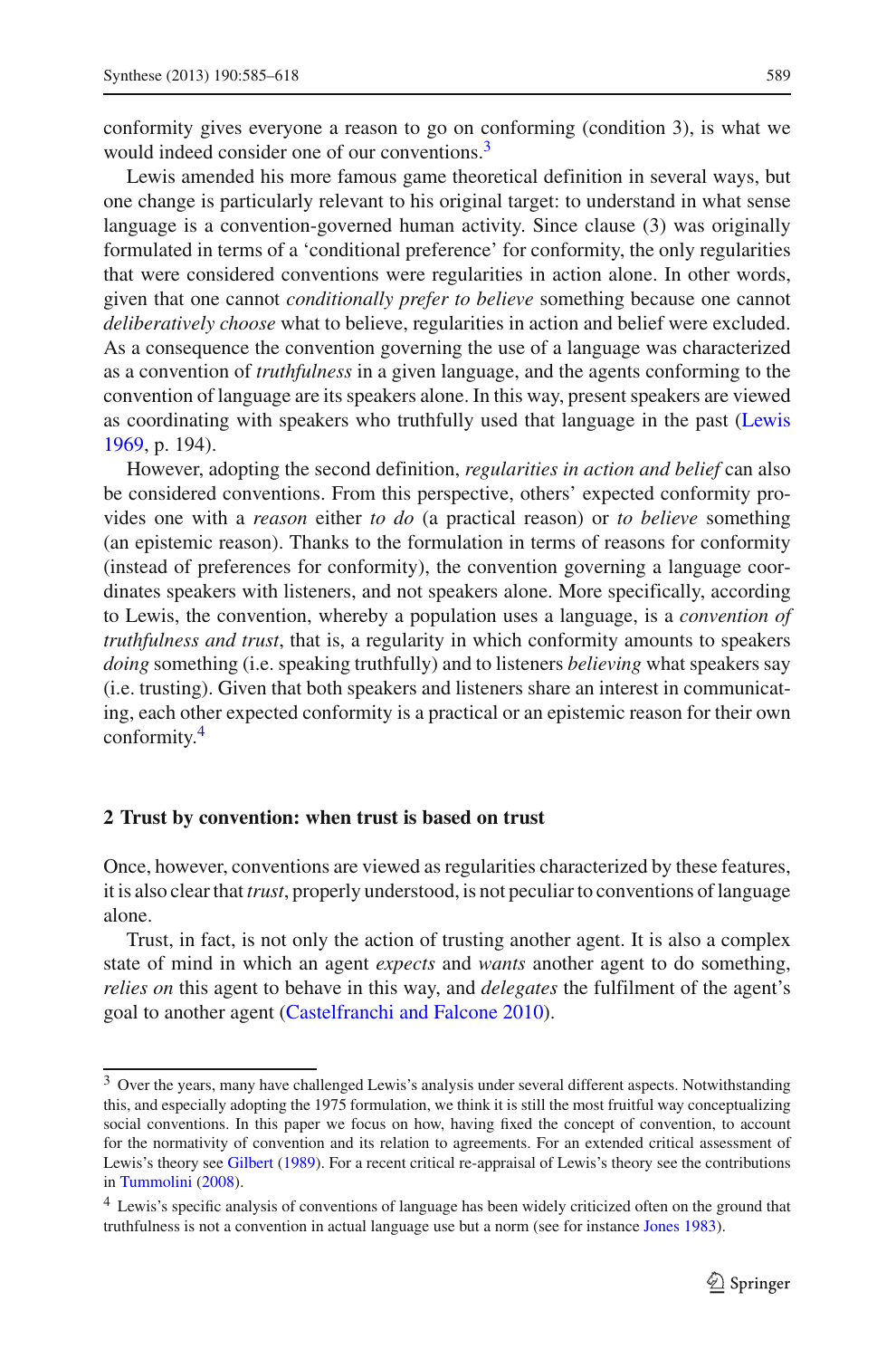Crucial for trusting is 'reliance *on an agent for something*', and not just reliance on something happening [\(Holton 1994\)](#page-32-10). When we rely on something happening, say that the train will arrive on time, we assume that it will happen (usually because we believe that it will happen), and plan or intend accordingly. Differently, *when we trust an agent, we rely on him as a 'cognitive' agent*, that is, as an autonomous entity whose behaviour is caused by his own beliefs and goals. Hence, when *we rely on an agent* to behave in some way, *we plan or intend what to do on the basis of the belief that such an agent will behave in that way on the basis of his reasons*(her beliefs and goals), and not, for instance, because he is coerced into behaving that way. For example, if Bob coerces Alice into giving him her purse, Bob relies on the fact that Alice will give him the purse but he does not rely *on* Alice to give it to him; there's no question of trust in coercive interactions. Trust is a fundamental non-hostile attitude and behaviour.

Trust, moreover, is not without peril, since, by trusting another, the agent makes himself *vulnerable*: he exposes himself to the risk that the other will not behave in the expected way, thus frustrating his desires. Actually, trust also presupposes that the trustee too is not motivated by a hostile attitude towards the trustor, or at least that *the trustor expects that those he relies on are not hostile* [\(Castelfranchi and Falcone](#page-32-8)  $2010$ .<sup>[5](#page-5-0)</sup>

More generally, trust is always relative to a goal whose fulfilment *depends* on another agent's behaviour.<sup>[6](#page-5-1)</sup> Goals can be either *epistemic* ones (i.e. the goal to know something or to know whether something is true or not) or *practical* ones (i.e. the goal that the world be in some way or to carry out an action). Correspondingly, reliance can be either for an epistemic or for a practical goal.

That is, if one *epistemically* relies on another agent, one relies on another agent in order to fulfil one's own epistemic goal, something that typically happens through communication. In such a case, epistemic reliance entails that the trustor believes that the trustee will truthfully communicate with him because the trustee is motivated (for some reason) to act in this way. Epistemic reliance on another agent entails coming to believe what the trustee wants the trustor to believe. This is the kind of epistemic trust that Lewis had in mind by introducing the convention to trust the speaker.

On the other hand, when the trustor relies on the trustee *practically*, the former relies on the latter for fulfilling one of her desired states of affairs. If Alice relies *on* Bob to drive on the right side of the road, Alice believes that Bob will drive in that way because Bob has a reason to carry out such an action and Bob's behaviour fulfils her goal.

In both situations, by coming to believe something or by acting on the basis of one's expectation about another agent, the former trusts the latter.

Finally, one trusts on the basis of reasons. Sometimes trusting may be 'irrational', such as when by making oneself vulnerable, one thereby creates a selfish reason for another agent to exploit that vulnerability.<sup>[7](#page-5-2)</sup> At other times, trust is perfectly reason-

<sup>5</sup> See Sect. [3.1](#page-9-0) for the relevance of not being motivated by hostile attitudes.

<span id="page-5-1"></span><span id="page-5-0"></span><sup>6</sup> That is, the trusting agent believes herself to be *dependent* on another for the fulfilment of one of his goals, see [Conte and Castelfranchi](#page-32-11) [\(1995](#page-32-11)) and [Castelfranchi and Falcone](#page-32-8) [\(2010](#page-32-8)).

<span id="page-5-2"></span><sup>7</sup> If one extends a loan to another assuming that the other will do his best to repay it, one also gives the other a selfish reason not to repay it; see [Bacharach and Gambetta](#page-32-12) [\(2001\)](#page-32-12).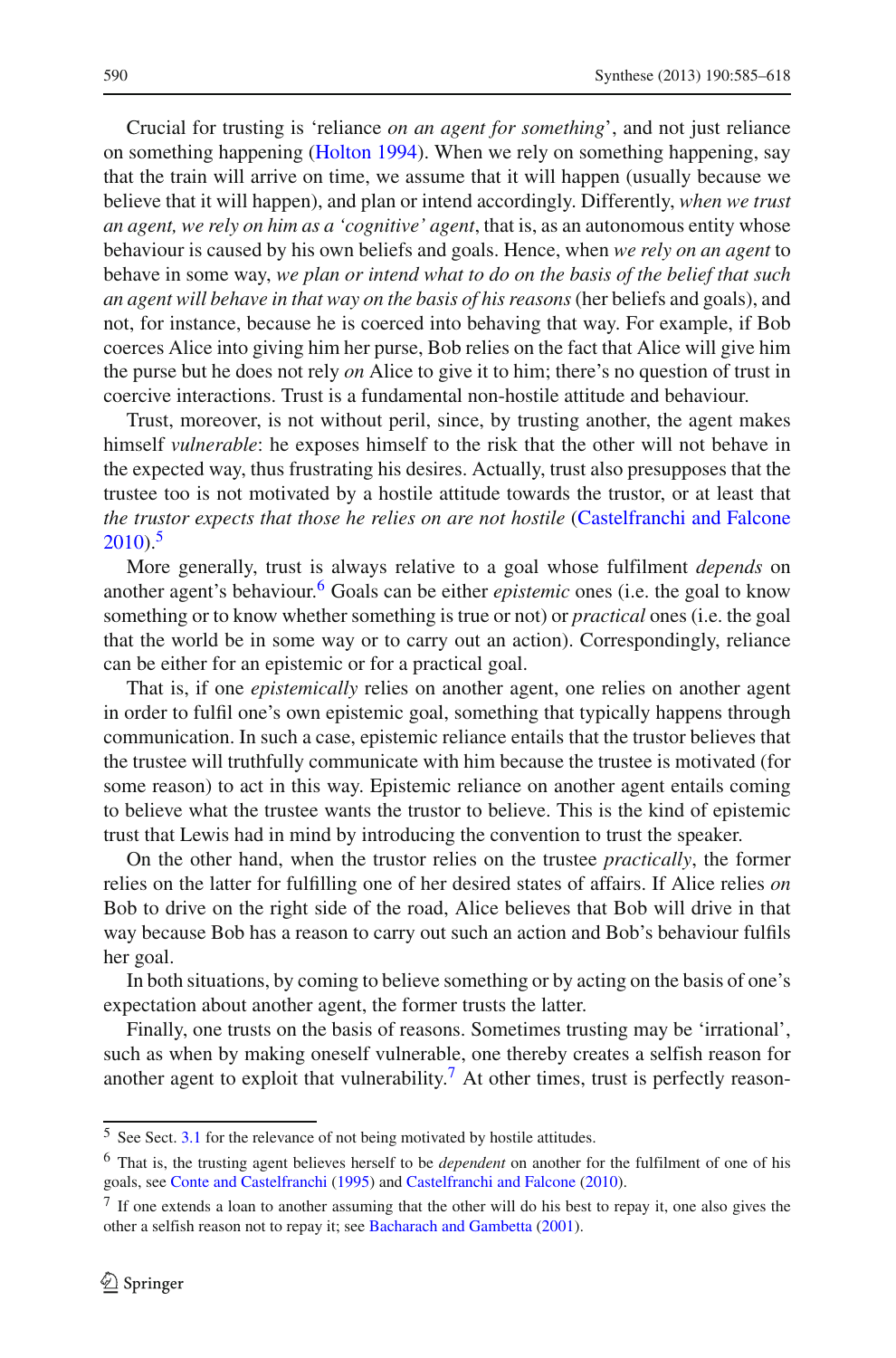able, such as when one relies on another to do something simply because it is also in the interest of the other agent to act in that way. Even if in this latter case trust is reasonable and safe, it is not of course without risks given that the other could simply *change his mind* and act differently.

What is, at this point, the relation between trust and conventions?

According to the definition of convention given above, in any convention, the agents want the others to conform, expect future conformity from their fellows, and this belief is a reason for everyone to conform (i.e. a practical reason to carry out an action or an epistemic reason to believe something). Given this, it is also clear that *any act of conformity to a convention presupposes reliance on the others to conform*: the reason for conformity is also the reason to trust, i.e. to rely on others and to do something accordingly. Since, however, by conforming one trusts in others' conformity, that is, in their trust in oneself, *conventional regularities are regularities of reciprocal trust*. Moreover, in conventions, *trust is based on trust* because the expectation of conformity, grounded in past conformity, is a reason to conform in the present: Alice has a reason to trust Bob if Bob trusts Alice, and likewise for Bob.

More precisely: a regularity *R* in *reciprocal trust* in a population *P* is a *convention* if and only if the following six conditions hold:

- 1. Everyone regularly trusts each other while conforming to *R*.
- 2. Everyone believes that the others trust each other as well as oneself when conforming to *R*.
- 3. This belief that everyone trusts each other in conforming to *R* gives everyone a good and decisive reason to trust the others while conforming to *R* themselves.
- 4. Everyone who believes that the others conform to *R* (i.e. reciprocally trust each other) will want the others, as well as themselves, to conform (i.e. to trust oneself).
- 5. *R* is not the only regularity meeting the last two conditions. There is at least one alternative regularity  $R^i$  in reciprocal trust, which would perpetuate itself instead of *R*.
- 6. The various facts listed above in conditions  $(1)$ – $(5)$  are matters of common knowledge.

Any convention, then, is always a form of reciprocal trust, which is sustained by past reciprocal trust, and that breeds future trust. In particular, the belief that everyone reciprocally relies on each other is a reason for everyone to rely on the others. This reason can be for *practical reliance*, if conforming to *R* is a matter of reliance on the others to act in a certain way, and acting oneself accordingly. The reason can be for *epistemic reliance*, if conforming to *R* is a matter of reliance on the others to act in a certain way, and believing oneself accordingly. In the case of *a regularity of practical trust*, some desired end might be reached by relying on others, provided that the others also rely likewise; therefore one wants to rely on others, if they rely on one. In the case of *a regularity* in which *epistemic trust* is involved, one's belief, together with the belief that the others practically rely upon one, are premises that deductively imply or inductively support a conclusion, and by believing this conclusion one would thereby conform to *R* (i.e. he would epistemically rely on the others). Such reciprocal trust is reasonable since by trusting each other we are able to agree on the choice of the means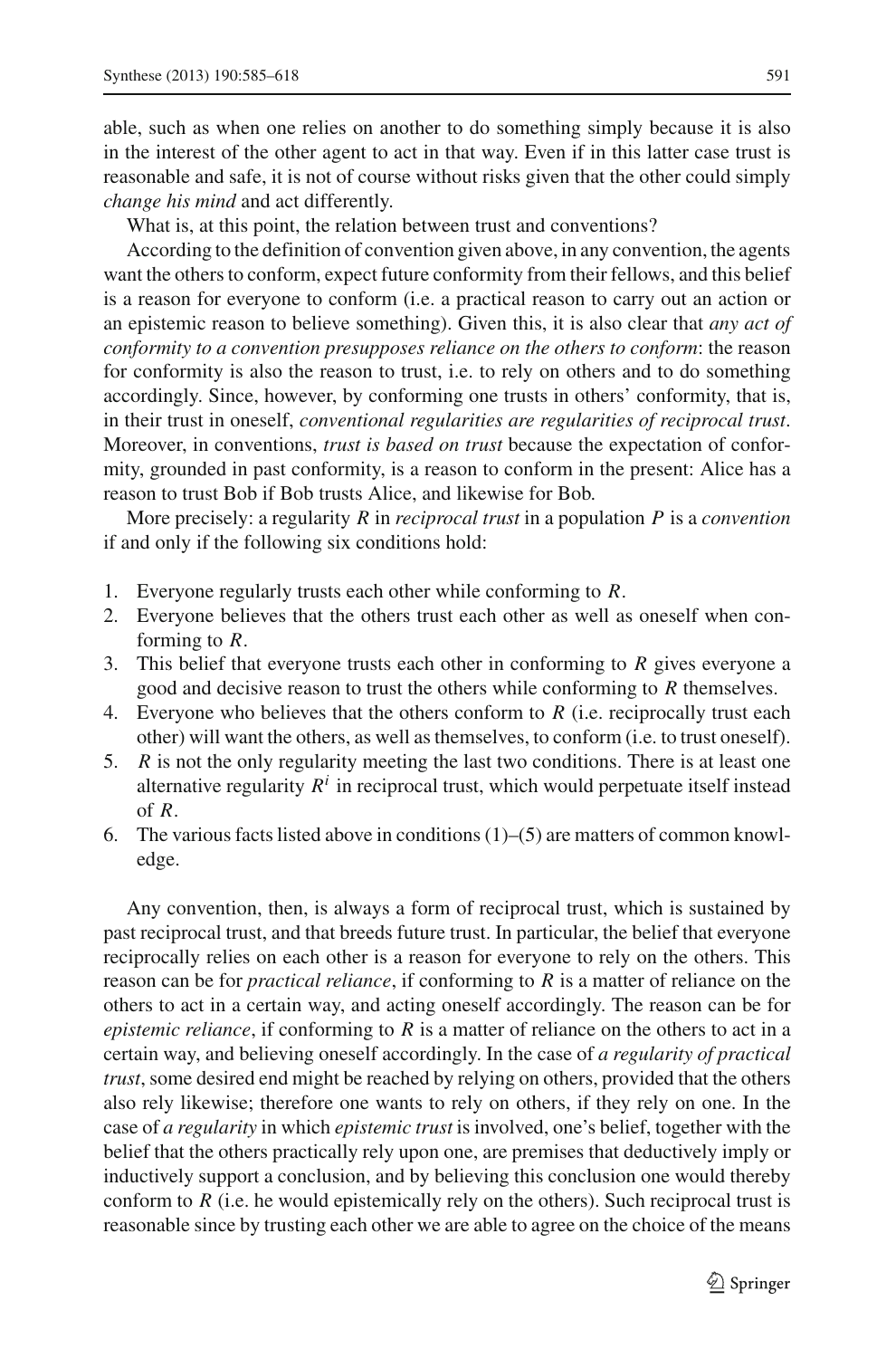to fulfil each of our individual ends. This agreement, however, is only agreement in desires.

Reciprocal trust can originate in several different ways, for example by explicit agreement. However, a regularity of reciprocal trust qualifies as convention in the way it perpetuates itself, and not in the way it originates. Hence, there is*trust by convention whenever it is our reciprocal trust that, together with our desires for the end, gives us a reason to keep on trusting*.

Generalizing the definition of convention in this way is faithful to Lewis's analysis because no modification or additional clause has been proposed. Whether highlighting the role of trust and reliance is also fruitful in understanding the peculiar normativity of conventions is explored in what follows.

# <span id="page-7-0"></span>**3 The normative consequence of reliance: the principle of Reliability**

It is important to notice, at this point, that there seems to be a general reason why inducing trust and reliance on oneself and then disappointing it is doing something *wrong*.

One way to clarify why this is so is by appealing to those moral principles that focus on "what we owe to each other when we have led them to form expectations about our future conduct" [\(Scanlon 1990,](#page-33-5) p. 200).

With the aim of explaining the normative consequences of promises, Thomas Scanlon, in his seminal contribution, has proposed several moral principles that all concern the elicitation of expectations in others.[8](#page-7-1) Consider, for instance, the so-called *principle of Loss Prevention* [\(Scanlon 1990](#page-33-5), p. 204). This principle requires that "one that has intentionally or negligently led someone to expect that one will follow a certain course of action, and has reason to believe that person will suffer significant loss as a result of this expectation if one does not fulfil it, must take reasonable steps to prevent that loss, that is, he *ought* to warn, fulfil the expectation or compensate" (emphasis added).

Though encouraging expectations in others is not the same as inducing their reliance, since the principle of Loss Prevention is not just aimed to prevent another agent's desires frustration but his *losses*, some form of reliance seems to be presupposed for the principle to be applicable. For instance, suppose that Alice needs Bob's car tomorrow, and that Bob has led her to expect that he won't need it. Bob is aware of Alice's expectations because he knows that she heard him accepting a lift from a colleague on the phone. Suppose, however, that Alice decides not to rely on Bob's decision, and that she books a taxi to be completely safe. Knowing this, Bob is under no obligation towards Alice, not even to warn her if, eventually, he decides to take the car. Though taking Bob's car might be something she prefers over taking a taxi, the frustration of her desire to go by car is not a loss Alice incurs: it is not something that she has and wants, which she is deprived of. Hence, the principle of Loss Prevention does not apply. In this respect, even if she had relied on Bob, the frustration of her desire if Bob

<span id="page-7-1"></span><sup>8</sup> Scanlon's aim is to offer an account of the wrong of breaking a promise (seen as a device for eliciting expectations) by introducing and justifying a moral principle of Fidelity [\(1990,](#page-33-5) p. 208). However, this principle may be unnecessarily strong when trust and reliance are not based on promises, which is the focus of this work.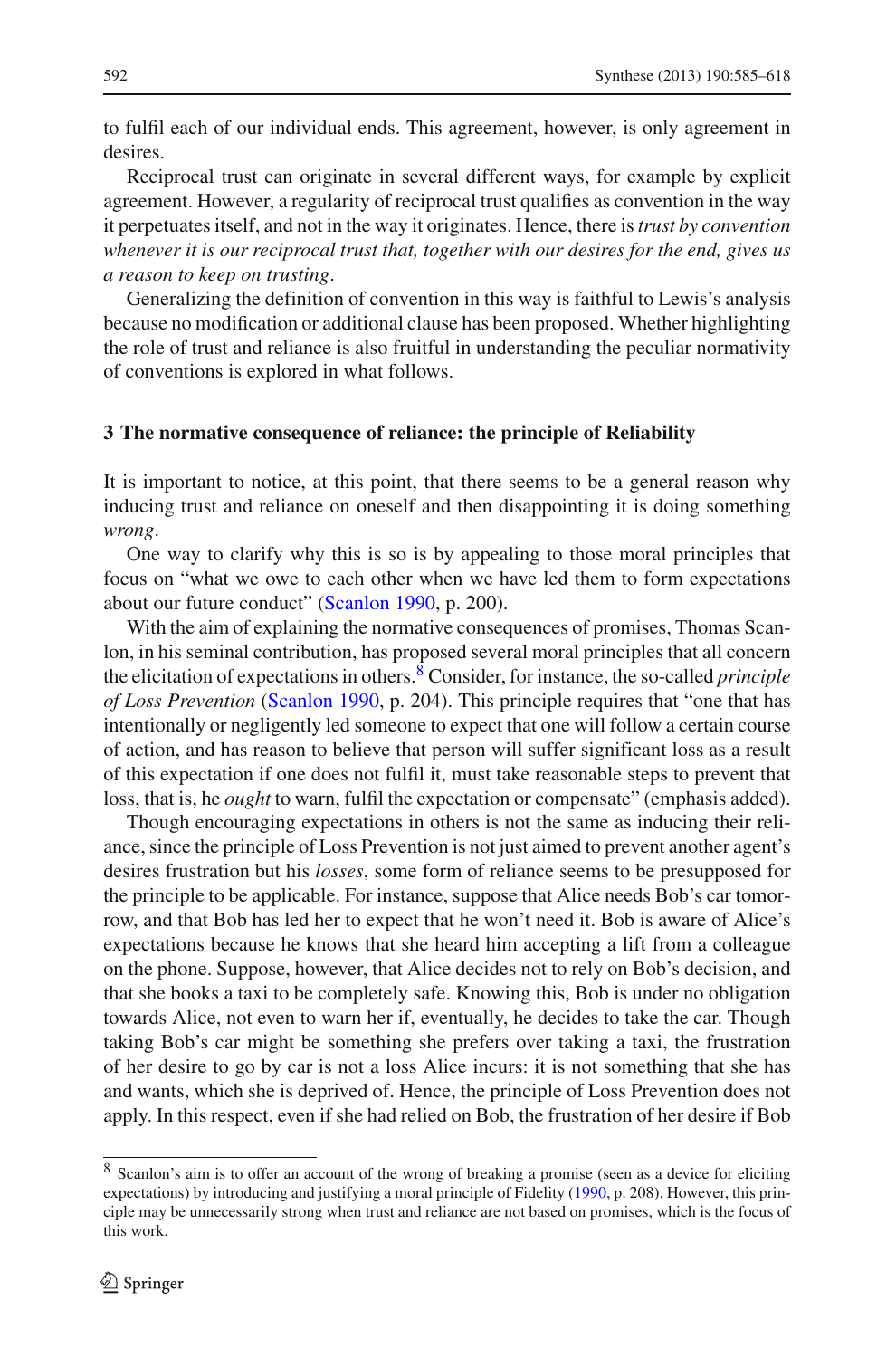takes the car is not a real loss. <sup>[9](#page-8-0)</sup> However in relying on Bob, Alice has lost something she had: she has paid *opportunity costs* (i.e. the available alternatives of actions she had, and which she has missed by relying on Bob's car being available).

At least for the aim of this work, then, the way Judith Thomson has defended a similar principle seems better suited [\(Thomson 1990,](#page-33-6) p. 302). Thomson argues for the validity of a *Word-Giving Thesis* in which, when *an agent invites another one to rely on the truth of a certain proposition, which invitation the latter agent accepts* (or uptakes), then the latter agent acquires a *claim* (i.e. a right) *against* the former one to its being true. This way of formulating the moral principle bears three main advantages over Scanlon's: (1) it makes the relevance of *reliance* or *uptake* in this process explicit, (2) it generalizes the principle towards whatever proposition one may rely on besides those that refer to an action that one will do in the future, and (3) it clarifies that the involved obligations and rights are *directed* (i.e. the normativity characterizes a relation between a bearer and a counterparty whom the bearer is bounded with).<sup>10</sup>

However, though one can *induce* reliance, one can *allow* reliance as well, and in such a way that has normative consequences.

Consider again the previous example: Alice has heard Bob's conversation with somebody else and, as a consequence, she comes to believe that Bob will not take the car, and she therefore relies on it. In this case, Bob has unintentionally induced in Alice some kind of reliance. We have suggested that by acting on these expectations about Bob, she will incur some losses, and so the principle of Loss Prevention might apply. But is it so? After all, such induced reliance in this case is not intentional; can Bob be responsible for Alice's unilateral decision to rely upon him in this situation?

It seems correct to say that though her reliance has been unintentionally induced, Bob has at least 'allowed' her to rely on him. More precisely, *allowing* a belief or an action is *to have the power to disconfirm another's belief* (which is a reason to believe something else or to act in some way) *and forbearing to disconfirm it*. If hearing what Bob has said on the phone is a reason for Alice to believe that he will not take the car tomorrow, then this belief is obviously something that Bob can disconfirm. By not disconfirming such belief, Bob is also allowing her to believe in this way.

Granted this, this form of allowing as such is still not sufficient for an agent to acquire a right against another. Suppose that, immediately after having realized her reliance, Bob clarifies that what has happened just means that he has not confirmed that he will take the car (which is the same as not disconfirming the belief that Bob will not take it) and nothing more than that. Can Alice hold him responsible for her losses if, in the end, he decides to take the car despite her unilateral reliance? It seems not.

But suppose that after his conversation on the phone, and knowing that she needs the car, Bob turns to Alice and say 'yes, you heard correctly. I won't take it!'. By

<span id="page-8-0"></span><sup>&</sup>lt;sup>9</sup> Though it can be so when one considers the desire to have the car not as something one will achieve but as something already achieved and to be protected; see for this possibility and its psychological plausibility [\(Miceli and Castelfranchi 2002](#page-32-13)).

<span id="page-8-1"></span><sup>&</sup>lt;sup>10</sup> [Gilbert](#page-32-14) [\(2004](#page-32-14)) has refuted Scanlon's account of promissory obligations precisely for failing on this last dimension. For the notion of *directed* obligations, obligations in the relational context of a bearer and a counterparty see [Hohfeld](#page-32-15) [\(1996\)](#page-32-15); for a formal model of this kind of obligation see [Henning and Krogh](#page-32-16) [\(1995](#page-32-16)).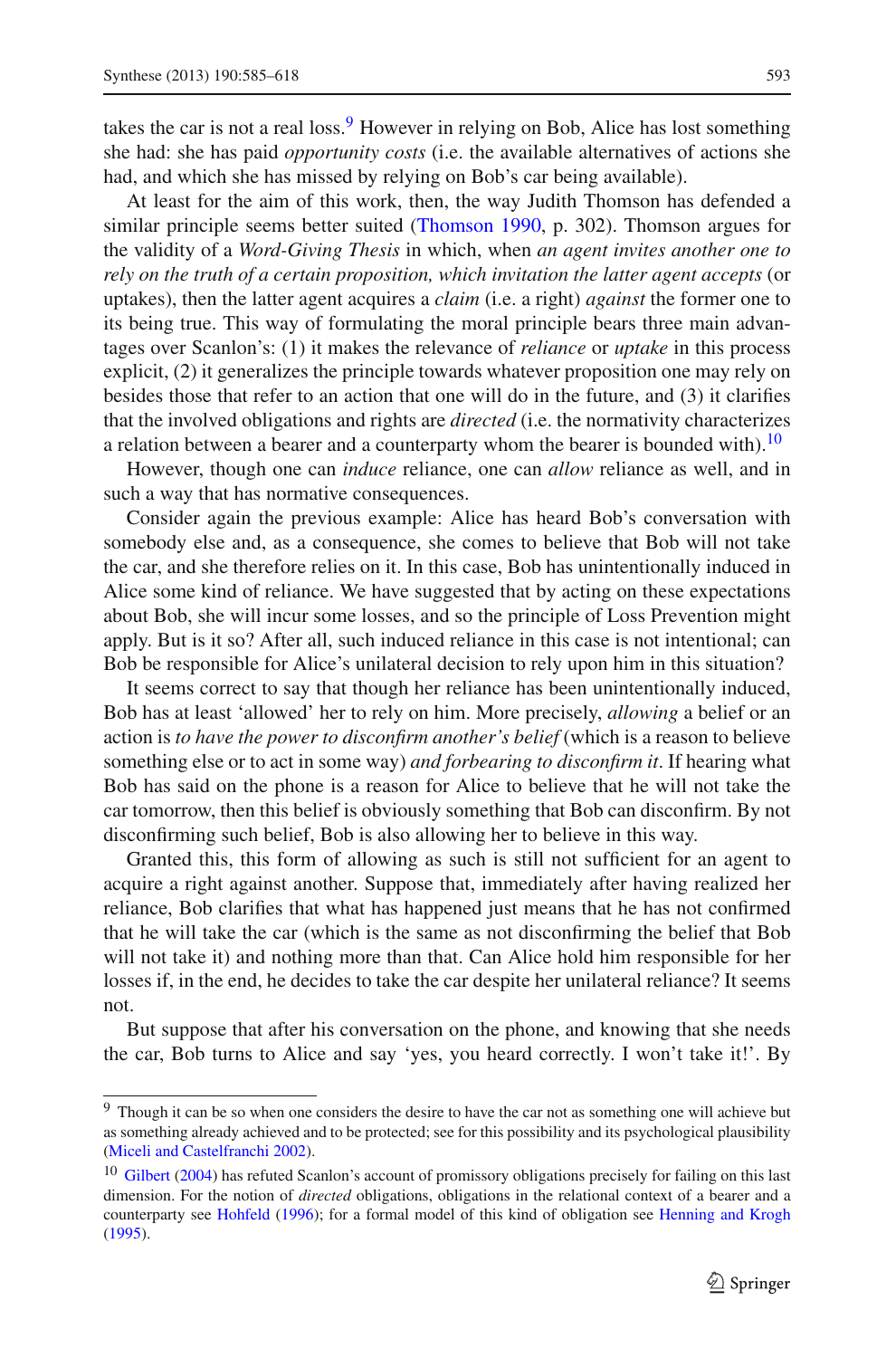confirming a belief that he has unintentionally induced in her, Bob then becomes *obliged towards* her, to warn her if he changed his mind, or, if it's too late, to do as expected or to compensate. Because such confirmation of the belief logically entails the absence of a disconfirmation, even in this case Bob has allowed her to believe something, though not 'passively' (i.e. by forbearing to disconfirm it) but 'actively' (i.e. by confirming it). It is this form of *active allowing* that is sufficient for the moral principle to apply when one does not intentionally induce reliance in others.<sup>[11](#page-9-1)</sup>

Finally, there are also cases in which one actively allows other agents' reliance on oneself in ways that one has not induced.

Suppose for example that Alice believes that Bob will not take the car tomorrow because Chris told her so, and that she relies on him for use of the car. Bob knows about all this, and he allows her to believe it by forbearing to disconfirm such belief. If she just acts on this basis (not knowing that Bob knows about her reliance), it seems that at most Bob should warn her if the belief is false, but if this is so, it is just out of sheer altruism.<sup>[12](#page-9-2)</sup> If, on the other hand, Bob has confirmed her expectation, for instance by nodding, Bob has actively allowed her to rely on him, and, from there on, he is responsible for her possible losses even if he has not directly induced that belief in the first place. Again, when it's too late for a warning, Bob *ought* to fulfil the expectation or compensate.

Hence, when an agent intentionally induces or actively allows another agent's reliance on oneself, the former agent undertakes *a duty of reliability* towards the latter agent, and creates a corresponding *right to rely*. Reliability is normatively required to prevent losses caused by intentionally inducing or actively allowing such reliance. One way in which such a principle can be explicitly formulated is the following: *if one intentionally induces or actively allows another agent to rely on the truth of a certain proposition, then the latter agent acquires a right to reliability (i.e. to be warned if the proposition turns out to be false, or, if the proposition is about the future action of the former agent and it is too late for a warning, a right that the former agent acts so as to make the proposition true or compensates for the incurred losses)*. For these reasons, we name such a principle: *the principle of Reliability*.

<span id="page-9-0"></span>3.1 The principle of Reliability and the value of non-hostility

So far, we have suggested that if the agents endorse the principle of Reliability they are disposed to acknowledge that specific obligations and rights arise as a consequence of intentionally inducing or actively allowing reliance from an agent. Exploring, however, under what conditions the agents endorse this principle is a different question.

To understand these conditions, we should notice, first of all, that if one is disposed to merely ignore the losses caused to others, *when one is responsible for such reliance*

<span id="page-9-1"></span><sup>&</sup>lt;sup>11</sup> Scanlon's principle of Loss Prevention indeed also mentions leading expectations 'negligently', besides doing it intentionally. However, negligence implies having not paid *due* care to avoid such reliance, and so it cannot be evoked to explain, without circularity, a principle which normatively demands such behaviour. On the other hand, the notion of active allowing has no such problem.

<span id="page-9-2"></span><sup>&</sup>lt;sup>12</sup> The reason why common knowledge of an agent's silence (i.e. the forbearance to disconfirm another agent's beliefs) may change the situation is discussed in Sect. [4.](#page-12-0)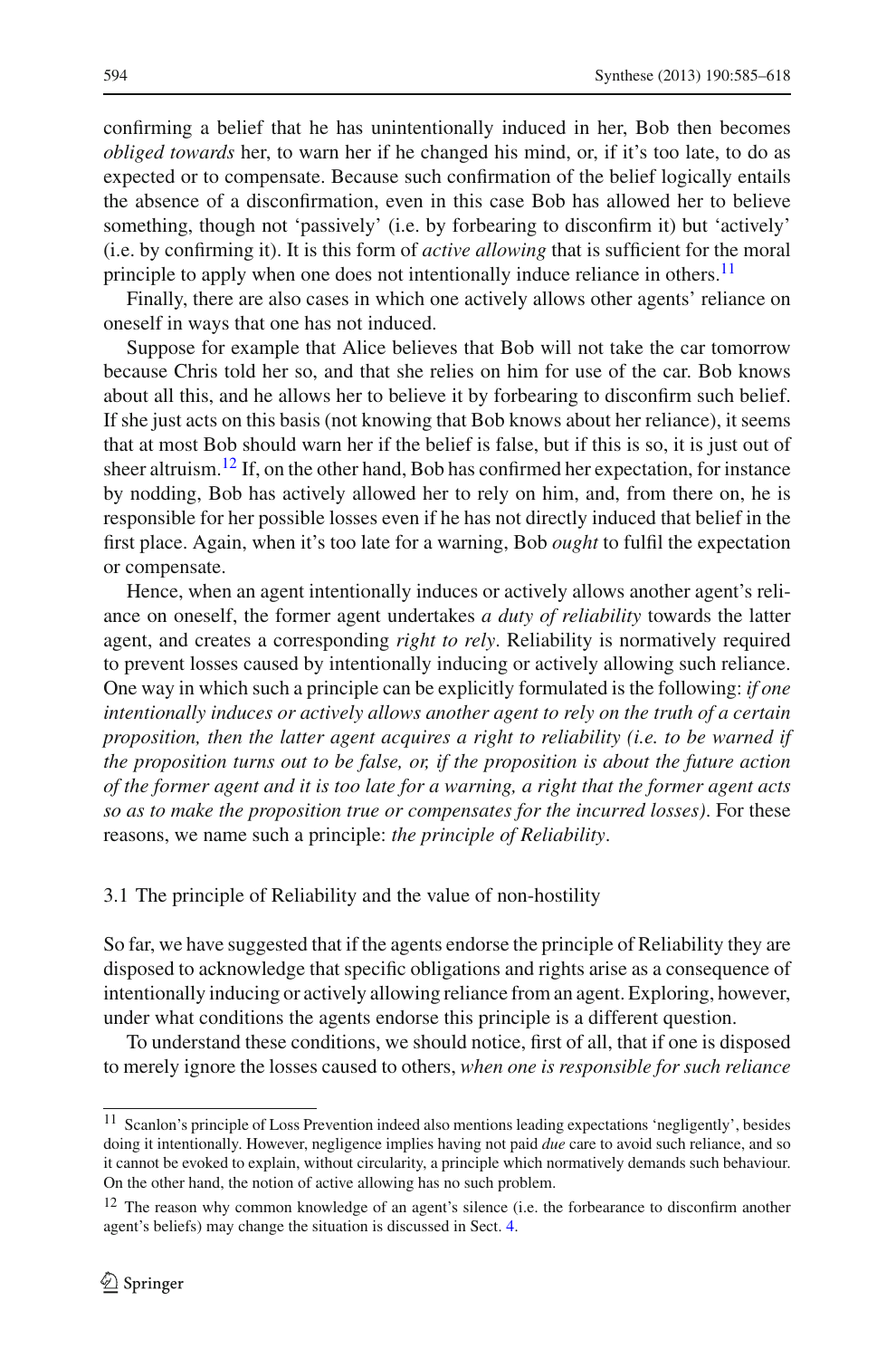(i.e. one has intentionally induced or actively confirmed the reliance on oneself), either one desires that others do in fact incur those losses, and in so doing *one is disposed to act with hostility towards the others*, or at least one lacks the desire that others do not incur them, that is, *one lacks a disposition to act in a non-hostile way*.

Thus, assuming that *the agents share a value of not being hostile in their social interactions*, and especially in their *joint actions*, would also entail that agents endorse the principle of Reliability, because such a principle can simply be seen as an instantiation of the general value with respect to the special case of reliance and trust.<sup>13</sup>

Moreover, at least according to Lewis' dispositional theory of values [\(Lewis 1989](#page-32-0)), the value of non-hostility is a *value* de se, that is, *a property that the agents of a relevant population are disposed to desire to desire (i.e. to value) under ideal conditions*. [14](#page-10-1) Adopting this view, *the value of not being hostile in their joint actions* amounts to the fact that, *if the agents of a relevant population are under ideal conditions, they are disposed to desire to desire to have the property of not being hostile*: i.e. they desire to desire to refrain from acting in a hostile manner. As a consequence, given that being hostile is being motivated to frustrate the desires of another agent, complying with such a value also entails that one is disposed to revise one's possible first-order hostile desires in a way that, if done by all, would inevitably result in the creation of harmony in the population, that is, in *agreement in desires*. [15](#page-10-2)

It is important to notice, moreover, that sharing this value does not necessarily imply that the agents *will* behave in the present conditions in the way they *would* if they *were* in ideal ones. However, in order to engage in a social interaction, the agents must at least share an *expectation* that each of them *is* so motivated, otherwise the best that they can do is to avoid any possible contact with each other.

Finally, viewing values with the help of Lewis' dispositional theory has the important advantage of also offering a way of *naturalizing* them, since the fact that a property or a state of affairs is a value is explained in terms of dispositions and mental attitudes: the disposition to have certain second-order motivational states under ideal conditions. A dispositional theory of value, in Lewis's words, "reduces facts about values to facts about our psychology" [\(1989](#page-32-0), p. 113).

<span id="page-10-0"></span><sup>&</sup>lt;sup>13</sup> The principle of Loss Prevention is justified by Scanlon within his contractualist approach by the fact that "it is not unreasonable to refuse to grant others the freedom to ignore the losses caused by the expectation they intentionally or negligently lead others to form" [\(1990,](#page-33-5) p. 204), and the agents in a population have a reason to refuse such freedom when they share the value of assurance (p. 206). Scanlon defines 'assurance' as "being able to be reasonably certain that a thing will happen unless one consents to its not happening" [\(1990](#page-33-5), p. 222). For a more general discussion of this brand of contractualism see [Scanlon](#page-33-7) [\(1982,](#page-33-7) [1998\)](#page-33-8).

<span id="page-10-1"></span><sup>&</sup>lt;sup>14</sup> Ideal conditions are those that one can put oneself in by "the fullest possible imaginative acquaintance that is humanly possible" and "the canonical way to find out whether something is a value requires a difficult imaginative exercise" [\(Lewis 1989](#page-32-0), pp. 121–122).

<span id="page-10-2"></span><sup>&</sup>lt;sup>15</sup> Hence, if the value of non-hostility is analyzed dispositionally, Scanlon's contractualism is not needed because failing to conform to the principle of Reliability would render one's behaviour hostile, and this is contrary to what the agents value.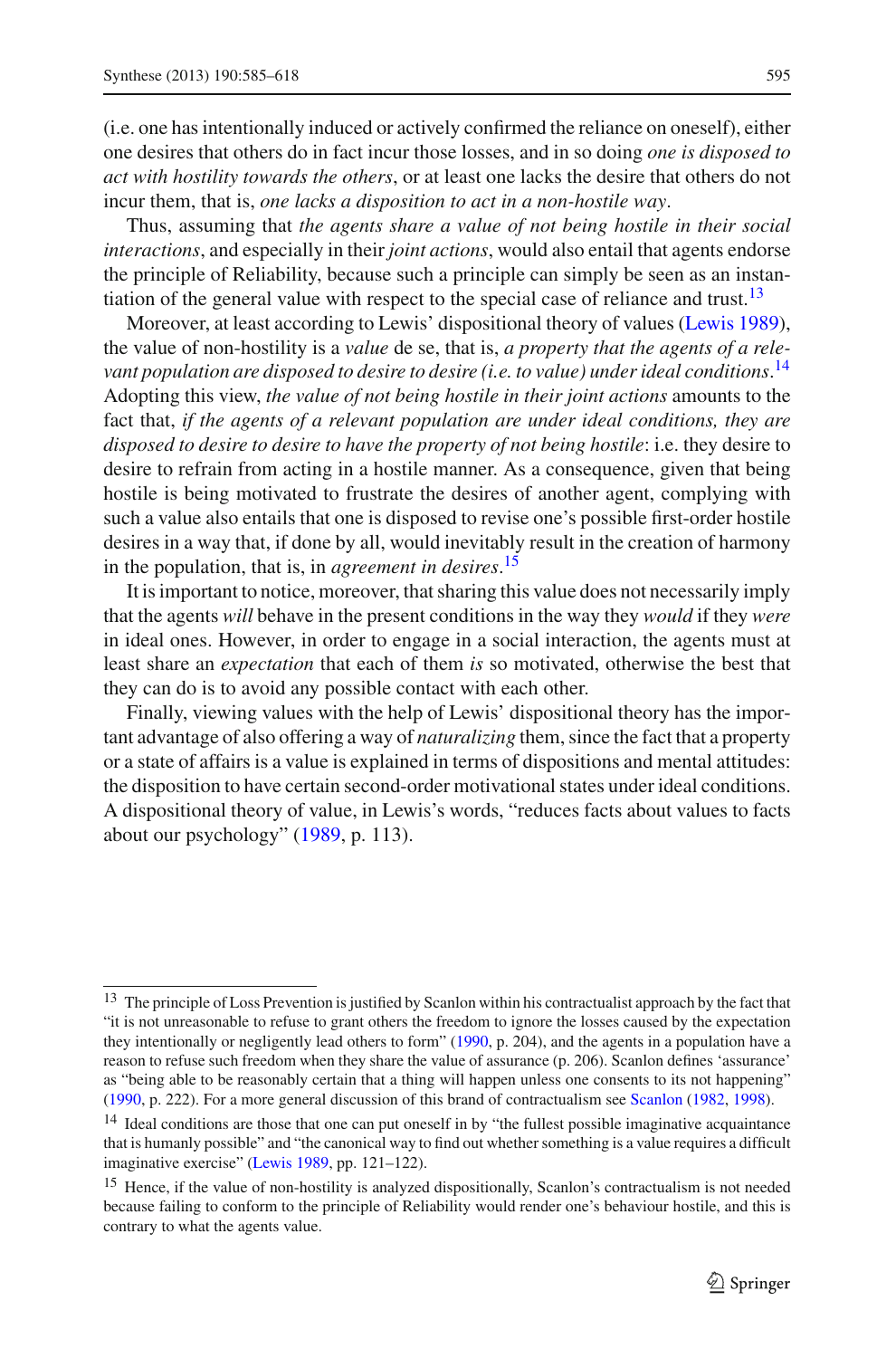#### 3.2 On refraining from acting in a hostile way as a social contract

Though some level of presumptive non-hostility seems required at least to ease ingroup interaction, $16$  human societies most probably vary in the level in which their members value non-hostile interactions. But even a society in which this value is spread may suddenly abandon it, as when an unexpected catastrophe leads to social disintegration and diffuse reciprocal hostility. Thus, assuming that the agents do already share such a value leaves open the question of *whether there is any reason to endorse it in the first place.*

To see where this reason comes from, let's confine ourselves to the case of social interactions that are an instance of joint actions. In such cases, desiring not to be motivated by hostile attitudes is reasonable only *conditionally*: one has a reason to refrain from acting on hostile motivations *if* the others are expected to do the same. That this is the case is especially clear when aiming to enter into a joint action, since being motivated to thwart the other agent's goals disrupts the effectiveness of the joint action itself. Hence, in order to have a reason to refrain from hostility when taking part in a joint action, one needs to *expect* the same attitude from others.

From this angle, then, the agents have a reason to value non-hostility when, in the population, a *regularity* prevails in which (1) all the agents refrain from being hostile when acting jointly, (2) everyone expects such regularity in refraining from hostility, and (3) such belief gives everyone a practical reason to refrain from acting with hostility towards others. Moreover, (4) everyone who believes that at least almost everyone regularly refrains from acting with hostility will want the others, as well as himself, to refrain from hostility, and (5) all these conditions are common knowledge between the agents. Under such conditions, a regularity acquires *stability* in that population.

It is not, however, a conventional regularity (strictly speaking) because, even if an alternative behavioural regularity of reciprocal hostility is indeed possible (and its awareness gives everyone a reason to be hostile), *the agents do not desire that the others conform to this regularity in reciprocal hostility*. In other words, the regularity in refraining from acting with hostility lacks the distinctive *arbitrariness* of conventions.

But, if one views the stable state in which everyone conforms to the regularity of non-hostility in their social interaction (and especially when acting jointly) as the *status quo*, and the alternative stable state of regular presumptive hostility as *the state of nature*, then *this regularity* (even if it fails to be a convention) *is an example of social contract* as proposed by Hobbes, Locke and Rousseau.<sup>[17](#page-11-1)</sup> It may be a weaker social

<span id="page-11-0"></span><sup>&</sup>lt;sup>16</sup> See for instance [Hare](#page-32-17) [\(2007](#page-32-17)) who explores a similar behavioural trait and its role in the evolution of human cooperation. A certain level of "tolerance" is seen as prerequisite to enable the agents to reap the benefits of mutually advantageous joint action.

<span id="page-11-1"></span><sup>&</sup>lt;sup>17</sup> Contrasting the concept of 'convention' with that of 'social contract', Lewis defines the latter as "any regularity *R* in the behavior of members of a population *P* when they are agents in a situation *S*, such that it is true, and common knowledge in *P*, that (1) Any member of *P*who is involved in *S* acts in conformity to *R*. (2) Each member of *P* prefers the state of general conformity to *R* (by members of *P* in *S*) to a certain contextually definite state of general nonconformity to *R*, called the *state of nature* relative to social contract *R*" [\(Lewis 1969,](#page-32-2) p. 89).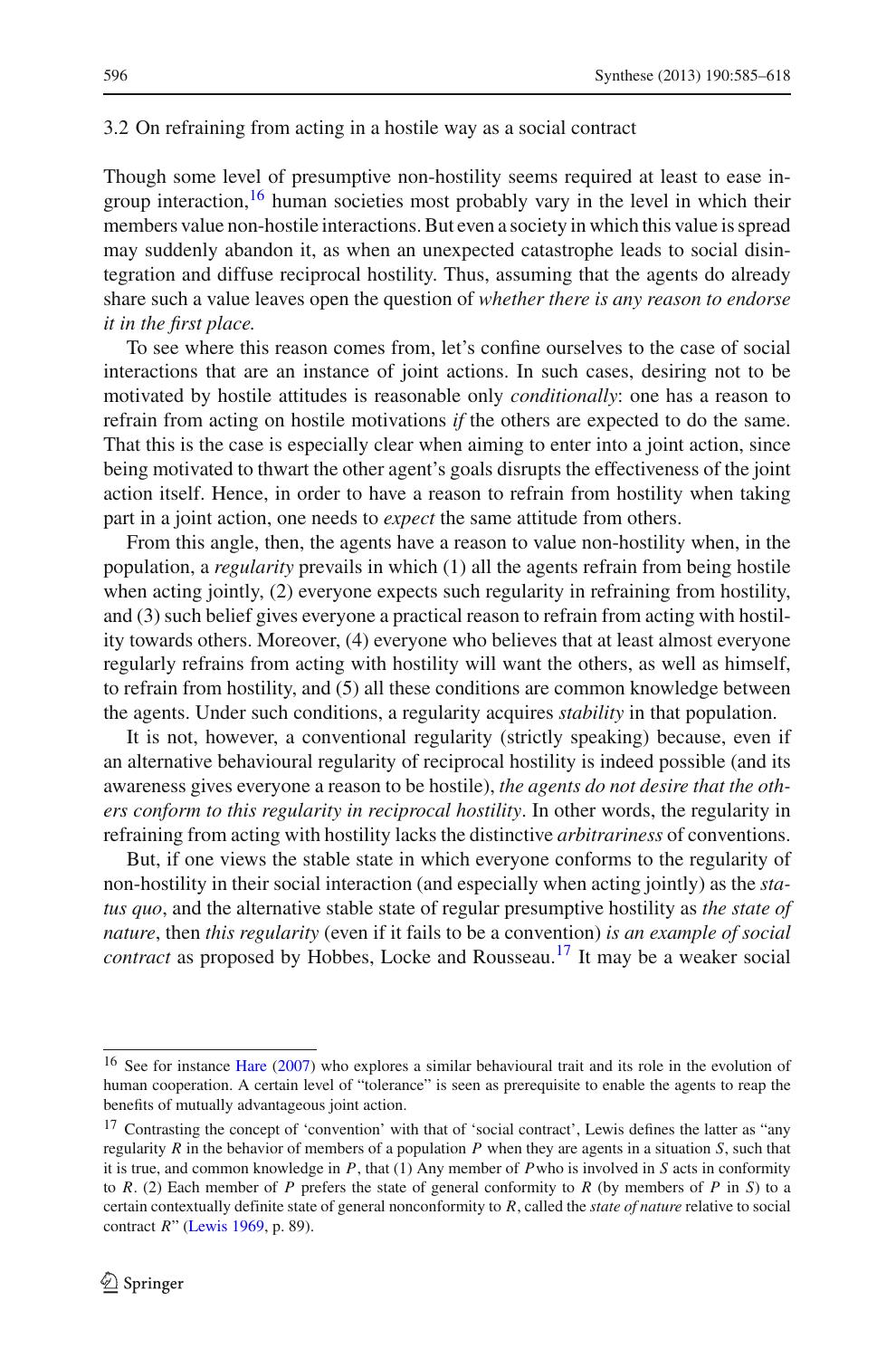contract than the core traditional examples<sup>[18](#page-12-1)</sup> because no one actually gains from being presumptively hostile with others if they are indeed non-hostile with themselves. However, this social contract is no less fundamental in that it is the most general requirement needed to keep a population and its groups together.

If we assume that a regularity with these features characterizes the population, then, the agents have indeed a reason to value non-hostility, that is, a reason to desire not being motivated by hostile attitudes when acting jointly. On this basis, when a social contract such as this is indeed established within the population, the moral conclusions of the principle of Reliability would actually follow directly from the fact that the agents have reason to value their reciprocal non-hostility. Regularities like that of a social contract of reciprocal non-hostility is all we need to ground the principle of Reliability.<sup>[19](#page-12-2)</sup>

# <span id="page-12-0"></span>**4 The ambiguity of silence and tacit confirmation**

Even without accepting the dispositional theory of values, having identified the peculiar content of the moral principle of Reliability and the specific condition in which the agents may acknowledge its authority (i.e. when they share a value of non-hostility) is nevertheless relevant to understand the normativity of conventions.

However, assuming that the agents, who conform to a prevailing conventional regularity, share the value of non-hostility is not by itself sufficient to explain the normative consequences of conventions. Though a convention can fruitfully be seen as a regularity in reciprocal reliance and trust (see Sect. [2\)](#page-4-2), the most typical reliance is usually neither intentionally induced nor actively allowed because often the agents do not rely on the others on the basis of direct past experience with each other.

However, consider, for the moment, this simpler scenario. Suppose that it is common knowledge between Alice and Bob that Alice wants Bob's car tomorrow morning, and that she believes that he will not take it because tomorrow is Monday, and on Mondays Bob never takes it (maybe just because it is his habit to act in this way or because the traffic on Monday mornings is more intense than on other days and Bob hates to be stuck in traffic). Given that Alice believes that Bob has his own reasons for not taking the car, and that she knows that he usually acts in this way every Monday, it is reasonable for her to expect Bob to behave in this way this Monday too (i.e. she believes with some degree that this event will happen). Moreover, assume that Alice is confident enough in this event to rely on Bob not taking the car, and she decides to travel to a meeting with his car. All above being common knowledge between them, *she also observes that Bob has been silent about the truth of her belief* (i.e. he has not disconfirmed it) until Monday morning. However, just when the time comes, Bob decides to take the car, perhaps because that particular Monday he needs the car for some unanticipated errands. Has Bob done something *wrong* to Alice?

<span id="page-12-1"></span><sup>&</sup>lt;sup>18</sup> The core examples of social contracts are situations in which an agent may further his own welfare by violating the social contract when the others conform to it, but not if all behave in the manner of the state of nature. The latter is the worst state for all.

<span id="page-12-2"></span><sup>&</sup>lt;sup>19</sup> For a more general discussion of the relation between conventions and moral norms along similar lines see [Verbeek](#page-33-9) [\(2008\)](#page-33-9).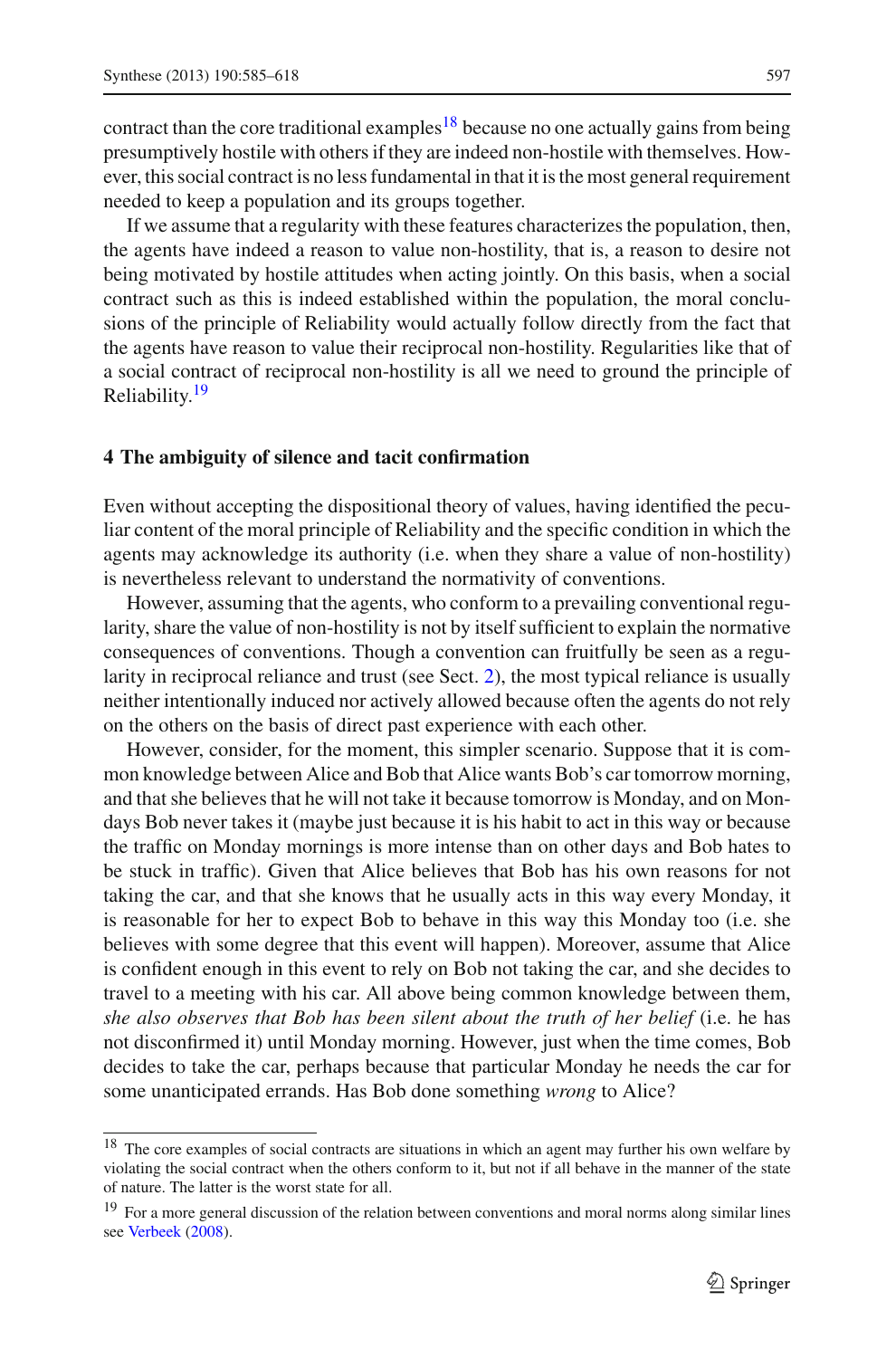It is foreseeable that having incurred some losses, Alice may resent Bob's last-minute decision, and she may even protest about such a sudden change of mind. But, is she *entitled* to anything? Is Bob under any sort of *duty* towards her? If she did think like this, Bob could legitimately claim not to have intentionally induced her reliance on him, not even to have acted in order to make her believe anything about him. So why would be Bob responsible for Alice's losses?

Something strange has happened.

The *closer* Alice comes to the fulfilment of her expectation that Bob will not take the car, the *surer* she feels about such fulfilment and *entitled* towards the other acting as expected. It is a fact indeed that, though Bob knew about her belief, he has been *silent* until the moment has come: Bob has not disconfirmed her belief.

Suppose that Alice has interpreted Bob's silent behaviour as a *confirmation* of her belief that he won't take the car. What kind of confirmation is this, given that they have not communicated with each other? Is it reasonable to read the other's silent behaviour in this way? And *how can the omission of a disconfirmation create duties and rights?*

To understand this issue more clearly, suppose that Alice is a Bayesian rational agent, that is, suppose that  $H_i$  is her hypothesis that Bob will not take the car tomorrow.  $H_i$  is characterized by a subjective probability  $p(H_i)$ , representing her degree in belief in  $H_i$ . Assuming that beliefs are represented by a well-defined additive proba-bility function,<sup>[20](#page-13-0)</sup> her degree of disbelief in  $H_i$  is given by  $1 - p(H_i)$ . We have already supposed that such beliefs are warranted by inductive reasoning in which Alice has acknowledged that there is a pattern governing Bob's behaviour such that on almost every Monday Bob does not take his car or, alternatively, that not taking the car on Monday is his best choice given his desire not be stuck in traffic.

Suppose that given Alice's concern about what Bob will do this Monday, she starts looking for *additional evidence* for her belief that he won't indeed take the car. Assuming, as we have done above, that *it is commonly known that she has decided to rely on him*, she happens to notice that Bob is being silent about the truth of her belief about him.

The observation of silence, from a Bayesian perspective, can be treated as a 'datum' *S* for determining whether Alice's belief about Bob is true or false. Hence, by applying the Bayes' theorem, her belief can be updated accordingly. Moreover, such an update of  $H_i$  must be determined relative to its complement  $\neg H_i$  according to the usual formula:

$$
\frac{p(H|S)}{p(\neg H|S)} = \frac{p(S|H)}{p(S|\neg H)} \bullet \frac{p(H)}{p(\neg H)}
$$

From a Bayesian point of view, Alice is interested in the impact of Bob's silence on her belief that he will not take the car tomorrow. Such an impact amounts to calculating the probability that her belief is true, given that she has observed Bob's silence. To derive this value, she needs to compute the *posterior* (i.e. the odds that *Hi* is true in light of what is known after the observation of *S*) that equals the *likelihood ratio* (i.e. the second term from the right representing the information value of *S* with respect to

<span id="page-13-0"></span> $20$  See the canonical axioms in [Savage](#page-33-10) [\(1954](#page-33-10)).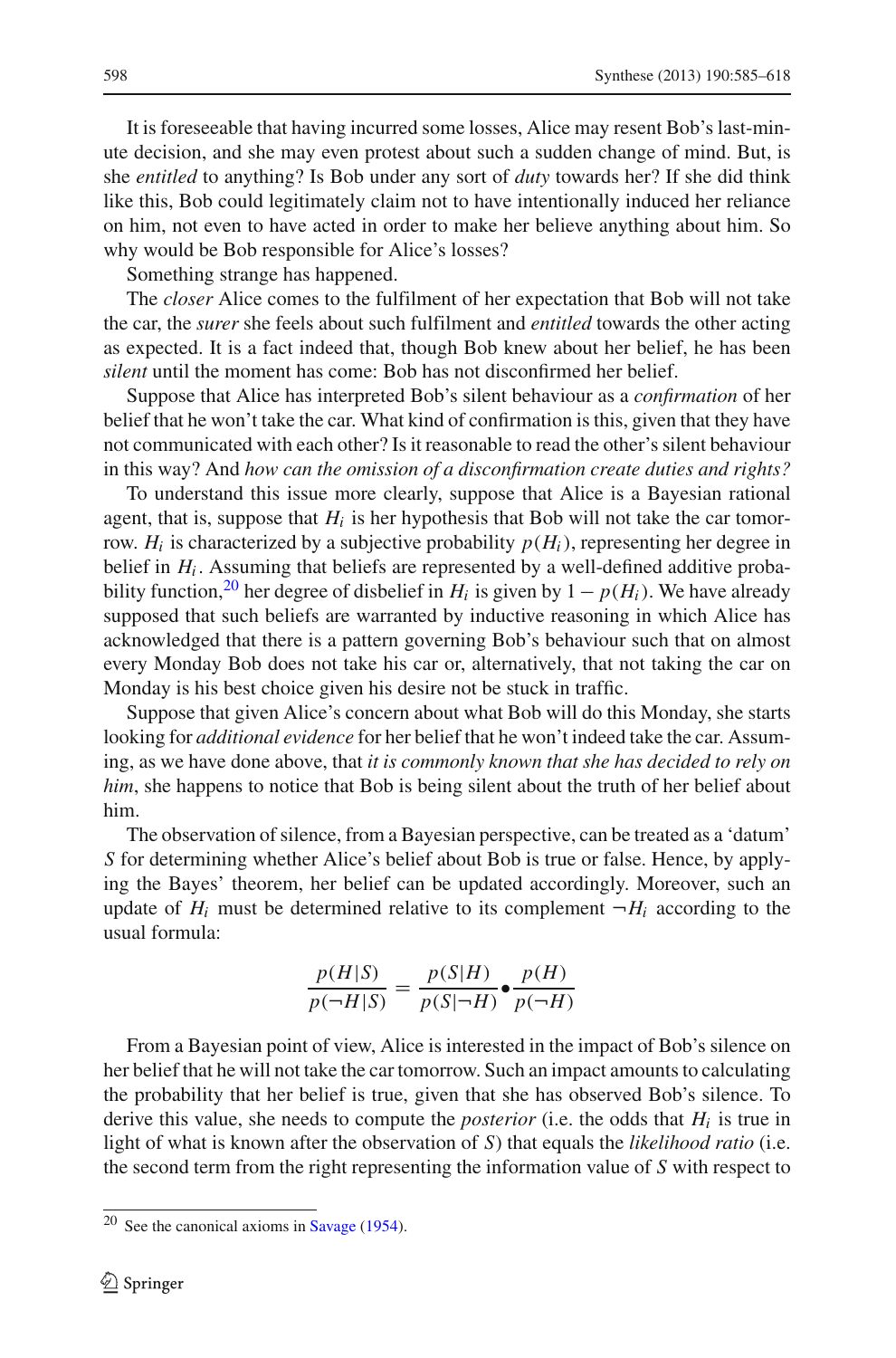the truth of  $H_i$ ) multiplied by the *priors* that  $H_i$  and  $\neg H_i$  are true before the observation of *S*. In such an inference, in case the probability of observing *S* when *Hi* is true differed from when is not true, the likelihood ratio would be different from 1, and the posterior would also differ. In particular, the 'datum' (i.e. Bob's silence) favours the hypothesis *Hi* when the posterior odds are greater. This happens when the *conditional probability* of Bob's silence given that Alice's belief about him is true is larger than the conditional probability of Bob's silence given that her belief about Bob is false. In such a case, it is said that the observation of *S* is *diagnostic* or *confirms Hi* and not  $\neg H_i$ .

However, silence clearly is *ambivalent* evidence in that there are both reasons for believing that it supports Alice's belief about Bob (if Bob does not want to take the car, he will not inform Alice that he is going to take it) as well reasons to believe that it can disconfirm it (Bob could not reach her in time or he has forgotten about her desire to have the car, or he simply does not care enough about Alice's desires, or he wants to harm her on purpose and so on). Whether the evidence is relatively more confirmatory than not is a contingent matter, and depends on the *ratio* between the known conditional probabilities of observing silence on condition that her belief is true or false. If she is a Bayesian rational agent, she compares these information values before updating her belief.

It is however an empirical fact that one of the "best known and most widely accepted notion[s] of inferential error" [\(Evans 1989,](#page-32-18) p. 41) is that human reasoning gives undue weight to evidence that supports one's beliefs while discounting evidence that would tell against it, and this tendency is called *confirmatory bias*. [21](#page-14-0) A confirmatory bias can be discovered in many different situations in which one assesses the truthfulness of one's beliefs. However the empirical evidence is particularly vivid when one is both *concerned* with what one believes (the so-called *motivated* confirmation bias) and the evidence one is evaluating is *ambiguous* (i.e. it is partly supportive and partly not without exactly knowing how much it is so). In this kind of situation, there is a very strong tendency to interpret information in ways that are partial to one's beliefs, and in particular, in ways in which the *positive* side of the evidence is overemphasized.

In the case of silence, its ambivalence would not be too much of a problem if silence were not often also *ambiguous* evidence.<sup>22</sup> But, if it is so, then it seems plausible to assume that *there is a psychological tendency to read other's silence as a positive evidence for one's belief*.

If we accept the confirmatory bias it may be suggested that, in contexts where we already entertain the relevant expectation and we observe silence by those that can disconfirm it, we update the belief by adopting the best expectation that could be

<span id="page-14-0"></span><sup>&</sup>lt;sup>21</sup> See [Nickerson](#page-33-11) [\(1998](#page-33-11)) for a review of the relevant psychological literature; see [Rabin and Schrag](#page-33-12) [\(1999](#page-33-12)) for a m[athematical](#page-32-19) [model,](#page-32-19) [though](#page-32-19) [focussed](#page-32-19) [on](#page-32-19) [a](#page-32-19) [different](#page-32-19) [aspect](#page-32-19) [of](#page-32-19) [the](#page-32-19) [confirmatory](#page-32-19) [bias;](#page-32-19) [see](#page-32-19) Jones and Sugden [\(2001](#page-32-19)) for experimental evidence in a decision making context.

<span id="page-14-1"></span><sup>22</sup> That is, one is *uncertain* on how to assess such ambivalence: whether the positive support to one's hypothesis is more likely than the negative one; see [Ellsberg](#page-32-20) [\(1961](#page-32-20)). In the case at hand, ambiguity about the evidential value of silence can be understood as a form of uncertainty about the conditional probabilities of  $p(S|H_i)$  and  $p(S|\neg H_i)$ . That is, the agent does not know what the likelihood ratio is because it is as if he considered as possible, in the present circumstances, more than one distribution of conditional probabilities of observing silence, given that the hypothesis is true or false.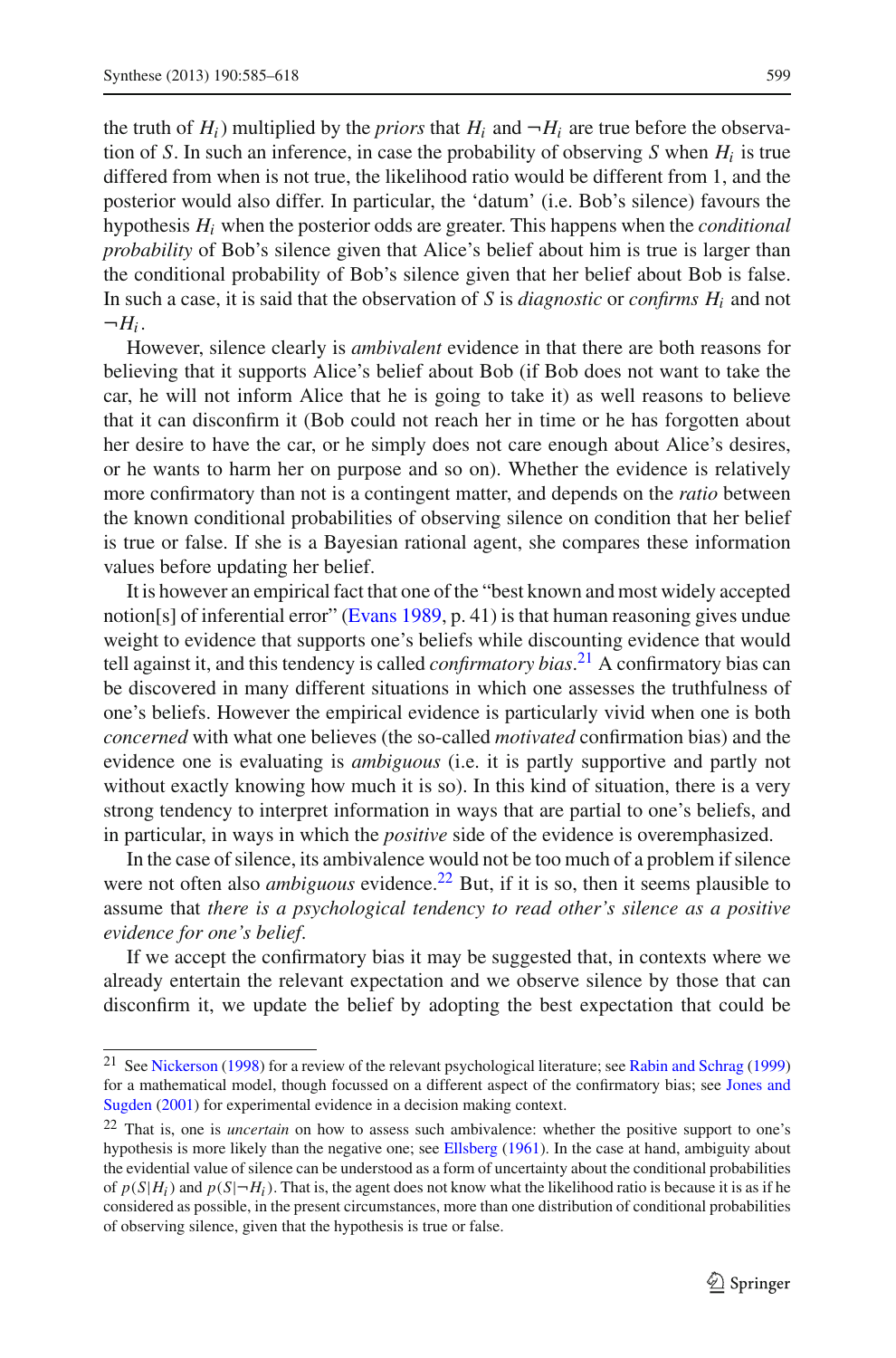associated with the observed evidence: the one that would confirm the belief already accepted. In other words, for the agent holding the relevant belief, *silence regarding one's expectation about other's behaviour (i.e. the forbearance to disconfirm such belief) means that the others will act as expected.*

To interpret silence in this way, one must expect that the other is not hostile towards oneself, otherwise the negative side of evidence would be maximally relevant. However, as we have argued in the previous section, sharing a value entails such shared expectation. On the background of this shared expectation of reciprocal non-hostility, it is reasonable to consider that the "natural" meaning of silence is confirmatory.<sup>23</sup>

It is now understandable why the closer Alice is to fulfilling her desire that Bob does not take the car, the surer she is that he will not take it. Supposing that she has checked up on him several times before Monday morning, all these instances of Bob's silence have confirmed her belief possibly up to certainty.

So far so good for the expectation that Bob will not take the car becoming firmer (i.e. confirmed). But what about the fact that she also feels *entitled* that he does not take it?

First of all, given that the confirmatory meaning of silence is*salient* for both of them (we can assume that Bob is a confirmatory agent just like Alice), if the agents have mutual expectations about each other's confirmatory tendency, then they will both have reason to believe that Bob's silence is a confirmation that he will act as expected (i.e. in the same way that he is used to doing on a Monday). More precisely, since Alice believes that he knows that he has not disconfirmed a belief she had about him, she has reason to believe that Bob cannot but assent to her interpretation (at least from the perspective of their shared bounded rationality). But the same is true for Bob. If he has reasons to assent to Alice's belief, he has reasons to believe that it is reasonable to believe something in those circumstances, and so he has reason to believe that he has actually confirmed Alice's belief about him. If the shared salience of precedence suffices to justify the commonality of our beliefs in future conformity to a convention [\(Lewis 1969,](#page-32-2) pp. 35–36), *the salience of silence might justify a common belief in the occurrence of confirmation*. [24](#page-15-1)

One relevant consequence of such common knowledge is that, although at the beginning Bob was just *passively* allowing Alice to believe something about him on the grounds of a regularity in his behaviour, under these conditions of common knowledge of his confirmation, Bob's allowing becomes *active* (i.e. Bob is tacitly confirming that he will behave as usual). But, on the basis of the argument developed in Sect. [3,](#page-7-0) this is sufficient for the principle of Reliability to apply. Since Bob has confirmed Alice's expectation and reliance, Bob acquires *a duty of reliability* and Alice a corresponding *right to rely*. From this it follows that, in case Bob did not behave as expected, Alice would not be simply disposed to feel anger towards him, but she would be *entitled* to feel it, that is, she will harbour *resentment* proper.

<sup>23</sup> Natural meaning is here used in the sense of [Grice](#page-32-21) [\(1957](#page-32-21)).

<span id="page-15-1"></span><span id="page-15-0"></span><sup>&</sup>lt;sup>24</sup> For the aim of this paper, employing the same strategy that Lewis has used to justify the belief that all the agents will conform to the precedent is sufficient. For a recent analysis of the role of salience in conventions see [Sugden](#page-33-13) [\(2011](#page-33-13))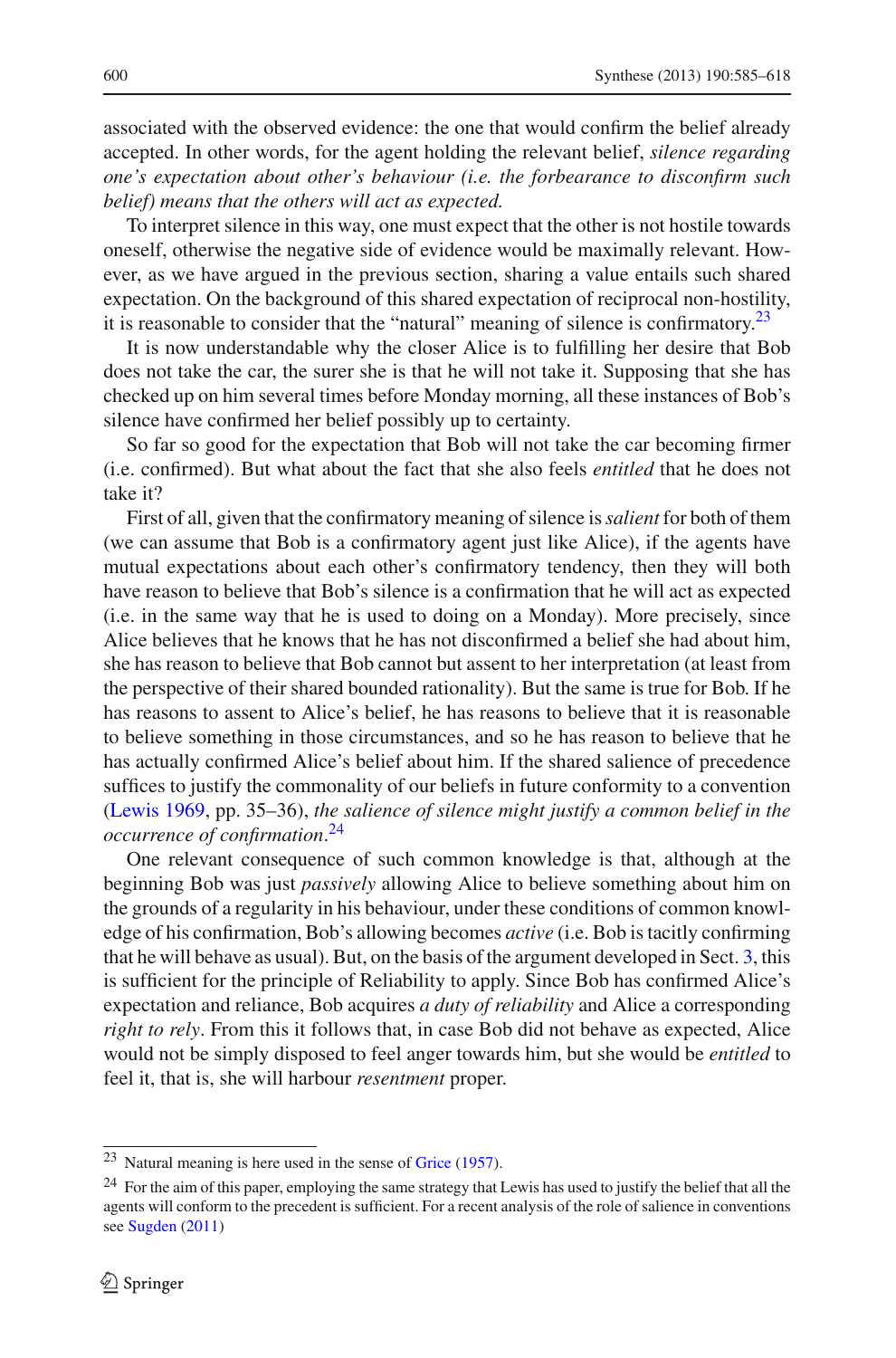#### <span id="page-16-0"></span>**5 The normative consequences of conventions**

We now have all the conceptual resources to offer an account of the normative consequences of conventions.

Consider a population in which a conventional regularity to drive on the right prevails. As argued in Sect. [2,](#page-4-2) the agents in the population regularly rely on the others to drive on the right: everyone believes that others will drive on the right and acts accordingly, that is, he himself drives on the right. Given that a convention entails a pre-existing agreement in desires for the same end (i.e. the common interest not to collide), the expectation of reciprocal reliance is a reason for everyone to rely on each other so that, in this way, their desire for the means (i.e. to drive on the right) is also in agreement.

Trust, as we have suggested above, is a fundamental non-hostile attitude on the part of the trustor because an agent relies on another agent to carry out an action that stems from his motivation, without any coercion. The reason why each relies on the other when they are parties of a convention is that each one expects the other to rely on themselves in the same, non-hostile, way. Hence, in order to trust, everyone has to assume such non-hostile attitudes in the trustees too. Suppose, then, as we have done in Sect. [3.1,](#page-9-0) that the agents in the population share a value of non-hostility; this value would, of course, promote the disposition to trust each other in this kind of situation.

Finally, assume, as it has been suggested in Sect. [4,](#page-12-0) that the agents are characterized by a confirmatory bias, and that they are aware of each other's confirmatory tendency.

Under these two assumptions, each time two or more agents interact with each other in a situation that is governed by a convention, *if they keep silent about the expectation of reciprocal reliance that they mutually know they have,* each of them *tacitly confirms* such expectations about each other, even if they are not grounded in direct experience (e.g. the agents might have never met before).

By tacitly confirming their reciprocal expectations, each actively allows reliance on the truth of these same expectations. As a consequence, applying the principle of Reliability, each also acquires both a *right that the others rely on themselves*, and an *obligation to rely on the others*. Each agent has now a right that the others drive on the right (i.e. has a right to be trusted) and an obligation to drive on the right himself (i.e. an obligation to trust the others).

The normative consequences of conventional regularities are, then, to be explained in relation to the tacit confirmation of these shared expectations of reciprocal reliance for agents sharing the value of reciprocal non-hostility. From this point of view, it can be predicted that failing to conform to a prevailing convention will tend to "evoke unfavourable responses from others" [\(Lewis 1969,](#page-32-2) p. 99). For instance, one of these "unfavourable responses" is an emotion like resentment, that is anger entitled by the violation of the shared value of non-hostility, which can motivate behaviours aimed at enforcing conformity to the convention. Correspondingly, those who violate a convention will experience guilty feelings springing from their having let the others  $down<sup>25</sup>$  $down<sup>25</sup>$  $down<sup>25</sup>$ 

<span id="page-16-1"></span><sup>25</sup> On feeling 'guilty' for betraying others' trust see, for instance, [Battigalli and Dufwenberg](#page-32-22) [\(2007\)](#page-32-22).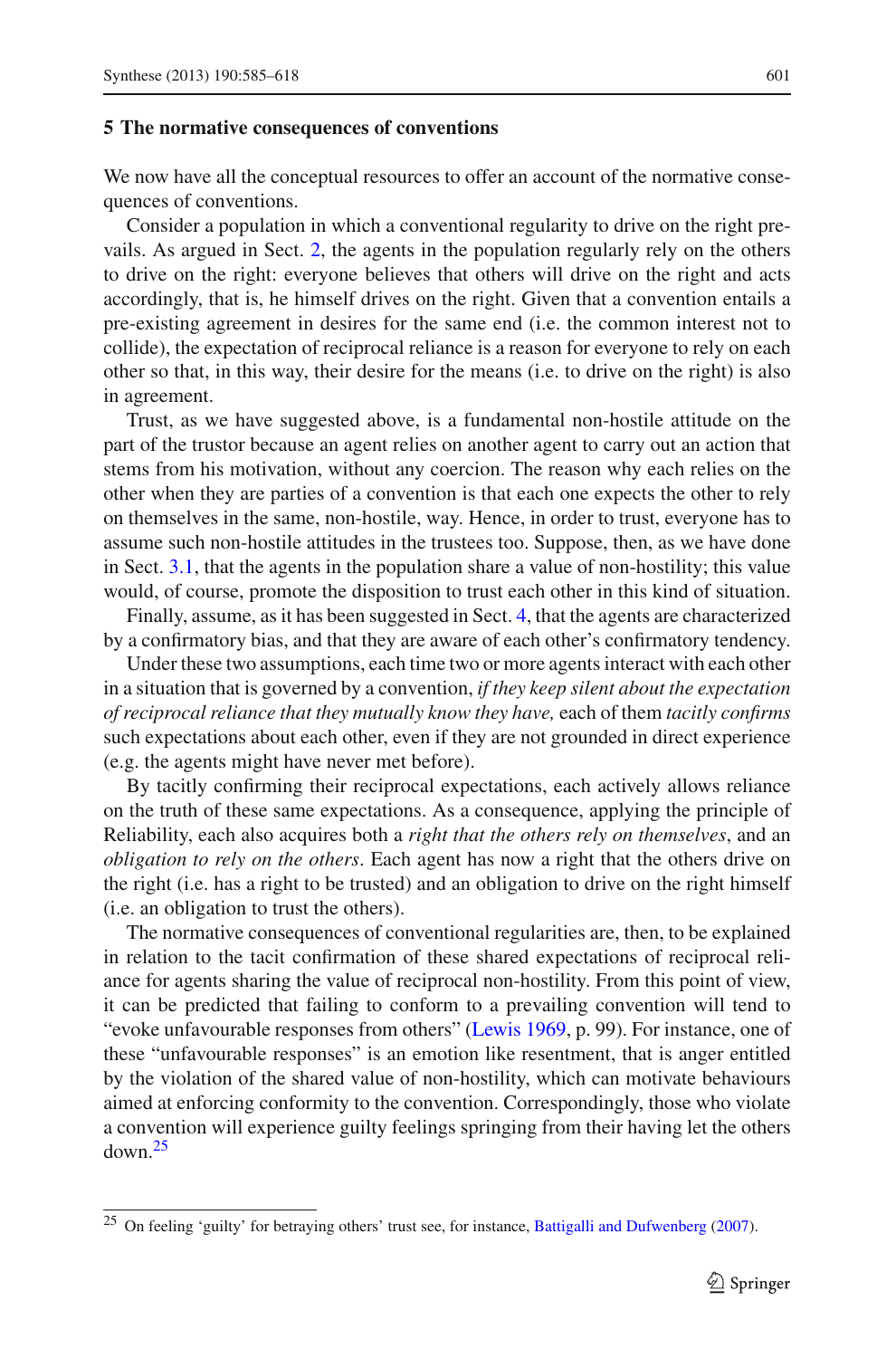By appealing to a moral principle like that of Reliability, this explanation is close in spirit to Lewis' perspective.

However the one defended here has two main advantages. The first stems from the fact that it is not clear why acting "in a way that answers to others' preferences, when they reasonably expect one to do so" would be by itself normatively required, if one is not directly responsible for the elicitation of those expectations. To answer this problem we have individuated the role of trust and reliance in conventional regularities in general, and argued that, when reliance is intentionally induced or actively allowed, it implies peculiar normative consequences. We have, then, clarified how the process of tacit confirmation of the background mutual expectations typical of conventions can make oneself responsible for those expectations, even if one has not directly created them. The second advantage is that by grounding the moral principle in Lewis' dispositional theory of values, we have also suggested a way in which this approach can be 'naturalized', and how intrinsically normative emotions like 'resentment' or 'guilt' might be integrated in a naturalistic framework without losing their characteristic link with normative judgements. $26$ 

Finally, from the perspective adopted so far, the *moral principle strategy* is enough to explain the normative consequences of conventions. What is, then, the relation with the *agreement strategy*? Is it needed to account for the normativity of conventions?

In the next sections, we address this issue aiming to show that the system of mutual expectations that characterize conventional regularities may *also* be the source of *tacit agreements*, that is, agreements without any communication between the parties. It is argued that agreements are normative for the same reasons that conventions are, and that the integration of the moral principle and the agreement strategies has the advantage of clarifying how interacting with a background of shared mutual expectations can turn *weak behavioural regularities into strong personal relations between the agents*.

# **6 Agreements without promises**

It is natural and correct to view the social institution of promise as a device for making agreements. $27$  It is also natural, but wrong, to consider agreements primarily as 'an exchange of conditional promises'.<sup>[28](#page-17-2)</sup> No doubt, such an exchange creates a binding agreement. However, an exchange of 'unconditional' promises is sufficient for creating an agreement that each of the parties will do something, no matter what. Mutual conditional promises are the natural model for contracts, but they hardly account for the general phenomenon of agreements. Moreover, promises are only one possible way to create agreements. Another opportunity is to avail oneself of the suggestion

<span id="page-17-0"></span><sup>&</sup>lt;sup>26</sup> [Sugden](#page-33-1) [\(2000](#page-33-1), [2004\)](#page-33-2) has advanced the hypothesis that we are naturally avoidant of being the object of others' resentment, and contends that this emotional primitive may explain the normativity that springs from conventions, *without appealing to any mediating moral principle*. However, 'resentment' being 'anger on the assumption of having suffered some wrong' presupposes a normative judgment; see [Rawls](#page-33-14) [\(1971](#page-33-14)), [Verbeek](#page-33-3) [\(2002](#page-33-3)) and [Miceli and Castelfranchi](#page-33-15) [\(2009\)](#page-33-15).

<sup>27</sup> See, for instance, [Rawls](#page-33-16) [\(1955](#page-33-16)) and [Scanlon](#page-33-5) [\(1990\)](#page-33-5).

<span id="page-17-2"></span><span id="page-17-1"></span> $^{28}$  [Robins](#page-33-17) [\(1984](#page-33-17)), see also Lewis [\(1969,](#page-32-2) pp. 83–88); see [Gilbert](#page-32-23) [\(1993\)](#page-32-23) for a critique of this view.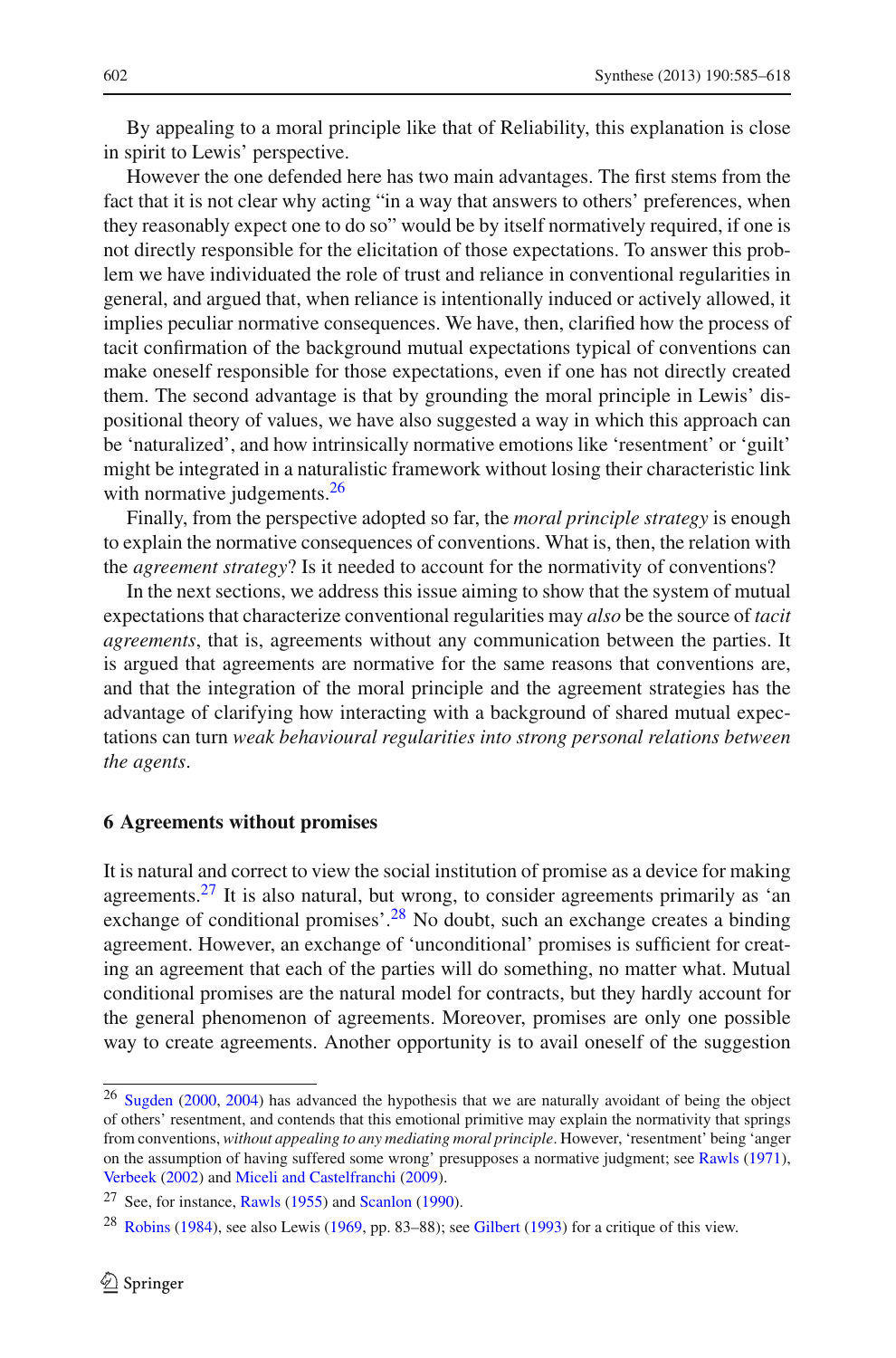of a third party that, if meeting the interests of all, might be jointly accepted. Finally, that an agreement be mutual is also dispensable. Giving permission, for instance, is a way to enter an agreement, that is, when an agent gives permission to another one to do something that he has the power to prevent, there is an agreement between the two that enables the latter agent to carry out some action.

# <span id="page-18-5"></span>6.1 Agreement: a definition

When there is an agreement between two agents, say Alice and Bob, the *consent* of at least one of them is necessary. When one consents, one is consenting that somebody carry out an action or that something else happens.<sup>[29](#page-18-0)</sup>

For instance, Bob may consent that Alice uses his car or to do something himself, say pick the children from school. It may also happen that Bob both consents to Alice using his car, and that he gives her the key. In all these situations, an agreement is established, and consenting is related to the fulfilment of another agent's goal that one could interfere with. *Consenting* then entails that *an agent intentionally refrains from doing something that may impede another agent's goal fulfilment* (avoiding negative interference) or *that he actively does something that creates favourable conditions for such goal fulfilment* (enacting positive interference).<sup>[30](#page-18-1)</sup> But what is common to these cases is that an agent has *the power to interfere* with another agent's goal fulfilment.[31](#page-18-2) When an agent consents to another agent's goal fulfilment, the former does not interfere negatively or does interfere positively with the latter.<sup>[32](#page-18-3)</sup> An agreement then presupposes pre-existing asymmetrical power relations between the agents. When there is an agreement at least one agent that could (has the power to) interfere, is not interfering.

However something stronger is needed to establish an agreement. Though it is true that a satiated lion is 'consenting' that a gazelle safely wander around him, the gazelle does not have his consent to do so, and there is no agreement between them. The gazelle should be ready to flee as soon as the lion manifests any change of mind; she may exploit such temporary loss of interest, but she cannot *rely on* the lion only because the lion happens not to have the goal to interfere with her. On the other hand, such reliance would be much more justified if the lion were able to *intend* not to interfere with the gazelle, because, for some reason, *he has adopted her goal* to wander around safely. Hence, *one's consent* (not just a behaviour that happens to consent) to the fulfilment of a goal of another agent *amounts to the intention not to interfere with another agent's goal fulfilment since and until the other has such a goal*. [33](#page-18-4)

However, this unilateral intention based on goal adoption is still not enough.

 $\overline{29}$  For a similar analysis of consent see Simmons [\(1979](#page-33-18), p. 75).

<span id="page-18-0"></span><sup>30</sup> On positive and negative 'interference' relations see [Castelfranchi](#page-32-24) [\(1998\)](#page-32-24).

<span id="page-18-1"></span> $31$  For an extended analysis of power and power relations see [Castelfranchi](#page-32-25) [\(2003](#page-32-25)).

<span id="page-18-2"></span><sup>&</sup>lt;sup>32</sup> For simplicity, from here on, we mention only the negative interference situation.

<span id="page-18-4"></span><span id="page-18-3"></span><sup>&</sup>lt;sup>33</sup> The adopted goal (i.e. the goal that the other fulfils her own goal) is a necessary reason supporting the intention of non-interference. However it is usually not a sufficient one. One may want additional reasons for granting one's consent.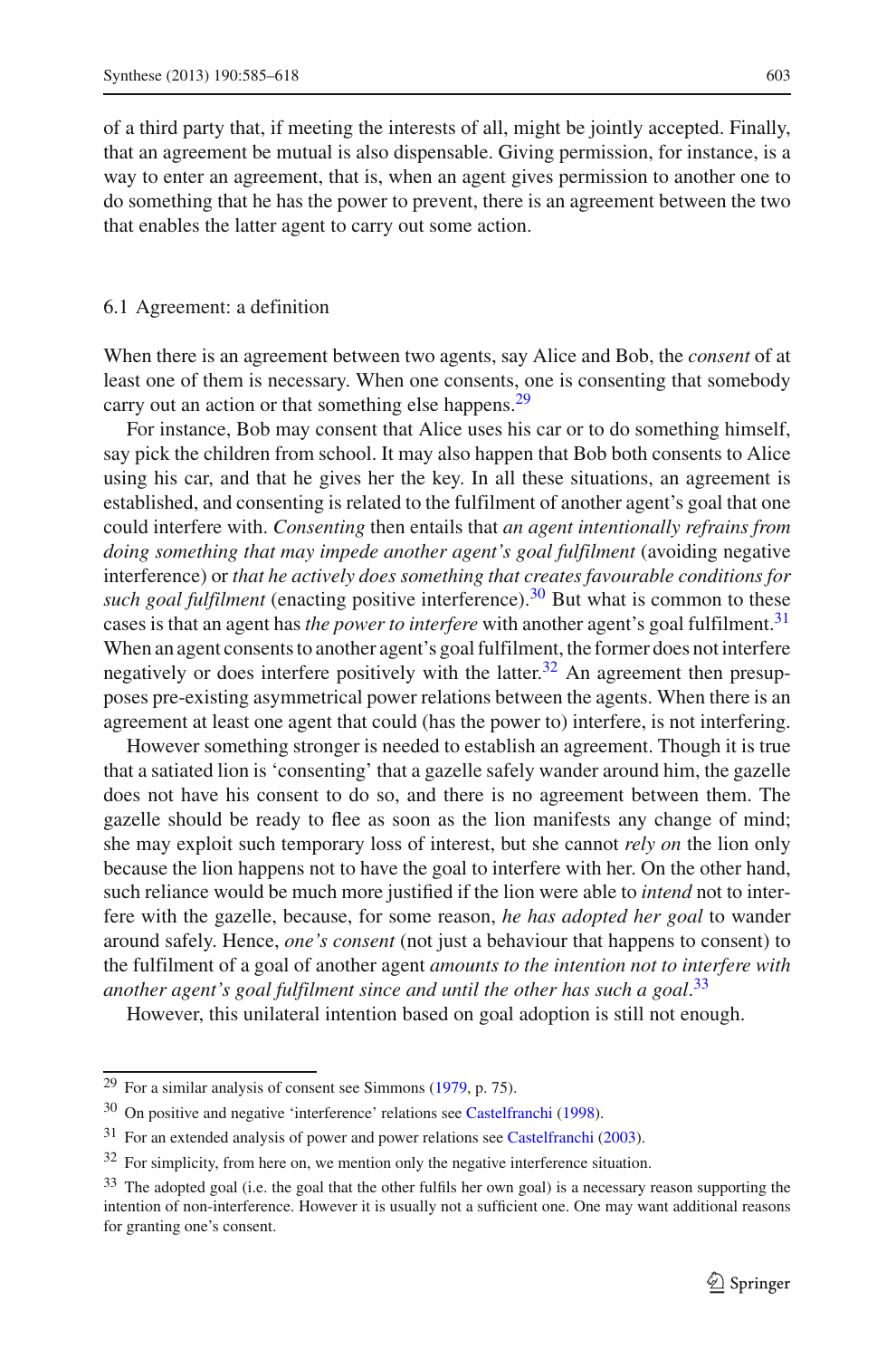Suppose that Alice and Bob are living together and that Bob owns a car. Though the car is his property, Alice may informally not 'acknowledge' the car as Bob's, because she does not consider the matter of who uses the car as entirely up to him: she does not consider this choice as depending on him alone. Alice knows that Bob has the keys, and that he has some sort of legal power to interfere with her use of the car (she could be charged with theft, for instance). Alice also knows that she has Bob's consent, and that she can use the car whenever she wants to, but still she 'contests' this power over her. In this case, though all the conditions above might be true (i.e. Bob has an objective power over Alice, and he has the intention not to interfere with her), there is still no agreement between them. It might be said, that Alice uses the car despite the fact that Bob can (he has the power to) interfere with her. To have a full agreement between A and B, then, there must be also *A's acknowledgement of B's power of interference*.

Consider this variant now. Though the car is owned by Bob, it is Bob who 'rejects' his own power over Alice, as far the use of the car is concerned. Whereas, Alice may consider that it is up to Bob whether she uses the car or not, Bob himself contests this fact. If Alice asks his permission to take the car, Bob replies that she does not have to ask for it, that it is her choice whether to take it or not. In this situation, again, there is no agreement between them about Alice's using the car, because, though Bob has the power of interference, he does not *value* such power.

What is it, then, to value a power, and what relation does it bear with the acknowledgement of power?

'Valuing one's power' is not simply having the goal (i.e. desiring) to use it, because it might indeed happen that Bob used his power over Alice in a moment of sudden anger, and that he later regrets it because he in fact contests any asymmetrical relation with her. Bob does not want to be motivated in this way towards Alice, that is, he does not 'value' his power over her. Hence, *one 'values' one's power when one has the goal to be motivated in the use of one's power by one's own goals* (i.e. when one desires that it depends on one's choice whether to interfere or not). To have an agreement, *an agent has to value that power that he has over another one*: the agent values the fact the he is able and in the condition to interfere with the other.<sup>34</sup>

'Power acknowledgement' might be seen, on the other hand, as the 'acceptance' of such power, that is, the decision to refrain from opposing the exercise of the power over oneself if the other wants to exercise it. Acknowledging the power of another makes manifest one's fundamental non-hostility towards the other: i.e. one's disposition not to pursue something if the other does not want one to pursue it. *Power acknowledgement*, then, *amounts to the intention not to oppose the decision of the other agent.* Both valuing one's power of interference and the acknowledgement of another agent's power of interference are necessary conditions to enter an agreement.

Consider now this additional possibility. Alice wants to use Bob's car tomorrow, she has his consent, and she acknowledges his power in this matter. Notwithstanding this, for safety's sake, Alice books a taxi for the following morning. Suppose that Alice is actually quite sure that Bob will stick to his intention and will act accordingly. But

<span id="page-19-0"></span><sup>34</sup> On valuing and second-order desires see [Frankfurt](#page-32-26) [\(1971](#page-32-26)) and [Lewis](#page-32-0) [\(1989\)](#page-32-0); for a critique see [Watson](#page-33-19) [\(1975](#page-33-19)).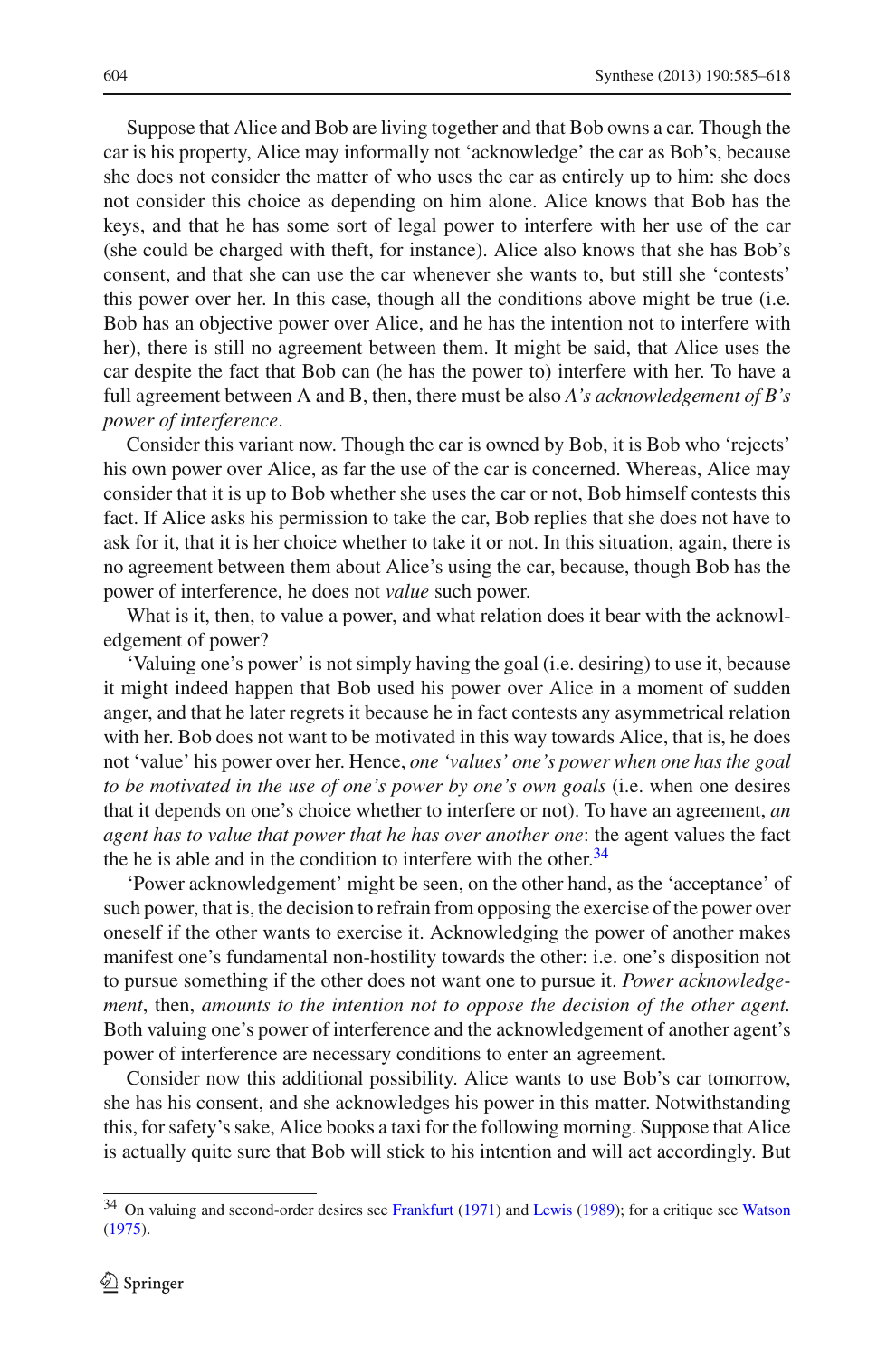still she is worried that something unexpected might happen. Assuming a worst-case scenario, Alice decides not to rely on Bob. If this is the case, that is, if there is no uptake of Bob's consent, no agreement between them has been established. And *uptake* is precisely such *reliance on another agent's consent* (i.e. the intention not to interfere with one's desire fulfilment).<sup>35</sup>

Finally, even granted all the previous conditions, they are jointly not sufficient for having an agreement. Bob may know that Alice has a very important meeting tomorrow, and that she needs the car. To avoid creating any obstacle, Bob decides to refrain from taking the car but he does this without informing Alice. As a consequence she does not rely on his consent though she *would* have done so *were* she aware of it. While Bob's intention of non-interference is present, her ignorance of such intention may push her to book the taxi. Thus, to have an agreement it is necessary to know that another agent has the power of interfering with oneself, and that the other intends not to exercise such power. But, as it is standard in many social interactions, even such first-order knowledge isn't enough to have an agreement. Alice may know this fact, while Bob does not know that she knows it. On this basis, Bob may think she will in the end call the taxi, and so he decides to use the car. And so on for all the levels. In any agreement, then, an *epistemic condition is necessary*: there should be *common knowledge* of the intention to not interfere.

The same reasoning also supports other epistemic conditions. An agreement cannot be in place unless the agent, who is consenting to the other's goal fulfilment, knows about such a goal in the first place. And again this fact must be out in the open, by being common knowledge that an agent has the power to interfere with a goal of another one. The acknowledgment of such power made by the other agent must also be a matter of common knowledge, given that an agreement is basically a way to obtain something one wants, without coercing the other to do so. And, finally, both the valuing of one's power and the uptake of the consent need to be, analogously, a matter of common knowledge between the agents.

We have now all the conceptual resources for offering the following analysis of what an agreement is.

Given two agents *A* and *B*, and given that *B* has a power of interference over *A*, they have an *agreement* between them if the following five conditions hold:

- (1) *B* intends not to interfere with *A*'s goal fulfilment —*consent* condition
- (2) *A* intends TO RELY ON  $B$ 's CONSENT—*uptake* condition
- (3) *B* values his own power, that is, *B* has the goal to be motivated by his own goal to exercise his power of interference—*valuing one's power* condition
- (4) *A* acknowledges the power of *B*, that is, *A* has the goal to refrain from pursuing his goal if *B* desires that *A* so behaves—*no coercion* condition
- (5) All conditions above are common knowledge.

<span id="page-20-0"></span><sup>35</sup> For a more extended analysis of the notion of 'uptake' see [Thomson](#page-33-6) [\(1990\)](#page-33-6).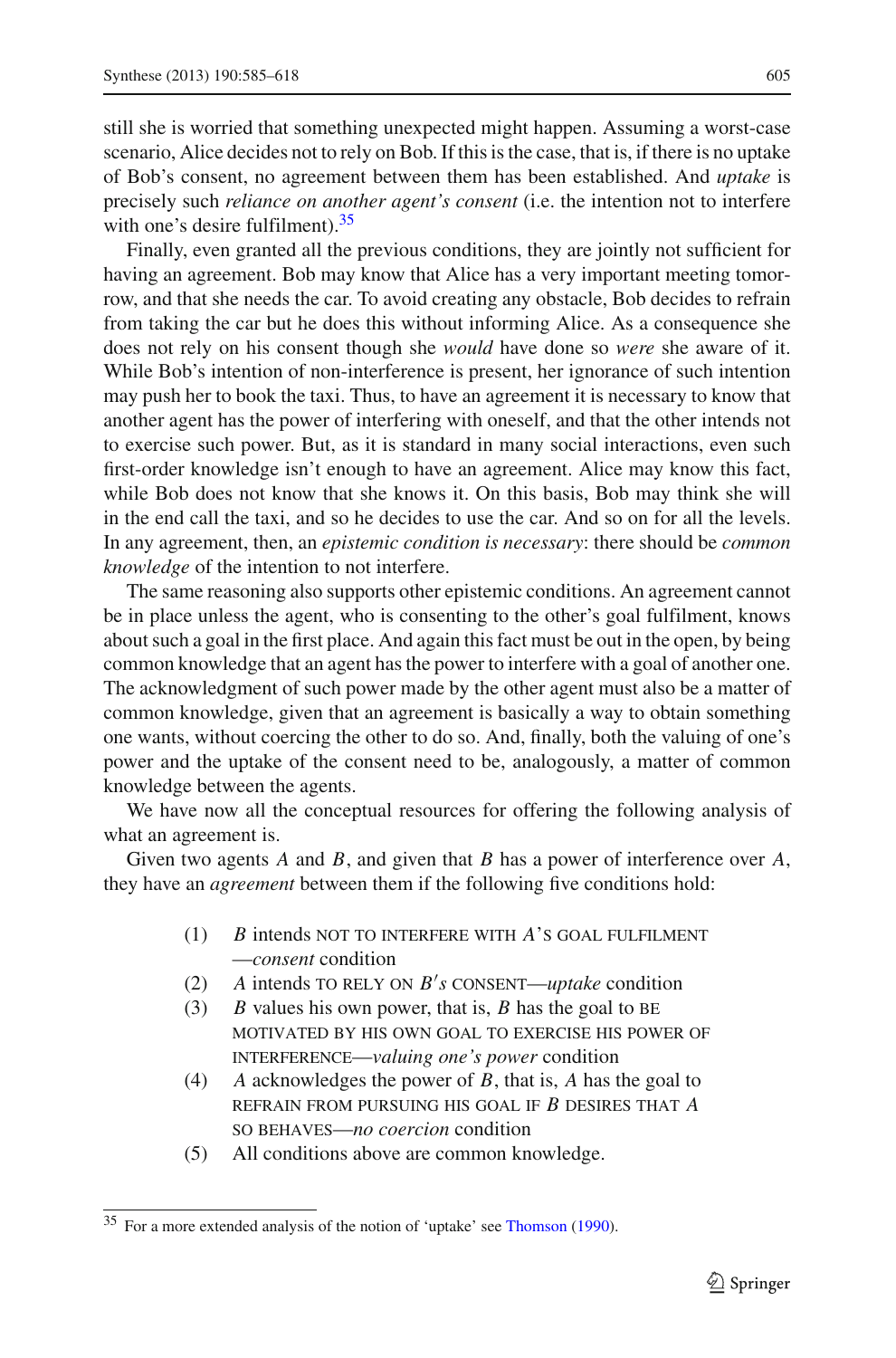An agreement of this sort may be called 'unconditional', in the sense that the consent is not conditioned on a symmetrical consent given by the other agent. On the other hand, an exchange of conditional promises originates a 'conditional' agreement in which each consent is reciprocally conditioned on the other. Contracts, for instance, are instances of conditional agreements.

Finally, it is also evident that there can be agreements without promises, at least if we take a 'promise' seriously.<sup>36</sup> Agreements are particular kinds of social relations between the agents, and a promise is one possible way to establish such relations (see also Sect. [6.2\)](#page-21-0). Other possibilities, such as a mere exchange of a request and an acceptance, or a simple unilateral permission without any request, make it clear that no promise, in the end, is necessary.

# <span id="page-21-0"></span>6.2 The normativity of agreements and the principle of Reliability

All agreements have normative consequences, even those that are unconditional and established without the interposition of a promise. However, according to the present analysis, an agreement is primarily a social relation characterized by specific motivational and epistemic conditions, and no normative relation has been so far mentioned. How, on this account, is it possible to explain the 'obligation' of the consenting agent, and the corresponding 'right' to do or to have what an agent has been consented to? Or, to put it differently, *what is the wrong of infringing an agreement*?

It should be clear by now that we may understand the normative consequences of agreements by appealing to the *principle of Reliability* introduced in Sect. [3.](#page-7-0) On this basis, it may be suggested that *an agreement has normative consequences because the consenting agent is either intentionally inducing or actively allowing the other to take up* (i.e. reliance that the consenting agent intends not to interfere with the other's desire fulfilment). From this it follows that the agent taking up acquires a right to rely on the other. But what exactly has he a right to rely on?

As already pointed out, if there is an agreement between Alice and Bob that Alice will take Bob's car tomorrow, Bob's taking it would be something *wrong*. At first approximation, by taking up another's consent, one acquires a right to a certain behaviour: i.e. that the other does not interfere with his desire fulfilment. But it seems to be even more than this: if, without taking the car, Bob is uneasy when Alice takes it, it seems again that Bob is doing something wrong. If an agreement were there only to rule behaviours, Bob's refraining from taking the car should be enough for complying with its terms.

To understand why this is not so, and what the peculiar normativity of an agreement is, consider first the difference between the mere fact that *some agents agree in their desires* and the situation in which *they establish an agreement between them*. When two agents agree in desires "the same world would satisfy the desires of both" [\(Lewis](#page-32-0) [1989,](#page-32-0) p. 119), even without establishing any social relation between them. On the other hand,*establishing an agreement aims precisely to create such agreement in desires*, but facing the fact the things could have been different. Actually, by acknowledging

<span id="page-21-1"></span><sup>&</sup>lt;sup>36</sup> Not every obligation to act in some way in the future entails a promise; see [Scanlon](#page-33-5) [\(1990](#page-33-5)).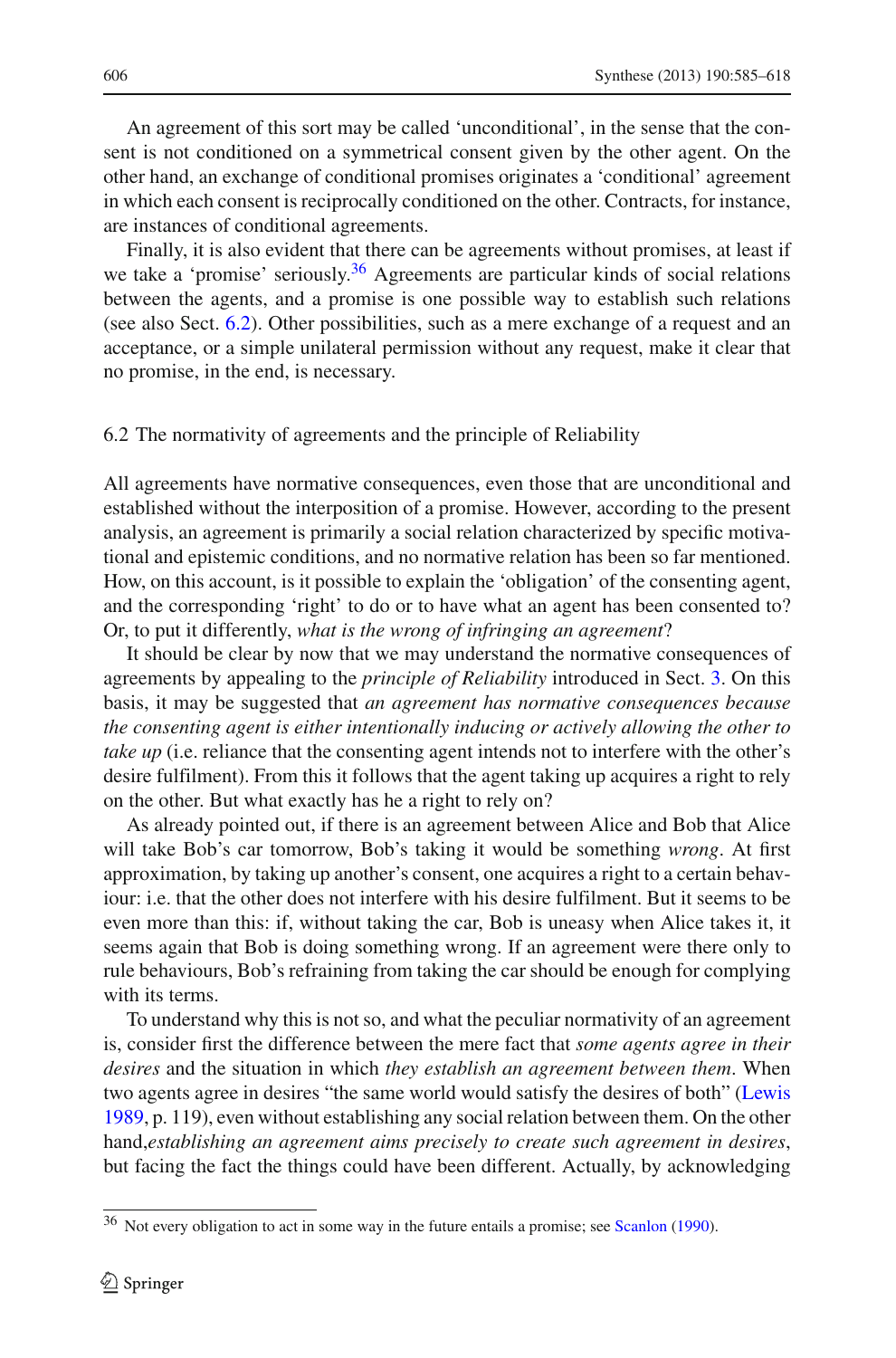the power of another agent over oneself, one also manifests one's desire to refrain from doing an action, if it is against the desire of the agent endowed with the power of interference. Correspondingly, whatever reason an agent has for giving his consent, he is also informing that the fulfilment of such desire 'agrees' with his own desire in the present conditions (i.e. the agent for some reason desires not interfere with the other). Thus, *by establishing an agreement, the agents come to know that their desires agree*: they are co-realizable and they are so without any coercion.

What then, on this basis, is the peculiar normativity of agreements as social relations?

Recall that by giving one's consent, one intentionally induces or actively allows another agent's reliance on that consent, that is, not just on the observable behaviour of non-interference but, more specifically, on the *intention* not to interfere. Moreover, given the details of the social interaction between the agents, it is also manifest that this decision of non-interference is based on the fact that the consenting agent's desire agrees with that of the other. Hence, in order not to be hostile with the consenting agent, *one has to rely on the decision of non-interference that is based on such 'agreeing' desire*. As a consequence, and given the principle of Reliability, those who rely on a consent acquire a *right to such intention of non-interference based on an agreement in desires*. The consenting agent that is willing to enter an agreement is not only obliged not to interfere (i.e. not to take the car himself), he is also bound *not to change his mind*, otherwise the basic non-hostile attitude of the relying agent would be frustrated: the consenting agent is not only bound not to revise his intention but also not to *desire* to interfere with the other. In other words, *when giving one's consent, one is obliged to keep one's desire of non-interference in agreement with the relevant desire of the other agent*. It is for this reason that even the expression of Bob's uneasiness with what Alice has done is illegitimate because such a reaction would inform her that Bob has actually changed his mind.

Moreover, the agent who relies on the consent is bound in the same way. Since the consent is given on the assumption that the other agent has the desire in question (i.e. that Alice desires to use the car), Bob relies on this fact and Alice has induced him to rely on herself. Hence, Alice is bound not to change her desire too. Otherwise, Alice would actually be hostile to Bob, and the opportunity costs he has paid to eventually decide not to interfere with her would then plainly become induced losses.

In conclusion, even in an *unconditional agreement* like this one, *there are reciprocal obligations and reciprocal rights*. By establishing an agreement between them, *the agents become reciprocally obliged and entitled to keep their desires in agreement*. More precisely, the obligation is *to keep one's first-order desires in agreement*. Such an obligation can be seen as a reason for all the parties in the agreement to have a second-order desire that their first-order desires keep motivating their behaviour. Those second-order desires would motivate the agents to do whatever they can to avoid revising their first-order desires.

Does this entail that an exchange of promises has indeed occurred?

The answer is negative. Those who exchange a promise create the expectation that they will do an action in the future *unless the other consents otherwise* [\(Scanlon 1990](#page-33-5)). On the other hand, when giving one's consent without the interposition of a promise, a timely warning can still be enough to release oneself from an obligation, because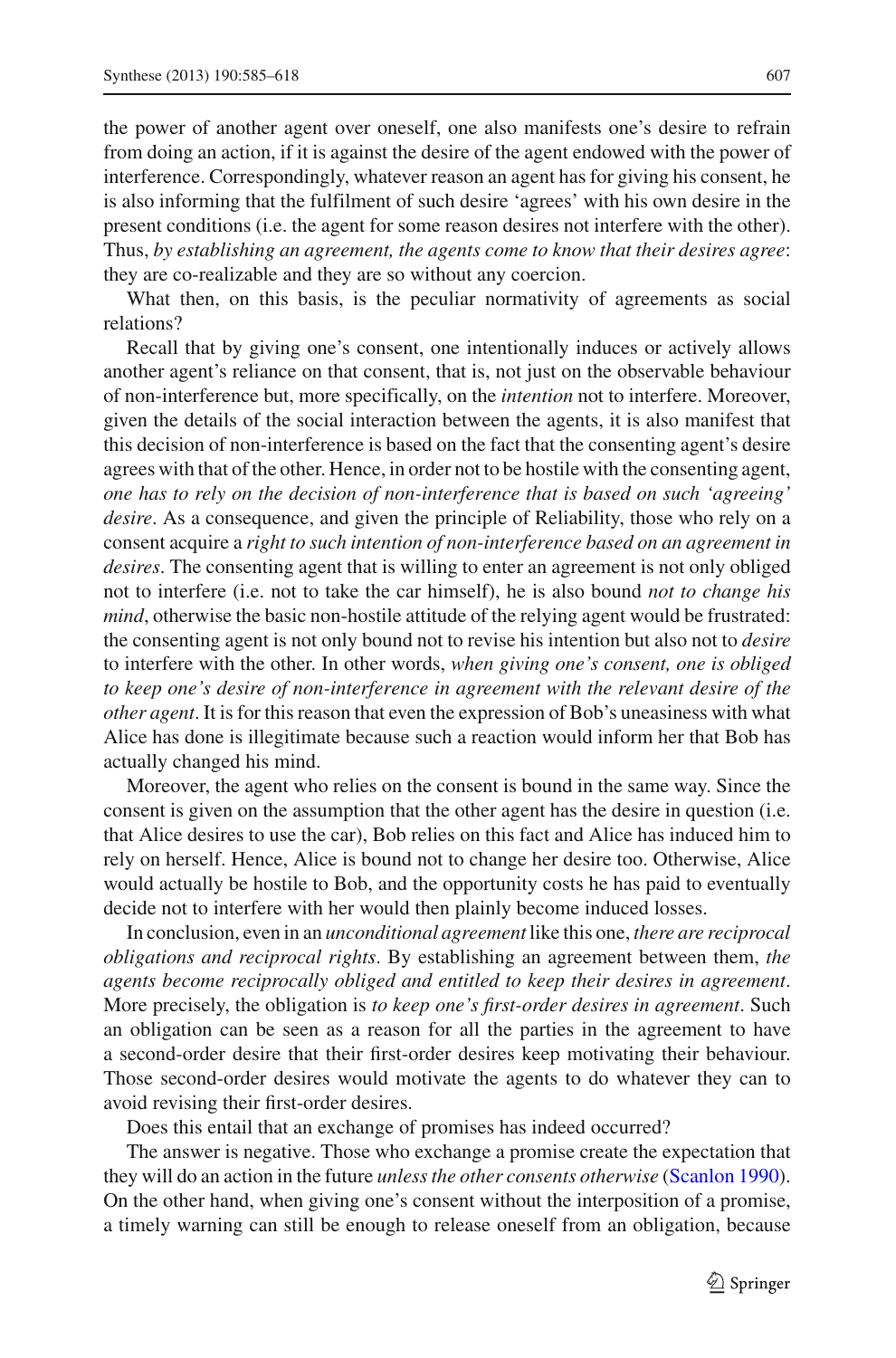the other agent has not lost all her valuable alternatives. Those agreements that are not based on promises are simply weaker than agreements based on them. They aim to create and protect desires that agree, and they do so for agents that share the value of not having hostile attitudes.

# <span id="page-23-0"></span>**7 Tacit agreements and the pragmatics of social interaction**

Even if agreements can be formed without promises, the easiest pathway to the establishment of the required epistemic conditions is by means of other kinds of speech acts. For instance, in order to consent to Alice fulfilling her desire to have the car, Bob needs to know about such desire in the first place. The most obvious way to ensure this result is for Alice to inform him or to formulate a request. This is often accomplished through *explicit* communication, that is, by conventionally signalling one's desire with language or with a gesture. However, other opportunities are available. For instance, Alice can inform Bob of her desire just by taking the keys of his car because she knows that, since Bob is looking at her, he will infer the goal behind her behaviour. Analogously, by acting in order to remove an obstacle for Alice, Bob can communicate his consent without language, gestures or other conventional means. This is possible because *practical actions (or forbearances) made with a communicative intention* (i.e. practical actions carried out also with the intention that another agent will believe something by 'reading' such behaviour) *might suffice to send a message*. [37](#page-23-1) This form of *implicit* communication through practical actions and their effects might support the creation of agreements that can be dubbed, for this reason, *implicit agreements*. When there is an implicit agreement between two agents, the one having the power to interfere with the other can give his consent implicitly, that is through some practical action implying his intention to refrain from interfering, knowing that the other will understand what is happening. Taken from this perspective, the vast majority of agreements that is usually qualified as 'tacit' are instances of agreements established, silently, via implicit communication.

Notwithstanding this, if there are cases in which it is already common knowledge between the agents that one of them wants something, we argue that even implicit communication may be not needed because the consent, the uptake, and all the other conditions can become common knowledge without either explicit or implicit communication. But how is it possible that all the required epistemic conditions be satisfied, without either promises or any form of communication between the parties? Or, in other words, *how is it possible to have agreements without communication?*

# <span id="page-23-2"></span>7.1 The interactional pragmatics of tacit consent

Though giving one's consent necessarily is the communication of one's intention of non-interference via the usual Gricean mechanism [\(Grice 1957\)](#page-32-21), one can *have* another agent's consent without it having been given.

<span id="page-23-1"></span><sup>37</sup> This kind of communication may be named 'behavioural implicit communication', see [Castelfranchi](#page-32-27) [\(2006](#page-32-27)), [Tummolini and Castelfranchi](#page-33-20) [\(2007](#page-33-20)), and [Tummolini et al.](#page-33-21) [\(2009\)](#page-33-21).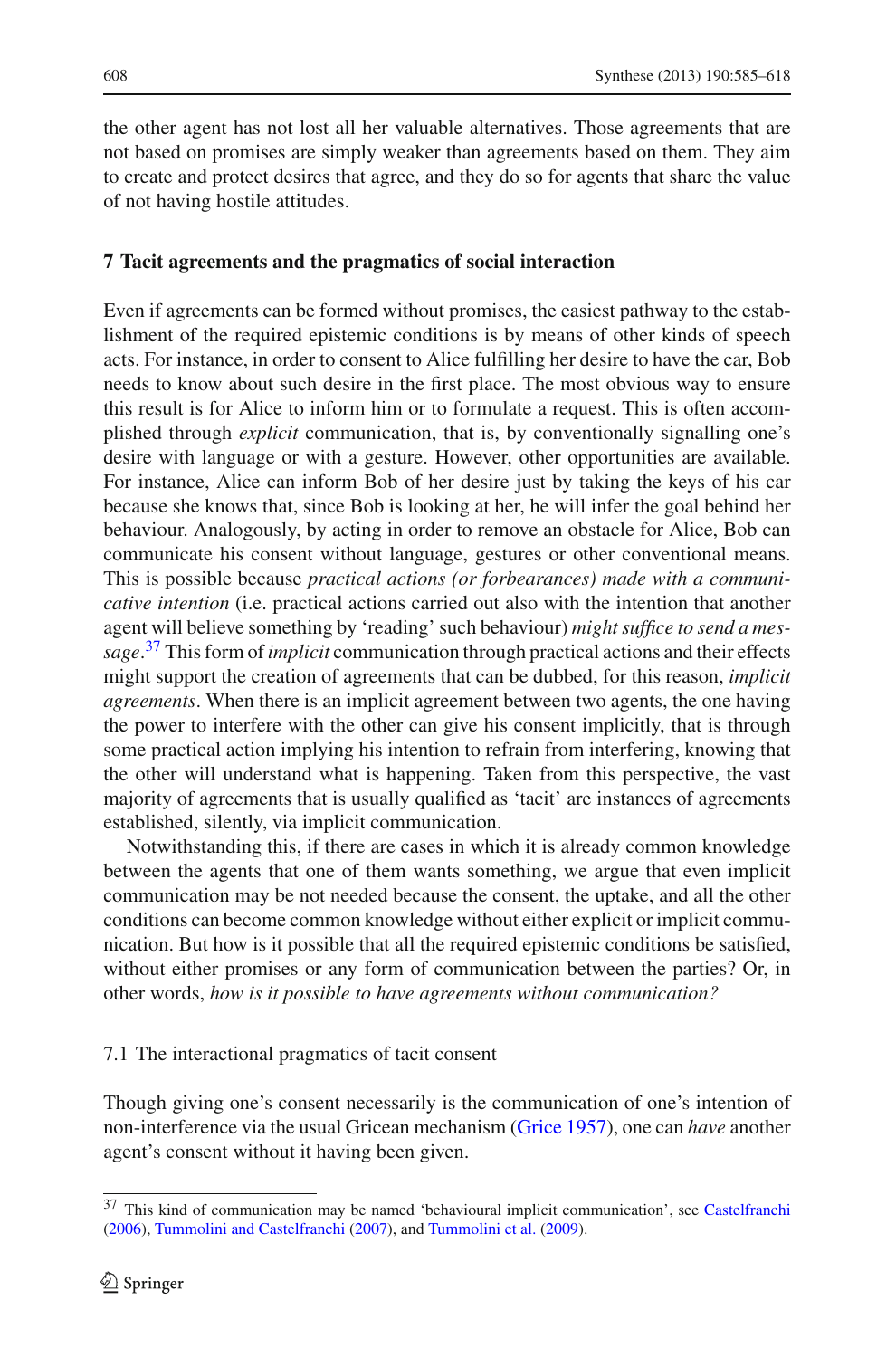Consider again the example of Alice, Bob and the car.

We have argued so far that when the parties consider silence a confirmation of the beliefs on the truth of which one relies, the confirming agent becomes *obliged* to be reliable, even if no communication has occurred between them. In the example, Bob becomes obliged not to take the car tomorrow because he has tacitly confirmed Alice's belief that he will not take it. As a consequence Bob has actively allowed Alice's reliance. However the mere fact of not taking the car (and as a consequence of not interfering with her) is not in itself sufficient for Alice to have Bob's consent. According to the analysis developed in Sect. [6.1,](#page-18-5) when one is giving another agent one's consent to something, one has the intention not to interfere with another agent, that is, *the consent condition implies that the content of the intention refers to another agent's desire fulfilment*. However, the intention behind the behaviour that contingently happens not to create obstacles for another agent needs not be social in its content. Actually, in the example, Bob's decision not to take the car this particular Monday is motivated either because of his habit on Mondays, or because it is the best option he has to avoid being stuck in traffic.

On the other hand, as noted in Sect. [3,](#page-7-0) when the principle of Reliability applies, one incurs a *directed* obligation: e.g. Bob is obliged *towards* Alice not to take the car, and Alice has a right *against* Bob to this behaviour. Therefore, such a directed obligation is not simply to avoid taking the car, but, more precisely, *to refrain from doing what would prevent her desire fulfilment in that context*, which amounts to being obliged to refrain from interfering with Alice's desire that Bob does not take the car.

Granted that Bob is so obliged, on what grounds can Alice infer that he also *intends* not to interfere with her, i.e. that Alice has Bob's consent and not only a *right* to it?

To see why she may be justified in believing that she has his consent, recall that Bob's silence is confirmatory of her belief that he will not take the car this Monday if they share an expectation of reciprocal non-hostility; otherwise the disconfirmatory reading of Bob's silence would be maximally relevant. But if Alice and Bob share such an expectation, then it may be suggested that they will also *presuppose* that the principle of Reliability is not only impinging on Bob but that he will *actually* conform to it.  $38$ 

In order to understand how such a presupposition might come into being, let's first consider Lewis's analysis of the *kinematics of presuppositions* in a conversation [\(Lewis 1979b](#page-32-28), p. 347). According to Lewis, for some things that may be said during a conversation to be acceptable (e.g. to have a truth value), a certain presupposition must be present, and, by saying those things (provided that nobody objects) the required additional proposition becomes presupposed (i.e. believed to be commonly believed) by all the participants in the conversation.<sup>[39](#page-24-1)</sup>

<span id="page-24-0"></span><sup>38</sup> A *pragmatic presupposition* is different from a 'logical' presupposition and is defined as what each participant *believes to be common belief with all the others*; it is a propositional attitude in which one agent "take[s something] for granted, or at least act as if one takes it for granted, as background information – as *common ground* among the participants in the conversation"; see [Stalnaker](#page-33-22) [\(2002](#page-33-22)).

<span id="page-24-1"></span><sup>39</sup> "Presuppositions evolve according to a *rule of accommodation* specifying that any presuppositions that are required by what is said straightway come into existence*,*provided that nobody objects" [\(Lewis 1979b](#page-32-28), p. 347, emphasis added). The classical example is that of saying "The king of France is bald" that requires the presupposition that France has one king, and one only; see for instance Lewis [\(1979b](#page-32-28), p. 339).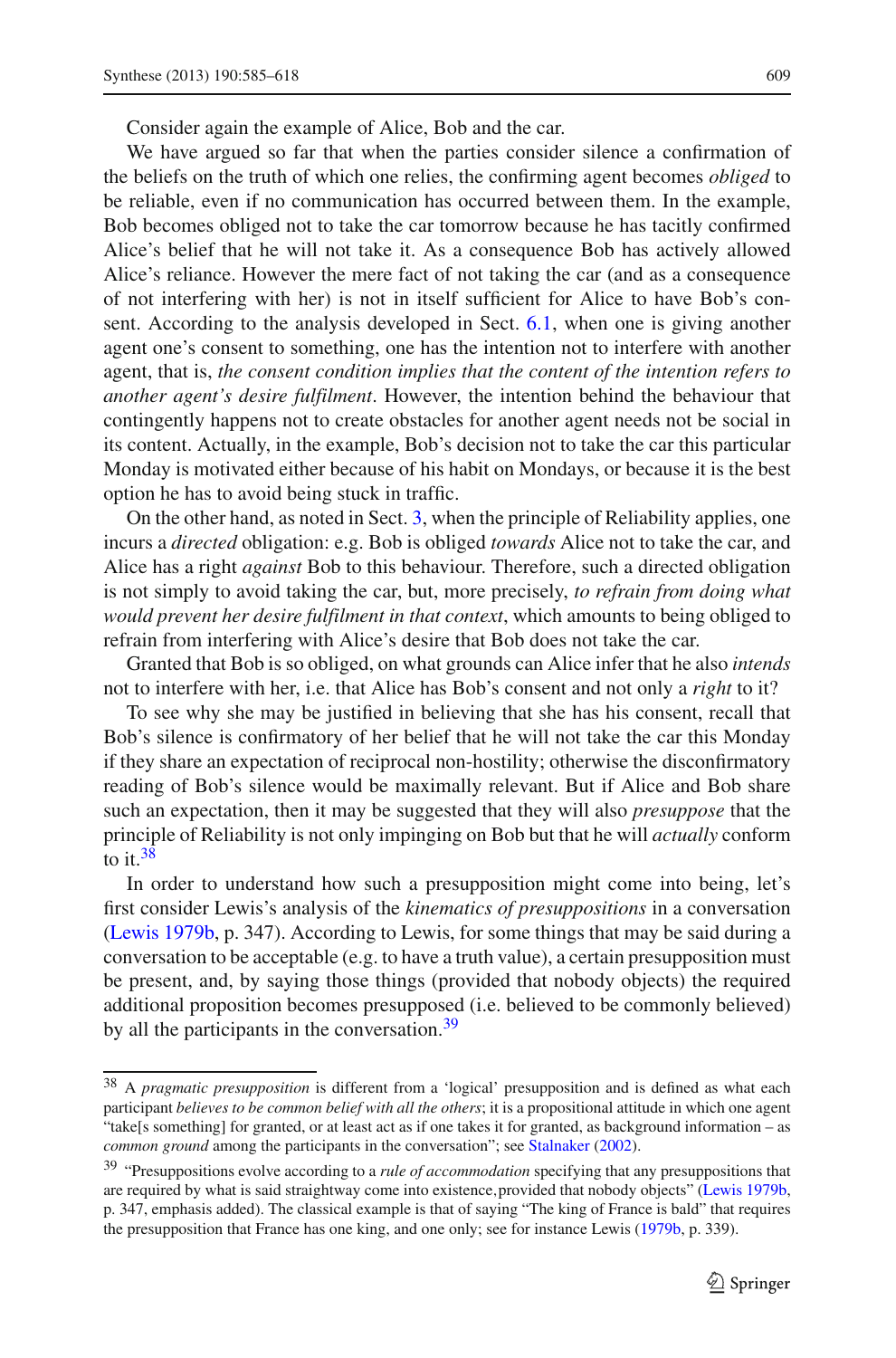Though presuppositions and their dynamics are typically studied in the context of conversation, non-linguistic joint action in general may have the same properties and consequences of linguistic exchange, as clearly stated by Grice himself since the beginning [\(Grice 1989,](#page-32-29) p. 28).<sup>[40](#page-25-0)</sup> Thus, adapting the notion of presupposition to the joint action context, if two agents share an expectation of reciprocal non-hostility, and one has actively allowed another agent's reliance, then *what is required for keeping the reciprocal non-hostility belief true comes immediately into existence*. In the example, since Bob has tacitly confirmed Alice's beliefs about his future behaviour, Alice is justified in believing that Bob will in fact conform to the principle of Reliability because this belief is needed for preserving the truthfulness of the belief that Bob is not acting in a hostile way towards her. Hence, *if they share the expectation of reciprocal non-hostility, then, according to Lewis's rule of accommodation, they also come to commonly believe that the principle of Reliability will actually be followed*. To distinguish it from the special case of language use, this kind of presupposition may be called an *interactional presupposition*.

But once interactional presuppositions are allowed, there is also room for extending all kinds of other pragmatic notions to contexts of non-linguistic joint action, such as, for example, 'implicatures'.[41](#page-25-1) *In a context of non-linguistic joint action, implicatures may be understood as those components of one's intention in carrying out an action that are not directly controlling the execution of the action*. [42](#page-25-2)

Within this view, Bob's action of being silent is interpreted by Alice as a confirmation of the belief that he will not take the car, but *Bob's silence also means* that he intends not to interfere with Alice or, which is the same, that *Alice has Bob's consent*. That is, while the intention of being silent can be seen as the *proximal* intention behind Bob's manifest behaviour, the intention of non-interference with her is the *distal* one. The latter intention is implicated by Bob's silent behaviour, and can be inferred from the tacit confirmation. In fact, it is required that Bob has such an intention in order to preserve the shared presupposition that Bob is not violating the principle of Reliability.

More generally, *if in this context one's silence "naturally" means one's confirmation* [\(Grice 1957\)](#page-32-21), *the same silence also "implicates" one's consent* [\(Grice 1989\)](#page-32-29).

Let's take stock. On the background of a shared expectation of reciprocal nonhostility, and thanks to the process of tacit confirmation, Alice can infer that Bob is obliged not to interfere with her. Adapting the rule of accommodation to non-linguistic

<span id="page-25-0"></span><sup>&</sup>lt;sup>40</sup> "As one of my avowed aims is to see talking as a special case or variety of purposive, indeed rational, behaviour, it may be worth noting that the specific expectations and presumptions connected with at least some of the foregoing maxims have their analogues in the sphere of transactions that are not talk exchanges" [\(Grice 1989,](#page-32-29) p. 28). For a more recent development of this generalization to non-linguistic contexts see also [Levinson](#page-32-30) [\(1995\)](#page-32-30).

<span id="page-25-1"></span><sup>41</sup> *Conversational implicatures* are defined as a component of the meaning in a speaker's utterance which is not part of what is explicitly said. Crucial for implicatures is the fact that the speaker tacitly exploits pragmatic principles, like Grice's Cooperative Principle and maxims, to complete his meaning while relying on the hearer to invoke the same principles for purposes of interpretation; see [Horn and Ward](#page-32-31) [\(2004\)](#page-32-31). The relation between Grice's Cooperative Principle and the weaker principle of Reliability is left for future work.

<span id="page-25-2"></span><sup>42</sup> For instance, when one turns on the light by flipping the switch, the *proximal* intention controlling the overt movement is 'flip the switch', while 'turn the light on' is the more *distal* one. For the hierarchical distinction between *proximal* and *distal* intentions see [Pacherie](#page-33-23) [\(2008](#page-33-23)).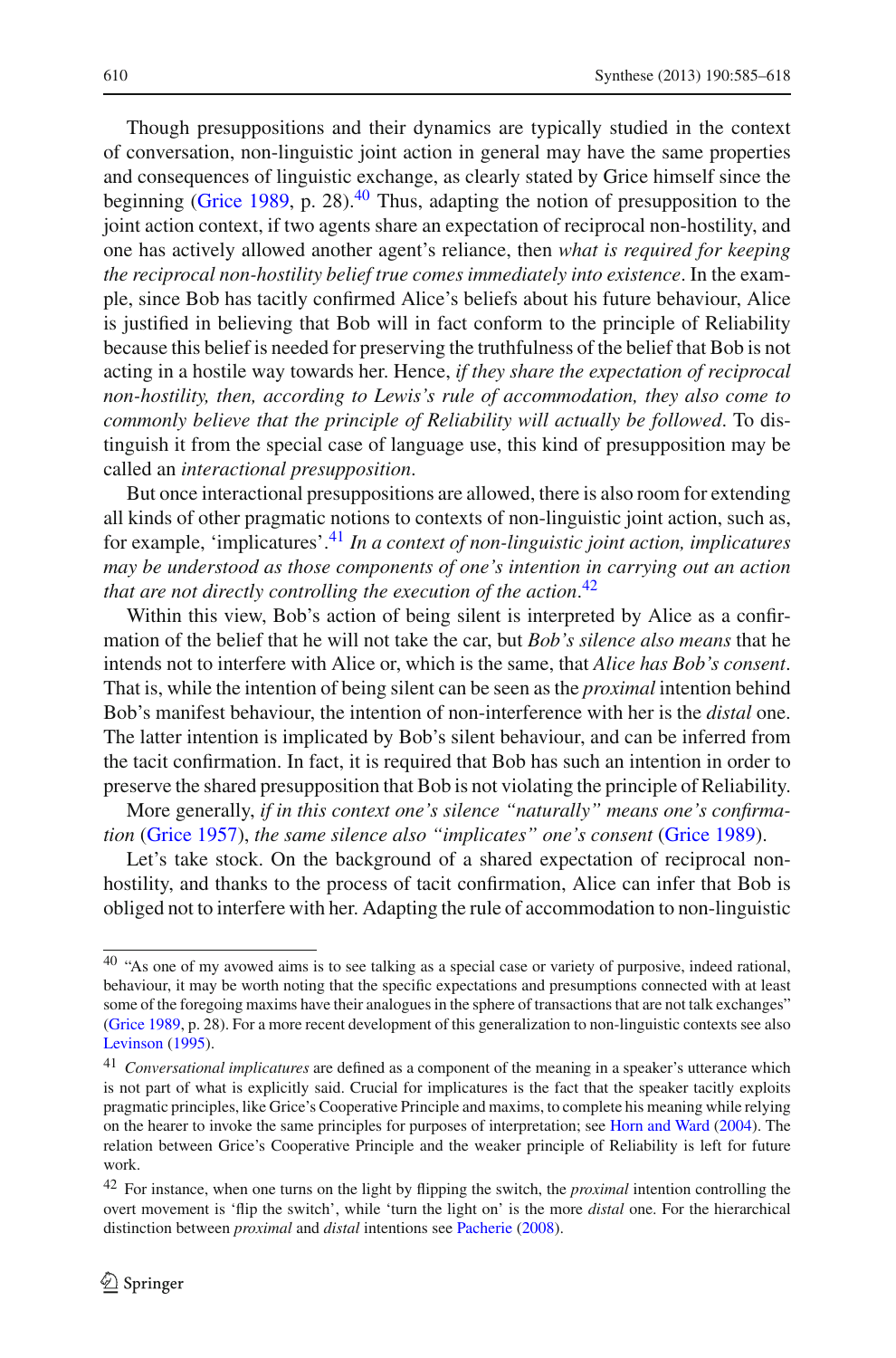joint action contexts, since they share an expectation of reciprocal non-hostility, they also come to share a *presupposition* that Bob will act according to the principle of Reliability. By sharing this presupposition with Bob, Alice has then reason to believe that Bob actually intends not to interfere with her: by being silent, he *implicates* that she has his consent. Moreover, given that the expectation of non-hostility is shared by the agents, and that both the tacit confirmation and the normative consequences are common knowledge, it is also commonly known that Bob's silence means (implicates) his consent. It is this kind of consent that should properly be dubbed 'tacit' so that *a tacit consent is a consent without any explicit or implicit communication between the parties.* One's consent is tacit when it is *implicated* by something that one is doing (or forbearing to do) against the background of what is already commonly known by the agents. As a consequence, it also becomes commonly known that Alice has Bob's tacit consent without him manifesting it in any way, that is, *without Bob having given it to her*.

# <span id="page-26-1"></span>7.2 When the agreement is implicated

As we have argued above, another's consent is not enough for establishing an agreement. An agreement between Alice and Bob that he does not take the car this Monday also entails that (1), Bob desires that his actions with Alice are motivated by his desire to use his power over her (the *valuing one's power* condition), that (2) Alice acknowledges this power over her as far as this issue is concerned (i.e. she intends to refrain from pursuing her goal if Bob desires that she so behaves—the *no coercion* condition), and that (3) Alice in fact relies on Bob's consent (the *uptake* condition).

But even these three additional conditions can be established thanks to the same process of interactional pragmatics.

Let's consider first the *valuing one's power* and the *no coercion* conditions.

From what we have argued so far, Bob has not in fact deliberated on whether to give his consent to Alice to something or not: Bob's tacit consent is just implicated by his silence. So, how can such consent be compatible with Bob's valuing his power?<sup>43</sup>

Though the consent is required in order to preserve the truth of the expectation of reciprocal non-hostility, this does not mean that Bob's consent has been coerced or that no other alternative was possible: it is indeed conceivable that if he *had not confirmed* her belief, Alice *would have accepted* his decision to act in ways that interfered with her desire fulfilment. The truth of this counterfactual element, together with the fact that Bob has however confirmed her belief about him, would be sufficient to guarantee that, though he values his own power and she does acknowledge it, she is notwithstanding entitled to fulfil her desire. But how can they know that such a counterfactual is true?

Simply because the expectation of reciprocal non-hostility requires it too.

<span id="page-26-0"></span><sup>43</sup> In other words, this is the same objection raised by Hume against Locke's consent theory of political authority [\(Hume 1748\)](#page-32-32). Hume has rejected Locke's claim that such authority is the product of a tacit consent whereby "the subjects have tacitly reserved the power of resisting their sovereign" on the account that "an implied consent can only have place, where a man imagines, that the matter depends on his choice", that is, in our words, when a man imagines that by desiring to interfere, he would thereby have successfully exercised his power.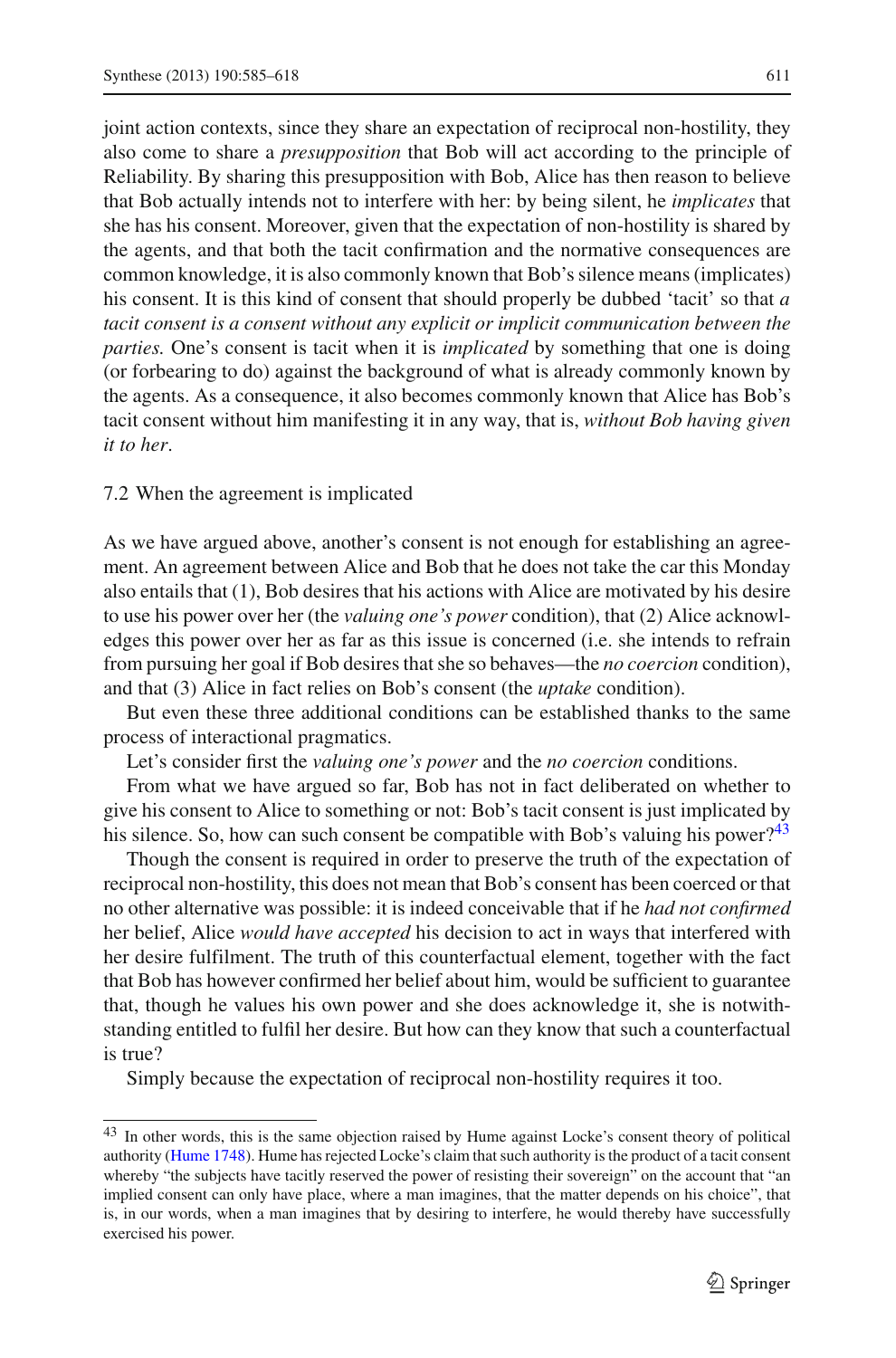Suppose, on the contrary, that Bob thought differently: he imagines that even in case he hastened to disconfirm Alice's belief, she would have pursued her desire in any case. This belief is incompatible with the truth of his expectation that Alice values non-hostility as much as he does. Given that there was an alternative to what has happened (Bob could have disconfirmed her belief but he didn't) Bob has to infer, if the expectation of reciprocal non-hostility is to remain true, that she would have behaved in a non-hostile way, that is, she would have acknowledged his power. Hence, both the *valuing one's power* and the *no coercion* condition are satisfied because their contents are *implicated* by what is already common knowledge between them. Moreover since both the fact that he is moved by a desire not to interfere with her and that she acknowledges his power are implicated on the background of what they already commonly know, both conditions are common knowledge, or at least potentially so.

Finally, for the social relation between two agents to be an agreement, there should be the *uptake* of the consent and this fact must be common knowledge between the parties. At first glance it may seem that this condition is already established because, in the example, Alice is already relying on Bob not taking the car tomorrow. However, a consent uptake is not just relying on a behaviour that happens not to interfere with one's desire. It is, more specifically, reliance on the other's *intention* not to interfere with such desire fulfilment (see Sect. [6.1\)](#page-18-5). However, in the example, the *consent* condition is satisfied, and therefore Alice also has the opportunity to rely on Bob's intention not to interfere with her, and not simply on his observable behaviour. But how can such uptake on her part be common knowledge between them?

Suppose that she does not rely on his tacit consent. She can do this for, at least, two distinct reasons. She can consider that Bob is not trustworthy enough, in the sense that, though he now desires not to interfere with her, he might change his mind on this issue. Alternatively, she may not want to take his car anymore: it is Alice who might change her mind. However, both these possibilities are incompatible with the mutual expectation of reciprocal non-hostility.

Let's consider the latter case first. If eventually Alice does not desire to take his car anymore (whereas Bob still intends not to interfere with her), Bob will incur losses (i.e. the opportunity costs Bob has already paid) given that he is now relying on the fact that she has this desire. Just as Bob's silence, her silence is also a continuing confirmation of his belief that Alice desires something from him. Thus, Alice too has actively allowed him to rely on something and, as a consequence, he has now acquired a right to the truth of this proposition, for the same reasons discussed above. If it is too late for a warning, she ought to either compensate for his losses or fulfil Bob's expectation, that is, Alice has to keep her desire in agreement with Bob's. Thus, her silence, like his, has in this context a natural or salient meaning: it means a confirmation that Alice still desires what Bob expects her to desire.

On the other hand, given that both agents expect each other to be non-hostile, if, being doubtful about Bob's persistence, Alice fails to rely on his tacit consent, she would incur him losses. And this is something that must be ruled out to preserve the mutual expectation of reciprocal non-hostility. As a consequence, if Alice's silence *naturally* means that she still desires what he expects her to desire, and having common knowledge of the tacit consent, then Alice's silence means also, or better *implicates*,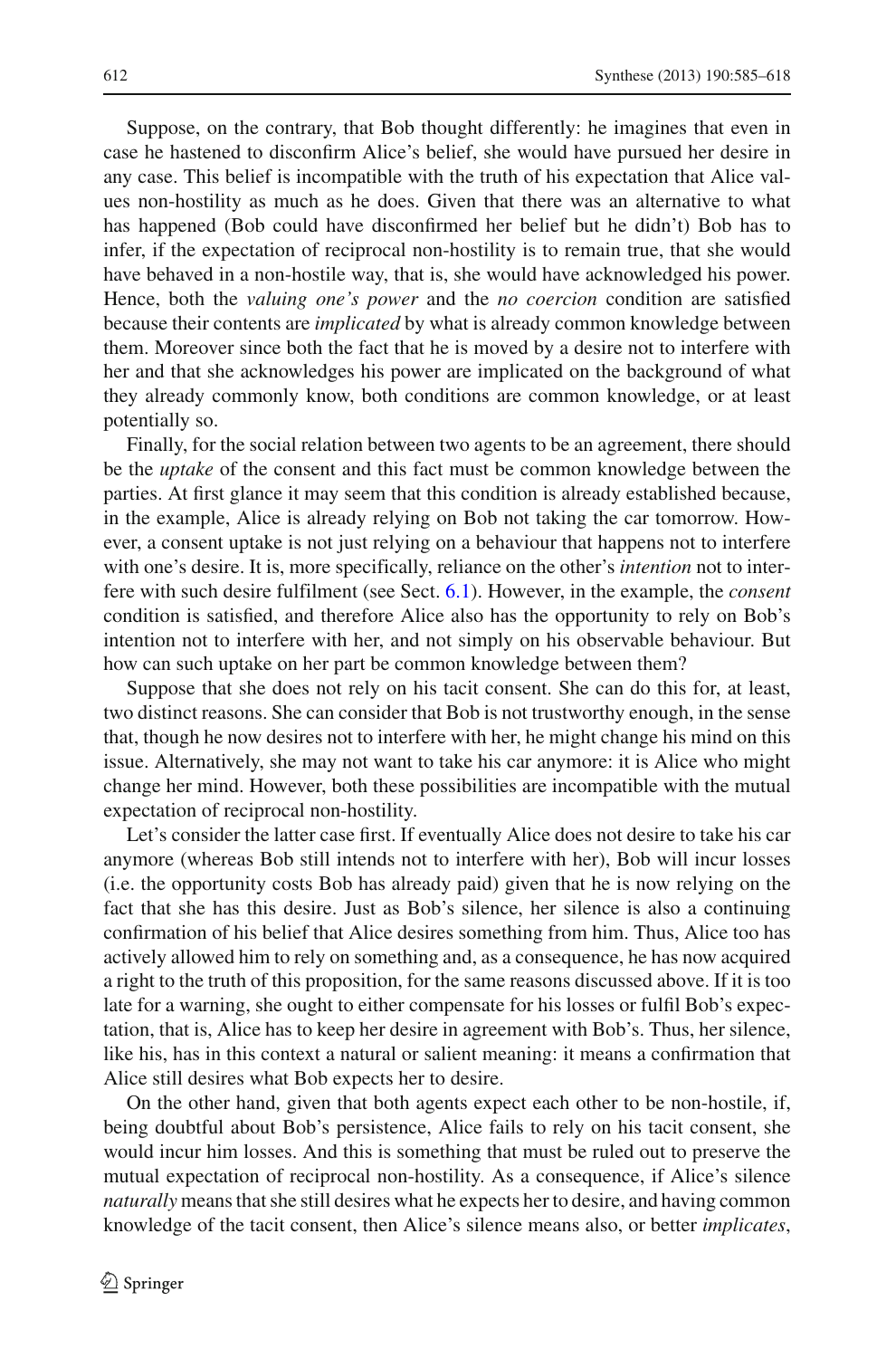that she relies on his consent. That is, *even the uptake is implicated in order not to violate the mutual expectation of non-hostility*. Finally, because this fact follows from something they already commonly know, it is again something that they will, or are potentially able to, know in common.

Let's take stock. Though agreements are very often based on communication, there is a kind of agreement that is not based on any form of communication, not even implicit. It is for this kind that we reserve the description of *tacit agreement*. Crucial for the establishment of tacit agreements is the fact that there is a salient interpretation for each other's silence when it is common knowledge that an agent reasonably expects and wants something from another one. Because of the salience of silence as a confirmatory device that we tacitly, and often involuntarily, become *obliged* to be reliable. To account for such normativity the prima facie plausibility of a principle of Reliability has been invoked. Under the assumption that the agents share a value de se of not being moved by hostile attitudes, and that they mutually expect each other to be non-hostile, the agents will also presuppose that the principle of Reliability is actually followed. As a consequence a tacit confirmation also means one's tacit consent, or better, it implicates such consent. Though implicated, such consent is not coerced because it is also implicated that things could have been different, and this counterfactual possibility is a matter of common knowledge. Finally, once an agent has another's consent, the salience of silence, again, guarantees that the last condition for an agreement is satisfied, that is, those who have the tacit consent tacitly confirm that they will not change their mind and, on this basis, they implicate their own uptake.

Tacit agreements are agreements without communication, and are necessarily established by the tacit confirmation of the involved parties. They are *potential* agreements in the sense that there are reasons to believe that all the conditions for an agreement are fulfilled, and this fact is accessible to the parties, at least if they bother to think hard enough (i.e. to infer the appropriate conclusions). Tacit agreements remain potential as long as everything goes smoothly, that is, for example, if the agent who is tacitly consenting, also acts as expected for whatever reason. They become *actualized* agreements when one would like to act against what the tacit agreement mandates, but has to acknowledge that the consent, the uptakes and all the other conditions do actually hold, that is, when he cannot but assent that a real agreement is in place. Finally tacit agreements, as all agreements, create reciprocal *obligations* and *rights* in the parties to keep their desires in agreement, that is, after an agreement is in place, a unilateral change of mind is no longer legitimate.

#### <span id="page-28-0"></span>**8 Conventions are sources of tacit unconditional agreements**

If, following Hume's suggestion, there is a connection between conventions and agreements, and given that conventions usually persist without the need of communication, the agreements pertinent to conventions must be created without communication, that is, they must be tacit agreements.

Consider a convention to drive on the right sustained by a common interest in avoiding collisions. In Sect. [5,](#page-16-0) we have argued that, when the agents share a value of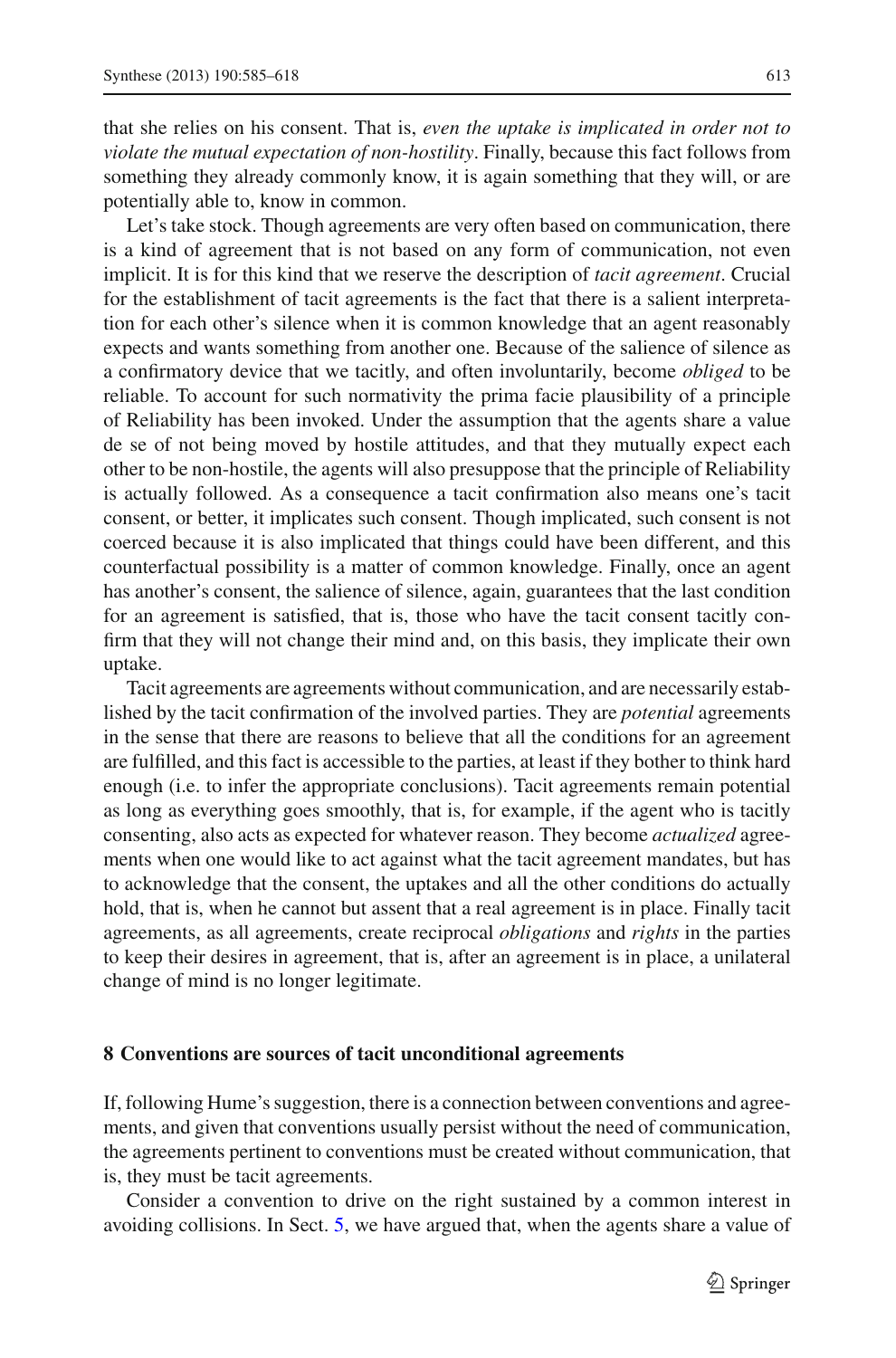non-hostility and are liable to the confirmatory bias, they will be disposed to read each other's restraint from disconfirming each other's background mutual expectations (i.e. each other's silence) as a *tacit confirmation* of those expectations. But, since they are mutually aware that they are relying on each other, thanks to the principle of Reliability, they will become reciprocally *obliged* to rely on each other and will acquire a *right* to be relied upon.

But granted this, for the same reasons discussed in Sects. [7.1](#page-23-2) and [7.2,](#page-26-1) each agent's silence also *implicates* his or her consent, that is, from the tacit confirmation of their expectations of reciprocal reliance, everyone can infer that everyone else intends not to interfere with their reciprocal desire fulfilment. Given that in a convention, all the agents desire the conformity of all the others, the *tacit consent amounts to the intention not to interfere with the others' desire for one's own conformity*. And since the other's conformity to a convention amounts to the fact that the others do rely on oneself, in the example, one's silence implicates one's tacit consent to all the others that one has decided not to interfere with their desires to rely on oneself. *In a convention, each also tacitly consents to trust the others.*

Moreover, in any convention, conformity is in the individual interest of each agent, that is, everyone trusts the others because it is in the interest of everyone not to collide with the others, and so to rely on the others by driving on the right. Everyone's desire for the means (i.e. driving on the right) autonomously stems from everyone's common motivation not to collide. This very basic capacity (or power) of instrumental rationality is something that everyone *values* and everyone *acknowledges* to the others. If one had known that it was not in the interest of the others to drive on the right, that is, to rely on oneself, one would act accordingly. This is granted both by the fact that the agents are in a coordination problem (see [Lewis 1969](#page-32-2), pp. 8–24), and in order to preserve the expectation of reciprocal non-hostility.

Finally, each agent's *uptake* of such tacit consent is ensured by tacitly confirming, first, that others' trust on oneself is still something one desires, and, second, by implicating that one does rely on such trust on oneself. That the uptake holds is required again, in order to keep the truth of the expectations of reciprocal non-hostility. The consequence is that each agent does not only trust the others, but also *relies* on the trust on oneself.

*Each time the agents, ignorant of each other's identities as they may be, meet and keep silent about each other's mutual expectations of reciprocal reliance, they establish or implicate a tacit agreement to trust each other.* Since the tacit agreement is implicated by everyone's silence both as a trustor and as a trustee, the agreement is *reciprocal*: there is a tacit agreement between the interacting agents that they both trust and are trusted by the others. The tacit agreement is *unconditional* because the tacit consents are not conditioned one on the other: they are implicated in relation to the expectations of reciprocal non-hostility, or, in the specific context, the presupposition that the principle of Reliability is in fact followed by everyone. Finally, the normativity of the tacit agreement stemming from a convention is that, by tacitly agreeing to trust each other, *everyone is obliged to keep one's desires for the means in agreement with the others' and has a right that the others do the same*.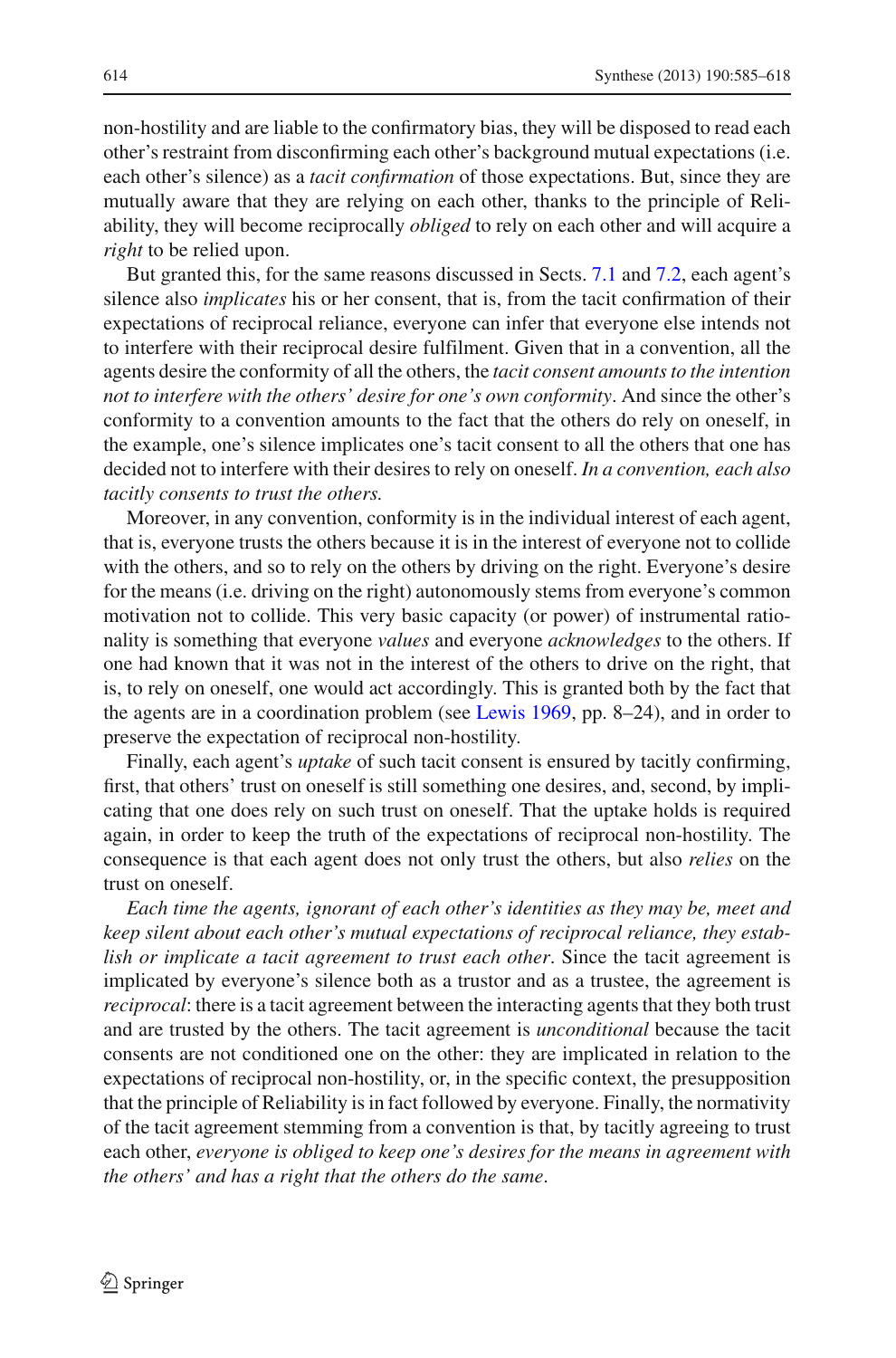#### **9 Why conventions are sources of tacit agreements**

A given regularity is a convention for the way it persists, not for its origins: one conforms if the others conform because it is in one's interest to conform. The stability of conventions is guaranteed by this specific motivational structure (i.e. the pre-existing agreement in desiring some end) together with common knowledge of all the conditions specified in Sect. [1.](#page-3-0) Therefore the individual instrumental rationality of the agents should suffice to stabilize the regularity. Why, then, does a convention have normative consequences? Why, in addition, is it a source of tacit agreements? Isn't it just an additional pressure, made redundant by the reasons the agents already have for acting as they do? Or, to put it differently, what is the role of obligations and rights in conventions?

Though it is true that conventions are stable for the usual self-regarding reasons, *the fundamental condition that ensures stability is that the agents agree in desiring co-realizable ends*. There is no guarantee, however, that they will keep doing so.

After all, a common interest needs not be some ultimate end that we will invariably pursue forever. The ends we agree in desiring are often just means for some further ends we have. All instrumental desires cease to be motivationally effective once the end, in the light of which we pursue some specific means, has been either fulfilled or revised. Suppose, for instance, that Alice and Bob have a common desire to meet each other at least one day during the week, and that they regularly fulfil this desire by sticking to the convention of going to the movies together every Wednesday. Suppose also that Bob is secretly in love with Alice, and hopes that she will fall in love too. But, for Alice, Bob is just a friend that she is keen to meet, and nothing more. This Wednesday, Bob finally realizes how desperate his situation is, how impossible it is that his love will ever be reciprocated, and he gives up his plan to seduce Alice altogether. As soon as he revises his end to meet with Alice, there would no motive at all to keep pursuing the means of going to the movies with her. But, still, by not showing up, Bob would do something wrong and against Alice, something that, notwithstanding his feelings, he may not wish to be moved to do.

In other words, since all the parties to a convention conform (trust) on the assumption of the others' trust, the agents need to be protected against the mutability of the others' interests, a prospect that might compromise each individual project. Since the kind of common interest presupposed by a convention may be as volatile as any other end we pursue, everyone would be at risk if everyone were free to change their mind without taking into account the others in any way. Within this view, *the normative consequences of conventions and agreements act as further assurances, in case one were to change one's desires, by entitling possible influencing actions* (e.g. punishment by reproach), which can motivate the others beside their current desires.

Conventions tend to reproduce agreement in desiring arbitrary means from a preexisting agreement in desires for the ends. However, by also being sources of tacit agreements between the agents, the arbitrary means are turned into ends to be pursued for themselves, unless one is able to warn the other in time or is prepared to compensate for the others' possible losses.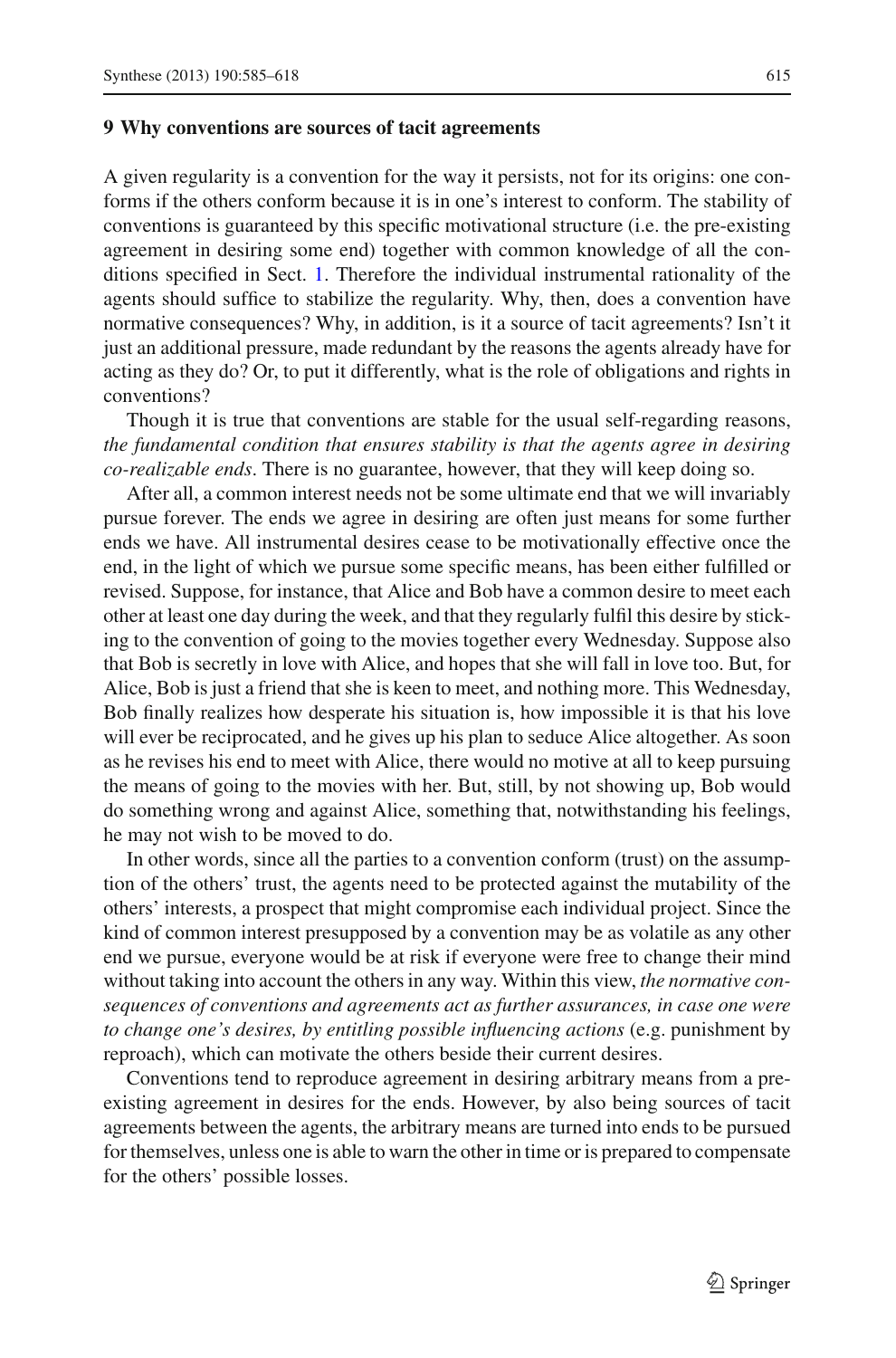# **10 Conclusion**

In his paper on causation, Lewis suggests that Hume has defined a causal succession "twice over" [\(1973,](#page-32-33) p. 556).<sup>[44](#page-31-0)</sup> Here we suggest that something similar has occurred when Hume defined a convention as:

a general sense of common interest, which sense all the members of society express to one another, and which induces them to regulate their conduct by certain rules. […] When this common sense of interest is mutually expressed, and is known to both, it produces a suitable resolution and behaviour. And this may properly enough be *called a convention or agreement betwixt us, though without the interposition of a promise*; since the actions of each of us have a reference to those of the other, and are performed upon the supposition, that something is to be performed on the other part [\(Hume 1740](#page-32-3), Book 3, Part 2, Sect. [2,](#page-4-2) emphasis added).

That convention can be seen as tacit agreements has been often suggested, and is considered as tantamount to the analysis offered by Lewis. But what Lewis has shown is that, in certain conditions, an agreement in desires for the means might stem from our independent agreement in desires for the ends. However, we have argued that an agreement in desires is not the same as an agreement *between* the agents because the latter, but not the former, is a *social* relation between the agents, an interlocked web of beliefs and intentions. When there is an agreement between the agents there are also some additional normative consequences. Whereas a mere agreement in desires may not have such consequences, a full-fledged agreement always does.

In this paper we have proposed that the normativity of conventions is grounded on the same principle characterizing the normativity of agreements: the principle of Reliability. Moreover when the agents infer a full-fledged agreement between them, they become bound to keep their desires for the means in agreement, and by becoming so bound they are assured that even a stranger will not change his mind without some concern for his fellows.

The agreements that stem from conventions are tacit in the sense that they are implicated by what the agents do (or forbear from doing) and without that any communication between them is necessary. In order for this to be possible, we have offered two substantial hypotheses: (1) there is a salient interpretation, in some contexts, of everyone's silence as confirmatory of the others' expectations (an *epistemic* assumption), and (2) the agents share a value of not being motivated by hostile attitudes (a *motivational* assumption). We have also argued that once these assumptions are accepted, they will presuppose that, during their social encounters, the principle of Reliability is in fact followed. If the former hypothesis is compatible with many available empirical data about human decision-making (Sect. [4\)](#page-12-0), the plausibility of the latter is matter for future research.

<span id="page-31-0"></span><sup>44</sup> Hume defines a causal succession both as a succession that institutes a regularity and by way of a counterfactual analysis. The two notions are to be kept distinct, see [Lewis](#page-32-33) [\(1973](#page-32-33)).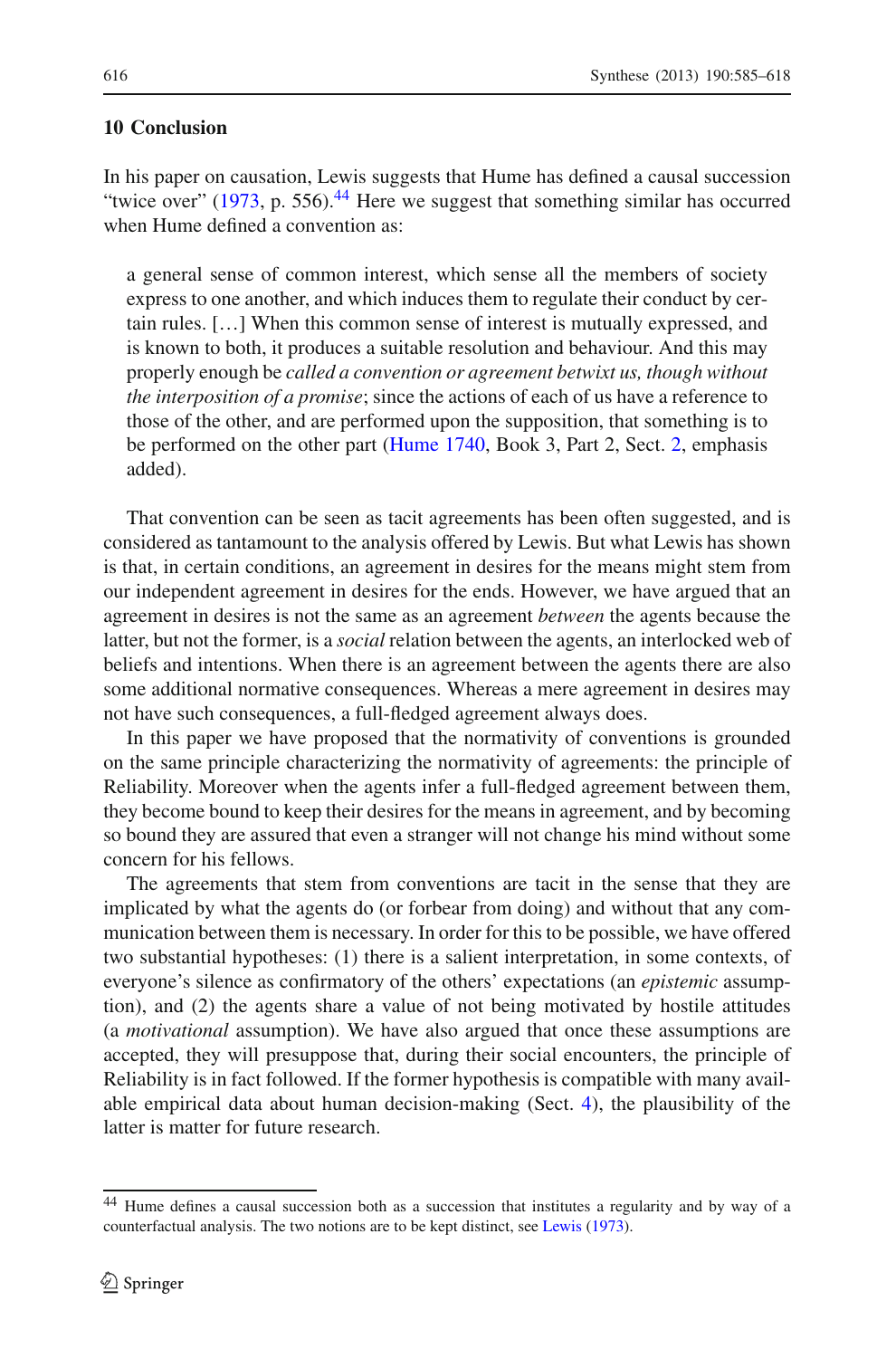# **References**

- <span id="page-32-12"></span>Bacharach, M., & Gambetta, D. (2001). Trust in signs. In K. Cook (Ed.), *Trust in Society* (pp. 148–184). New York: Russell Sage Foundation.
- <span id="page-32-22"></span>Battigalli, P., & Dufwenberg, M. (2007). Guilt in games. *American Economic Review, 97*, 170–176.
- <span id="page-32-24"></span>Castelfranchi, C. (1998). Modelling social action for AI agents. *Artificial Intelligence, 103*, 157–182.
- <span id="page-32-25"></span>Castelfranchi, C. (2003). The micro-macro constitution of power. *Protosociology, 18–19*, 208–265.
- <span id="page-32-27"></span>Castelfranchi, C. (2006). From conversation to interaction via behavioural communication. In S. Bagnara & G. Crampton-Smith (Eds.), *Theories and practice in interaction design* (pp. 157–179). Hillsdale, NJ: Erlbaum.
- <span id="page-32-8"></span>Castelfranchi, C., & Falcone, R. (2010). *Trust theory: A socio-cognitive and computational model*. New York: Wiley.
- <span id="page-32-11"></span>Conte, R., & Castelfranchi, C. (1995). *Cognitive and social action*. London: UCL Press.
- <span id="page-32-20"></span>Ellsberg, D. (1961). Risk, ambiguity, and the savage axioms. *The Quarterly Journal of Economics, 75*(4), 643–669.
- <span id="page-32-18"></span>Evans, J. St. B. T. (1989). *Bias in human reasoning: Causes and consequences*. Hillsdale, NJ: Erlbaum.
- <span id="page-32-26"></span>Frankfurt, H. (1971). Freedom of the will and the concept of a person. *Journal of Philosophy, 68*, 5–20.
- <span id="page-32-4"></span>Gilbert, M. (1989). *On social facts*. London: Routledge and Kegan Paul (Reprinted 1992, Princeton University Press, Princeton).
- <span id="page-32-23"></span>Gilbert, M. (1993). Is an agreement an exchange of promises?. *The Journal of Philosophy, 54*(12), 627–649.
- <span id="page-32-14"></span>Gilbert, M. (2004). Scanlon on promissory obligation: The problem of promisees' rights. *The Journal of Philosophy, 101*(2), 83–109.
- <span id="page-32-6"></span>Gilbert, M. (2008). Social convention revisited. *Topoi, 27*, 5–16.
- <span id="page-32-21"></span>Grice, P. (1957). Meaning. *Philosophical Review, 66*, 377–388.
- <span id="page-32-29"></span>Grice, P. (1989). *Studies in the ways of words*. Cambridge, MA: Harvard University Press.
- <span id="page-32-17"></span>Hare, B. (2007). From nonhuman to human mind: What changed and why. *Current Directions in Psychological Science, 16*, 60–64.
- <span id="page-32-16"></span>Henning, H., & Krogh, C. (1995). Obligations directed from bearers to counterparts. In *Proceedings of the fifth international conference on artificial intelligence and law* (pp. 210–218). College Park, MD: ACM Press.
- <span id="page-32-15"></span>Hohfeld, W. N. (1996). *Fundamental legal conceptions as applied in judicial reasoning and other legal essays*. New Haven, CT: Yale University Press.
- <span id="page-32-10"></span>Holton, R. (1994). Deciding to trust, coming to believe. *Australasian Journal of Philosophy, 72*, 63–76.
- <span id="page-32-31"></span>Horn, L. R., & Ward, G. (Eds.). (2004). *The handbook of pragmatics*. Oxford: Blackwell Publishing.
- <span id="page-32-3"></span>Hume, D. (1740). In L. A. Selby-Bigge (Ed.), *A treatise of human nature* (2nd ed.). Oxford: Clarendon Press, 1978.
- <span id="page-32-32"></span>Hume, D. (1748). Of social contract. In E. F. Miller (Ed.), *Essays, moral, political, literary*. Indianapolis: Liberty Classics, 1985.
- <span id="page-32-9"></span>Jones, A. (1983). *Communication and meaning: An essay in applied modal logic. Synthese library* (Vol. 168). Dordrecht: Reidel.
- <span id="page-32-19"></span>Jones, M., & Sugden, R. (2001). Positive confirmation bias in the acquisition of information. *Theory and Decision, 50*, 59–99.
- <span id="page-32-30"></span>Levinson, S. C. (1995). Interactional biases in human thinking. In E. Goody (Ed.), *Social intelligence and interaction* (pp. 221–260). Cambridge: Cambridge University Press.
- <span id="page-32-2"></span>Lewis, D. (1969). *Convention: A philosophical study*. Cambridge, MA: Harvard University Press.
- <span id="page-32-33"></span>Lewis, D. (1973). Causation. *Journal of Philosophy, 70*, 556–567.
- <span id="page-32-7"></span>Lewis, D. (1975). Languages and language. In K. Gunderstone (Ed.), *Minnesota studies in the philosophy of science* (vol. VII). University of Minnesota Press (reprinted in his *Philosophical papers*, Vol. 1, pp. 163–188).
- <span id="page-32-1"></span>Lewis, D. (1979a). Attitudes de dicto and de se. *The Philosophical Review, 88*(4), 513–543.
- <span id="page-32-28"></span>Lewis, D. (1979b). Scorekeeping in a language game. *Journal of Philosophical Logic, 8*, 339–359.
- <span id="page-32-0"></span>Lewis, D. (1989). Dispositional theories of value. *Proceedings of the Aristotelian Society, Supplementary Volumes, 63*, 113–137.
- Marmor, A. (1996). On convention. *Synthese, 107*, 349–371.
- <span id="page-32-13"></span><span id="page-32-5"></span>Miceli, M., & Castelfranchi, C. (2002). The mind and the future. The (negative) power of expectations. *Theory & Psychology, 12*(3), 335–366.